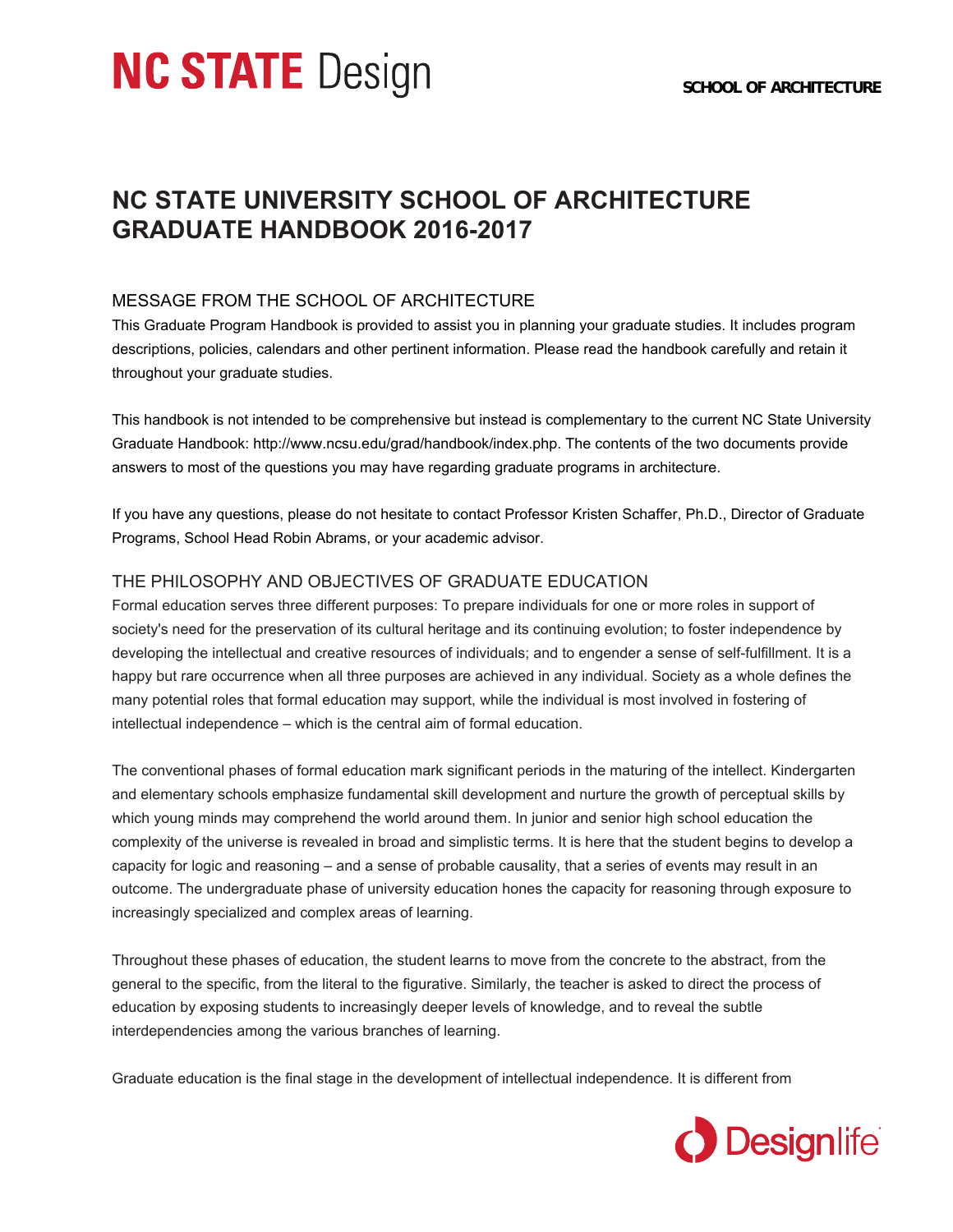undergraduate education in that the student is encouraged to establish premises, to hypothesize, and to defend both the procedures and the conclusion of independent investigation. The burden of proof for the verifiability of knowledge rests on the student, not on the faculty member. Accordingly, the behavior of both teacher and student must change: the teacher becomes an intelligent critic, responding to situations rather than initiating them, probing the reasoning as much as the result, guiding rather than instructing, while the student chooses the subject for investigation and develops a capacity for disciplined inquiry. It is a curious fact of life that, while moving from the general to the specific, and from the elementary to advanced by probing deeper and deeper into the chosen field of specialization, the mind reveals its maturation by ultimately returning to a position of generality. It is as if the real reason for formal education were to reduce our complex universe to a set of simple propositions.

The previous statements represent ideals. Nevertheless, universities should not lose sight of the fundamental differences between graduate and undergraduate education: the former is basically inner- and self-directed, while the latter is outer- and other-directed. Since the academic posture of teacher and student is modified – indeed reversed – it is mandatory that the essence of graduate education be understood by all to achieve the desired objectives.

Finally, a new element of graduate education is gaining an expanded role, namely, post-baccalaureate lifelong learning. Two factors play a dominant role in this phenomenon: the first is the vast increase in knowledge, especially in science and technology, and the demands of society that individuals be abreast of recent developments to serve it better. The second is modern communications technology. There are fields of study today that did not exist a scant ten or even five years ago, and the phenomenon is gaining momentum rather than losing it: ten years from today our universities will be teaching topics that have not yet been discovered. Add to this the fact that truly independent study is more feasible today than it has ever been in human history, thanks to satellite and network communications. It is not that the role of the teacher as a "mentor" is changing; rather, it is that there may be no "teacher" in the traditional sense. The "classroom" is now the whole wide world, and a teacher's message may be repeated at will until it is fully understood by the student.

All this reinforces the need, especially in graduate education, to teach the student "to learn how to learn." In the future graduate education is, in a real sense, a phase that extends "for the rest of one's life" beyond the baccalaureate degree. The implications of this reality on graduate education are profound and diverse, changing our concepts of campus life, teacher-student relationships, and the very meaning of "going to graduate school."

## **A | ORGANIZATION OF THE COLLEGE AND SCHOOL**

The College of Design is one of 12 major academic divisions, schools, and colleges, which comprise North Carolina State University. It is a comprehensive environmental design school with undergraduate degree programs in Landscape Architecture, Graphic Design, Industrial Design and Art and Design, in addition to Architecture. Graduate degrees are offered in Landscape Architecture, Art and Design, Graphic Design, Industrial Design and Architecture. The College also offers a Ph.D. in Design, with concentrations in Community and Environmental Design, and in Information Design.

The College of Design is headed administratively by a Dean, who is supported by an Executive Committee composed by the heads of each academic and administrative unit in the College of Design. A core administrative and technical staff is responsible to the Dean's office as well.

The School of Architecture is administered by a Head. The College of Design Student Services Office provides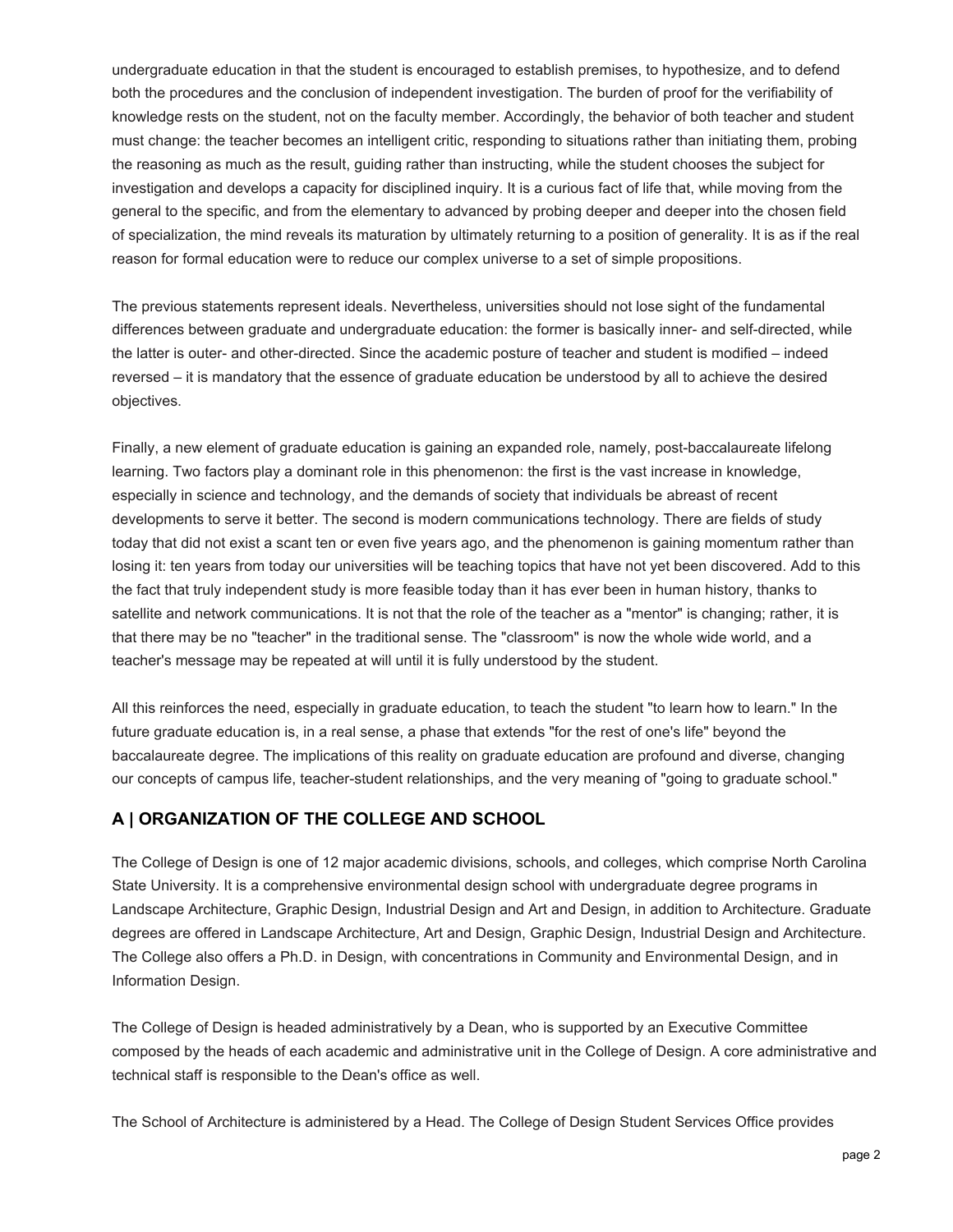support to the Director and coordinates graduate admissions. The College Graduate Secretary is responsible for student records, and all communications, informal and official, between graduate students, the School of Architecture, and the Graduate School. In addition, the School Director of Graduate Programs (DGP) is responsible for advancement reviews and advising within the graduate program. Final decisions on all such matters, however, remain the responsibility of the School Head.

Administrative positions in Architecture described above are currently held by the following:

| Head                                 | David Hill             |
|--------------------------------------|------------------------|
| Director of Graduate Programs        | Dana K. Gulling        |
| Graduate Advisor                     | Kristen Schaffer       |
| <b>COD Graduate Student Services</b> | <b>Richard Corley</b>  |
| Coordinator                          |                        |
| <b>COD Scheduling Officer</b>        | Pamela Christie-Tabron |

Today the School of Architecture faculty consists of 15 full-time positions, including the Dean and Head. The School also employs numerous part-time faculty who typically are engaged to teach one course or studio per semester. The faculty is distinguished with numerous teaching, research, and professional design awards. They have authored influential books, contributed articles to professional journals, have served on editorial boards, on boards of national professional organizations, and have chaired national architecture or architectural education committees.

## **B | THE MASTER OF ARCHITECTURE CURRICULA**

#### B.1| PROGRAM REQUIREMENTS

The School of Architecture offers three Tracks to the Master of Architecture degree. Refer to sample curricula for complete descriptions of degree requirements.

Track One: For students with a four-year undergraduate preprofessional degree in architecture (Bachelors of Environmental Design in Architecture (BEDA) degree or equivalent) that is part of an NAAB-accredited professional program. Generally, this track is completed in two years of full-time study. Accredited by NAAB. Minimum 48 credit hours.

| Architecture Graduate Design Studios (4 $@$ 6 CH each)              | 24 credits |
|---------------------------------------------------------------------|------------|
| Architecture Graduate Electives, including ARC 561 (6 $@$ 3CH each) | 18 credits |
| Architecture of College Graduate Electives (2 $@$ 3 CH each)        | 6 credits  |

Track Two: For students with a five-year NAAB-accredited Bachelor of Architecture degree. Normally requires three semesters in residence. Minimum 30 credit hours.

| Advanced Architecture Design Studio ARC 503                | 6 credits |
|------------------------------------------------------------|-----------|
| Final Project Research ARC 697                             | 3 credits |
| Final Project Studio ARC 598                               | 6 credits |
| Architecture Graduate Electives (2 @ 3CH each)             | 6 credits |
| Architecture of College Graduate Electives (2 @ 3 CH each) | 6 credits |

Track Three: For students without a pre-professional undergraduate degree in architecture. This Track normally requires a Summer Session and three semesters of preparatory work before entering the final two years of graduate study. See the following pages for prerequisite courses. The final two years are the same as those described for Track One students. Accredited by NAAB. Minimum 96 credit hours unless some prerequisites are waived.

#### B.2 | OBJECTIVES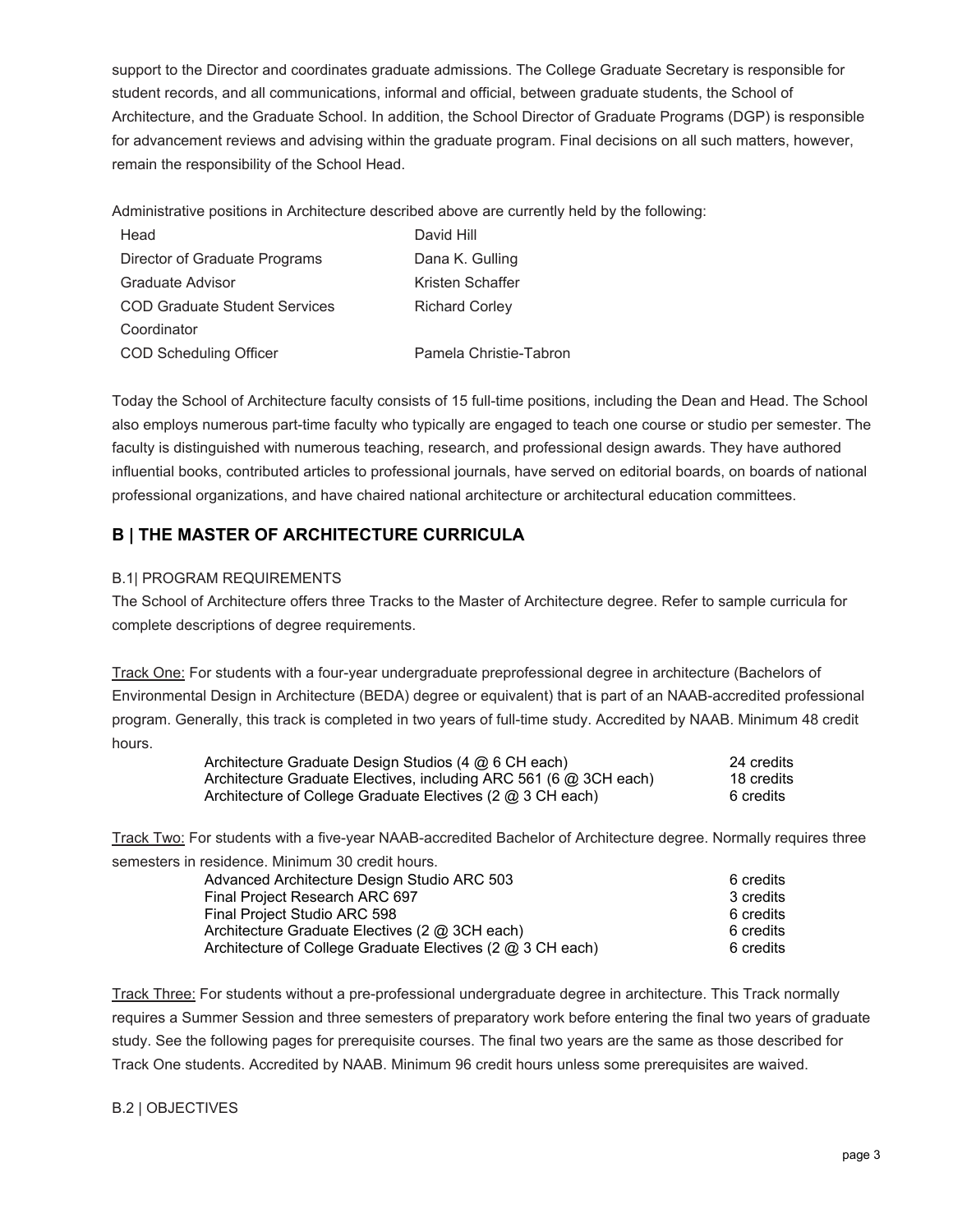The Master of Architecture is intended as preparation for students to assume responsible roles in the profession of architecture. The majority of recent graduates have chosen to enter private architectural practice, undertaking the rich professional challenges it offers. While acknowledging the primacy of the practice orientation, the Master of Architecture program also prepares students for alternative careers in architecture. Generally, within the profession, this degree is considered as the terminal degree.

The Master of Architecture as a first professional degree is fully accredited by the National Architectural Accrediting Board (NAAB). As such, it satisfies educational requirements for licensing and certification by the various states and the National Council of Architectural Registration Boards (NCARB).

#### B.2.a | From NAAB:

In the United States, most state registration boards require a degree from an accredited professional degree program as a prerequisite for licensure. The National Architectural Accrediting Board (NAAB), which is the sole agency authorized to accredit U.S. professional degree programs in architecture, recognizes three types of degrees: the Bachelor of Architecture, the Master of Architecture, and the Doctor of Architecture. A program may be granted a 6-year, 3-year, or 2-year term of accreditation, depending on the extent of its conformance with established educational standards.Doctor of Architecture and Master of Architecture degree programs may consist of a preprofessional undergraduate degree and a professional graduate degree that, when earned sequentially, constitute an accredited professional education. However, the pre-professional degree is not, by itself, recognized as an accredited degree.

NC State University, College of Design, School of Architecture offers the following NAAB-accredited degree programs:

> B.Arch (pre-professional degree + 30 graduate credits) M.Arch Track 1 (pre-professional degree + 48 graduate credits) M.Arch Track 3 (non-architecture pre-professional degree + 96 credits)

Next NAAB accreditation visit for all programs: 2018

#### B.3 | MASTER OF ARCHITECTURE (TRACK 1)

For students with a four-year undergraduate pre-professional degree in architecture (BEDA degree or equivalent).

| <b>FIRST YEAR</b>                  |     |                                       |     |
|------------------------------------|-----|---------------------------------------|-----|
| <b>Fall Semester</b>               | Cr. | <b>Spring Semester</b>                | Cr. |
| ARC 500 Arch. Design: Professional | 6   | ARC 500 Arch. Design: Professional    | 6   |
| Studio OR ARC 503 Advanced         |     | Studio OR ARC 503 Advanced            |     |
| Architectural Design Studio*       |     | Architectural Design Studio*          |     |
| Architecture Elective**            | 3   | Architecture Elective**               | 3   |
| Architecture Elective**            | 3   | Arch. OR College of Design Elective** | 3   |
|                                    | 12  |                                       | 12  |
|                                    |     |                                       |     |
| <b>SECOND YEAR</b>                 |     |                                       |     |
| ARC 503 Advanced Architectural     | 6   | ARC 503 Advanced Architectural Design | 6   |
| Design Studio*                     |     | Studio* OR ARC 598 Final Project      |     |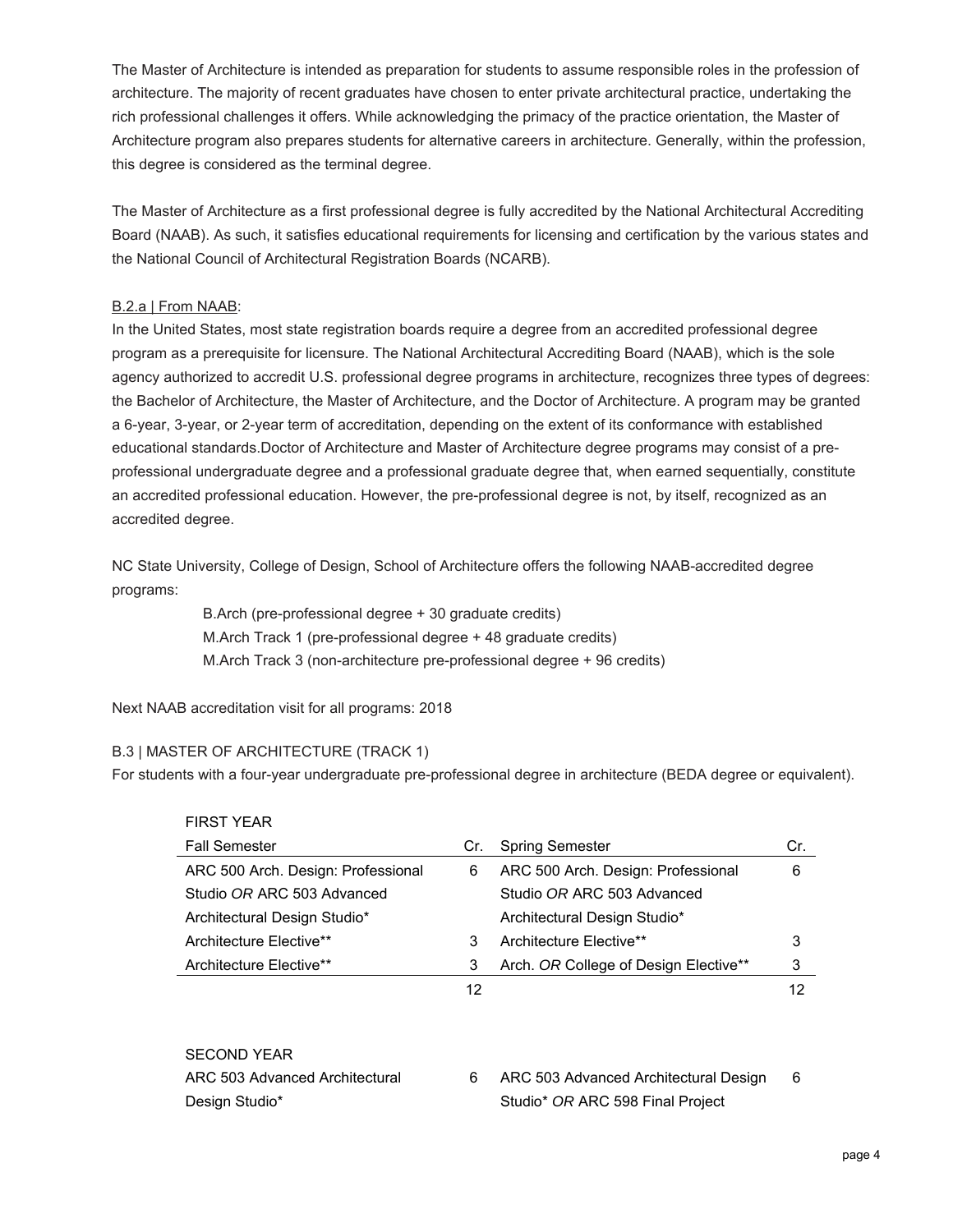|                                       |    | Studio***                             |      |
|---------------------------------------|----|---------------------------------------|------|
| Architecture Elective** OR ARC 697    |    | Architecture Elective**               |      |
| <b>Final Project Research***</b>      |    |                                       |      |
| Arch. OR College of Design Elective** |    | Arch. OR College of Design Elective** | 3    |
|                                       | 12 |                                       | `1 2 |

- The studio assignment will be determined by the School of Architecture prior to the semester start.
- \*\* Architecture Electives: 24 credits must include ARC 561 Professional Practice and may include 6 credits taken from 400 level or above courses offered within the College of Design with LAR, ID, GD, A+D, D, or DDN prefixes. ARC courses must be at the 500 level or above.
- \*\*\* If the faculty approves the student to undertake a Final Project, the student must take ARC 697 Final Project Research as 3 credits of Architecture Elective and will substitute ARC 598 Final Project Studio for the ARC 503 Studio in the last semester.

#### B.4 | MASTER OF ARCHITECTURE (TRACK 2)

For students with a five-year NAAB accredited Bachelor of Architecture degree.

| <b>FIRST YEAR</b>                     |     |                                       |     |
|---------------------------------------|-----|---------------------------------------|-----|
| <b>Fall Semester</b>                  | Cr. | <b>Spring Semester</b>                | Cr. |
| ARC 503 Advanced Architectural        | 6   | ARC 697 Final Project Research***     | 3   |
| Design Studio*                        |     |                                       |     |
| Architecture Elective**               | 3   | Architecture Elective**               | 3   |
| Arch. OR College of Design Elective** | 3   | Arch. OR College of Design Elective** | 3   |
|                                       | 12  |                                       | 9   |
|                                       |     |                                       |     |
|                                       |     |                                       |     |
| <b>SECOND YEAR</b>                    |     |                                       |     |
| ARC 598 Final Project Studio***       | 6   |                                       |     |
| Arch. OR College of Design Elective** | 3   |                                       |     |
|                                       | 9   |                                       |     |
|                                       |     |                                       |     |

- The studio assignment will be determined by the School of Architecture prior to the semester start.
- \*\* Architecture Electives: 18 credits may include 6 credits taken from 400 level or above courses offered within the College of Design with LAR, ID, GD, A+D, D, or DDN prefixes. ARC courses must be at the 500 level or above.
- \*\*\* Students must take ARC 697 Final Project Research as 3 credits of Architecture Elective and ARC 598 Final Project Studio in the last semester.

#### B.5 | MASTER OF ARCHITECTURE (TRACK 3)

For students without a pre-professional or professional degree in architecture.

#### FIRST YEAR

| Summer Session II              | Cr. |
|--------------------------------|-----|
| ARC 450 Architectural Drawing  | з   |
| ARC 451 Digital Representation | 3   |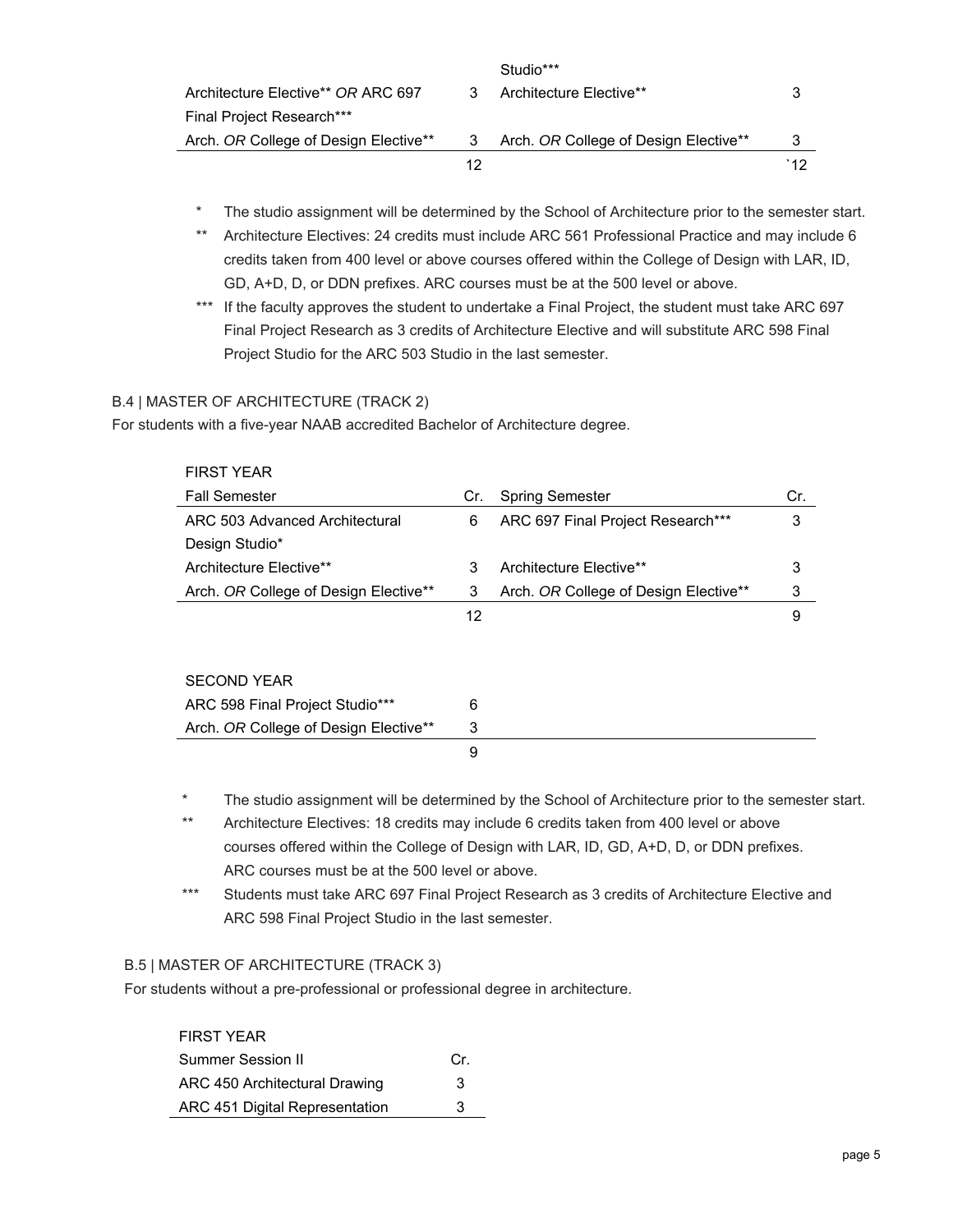| <b>Fall Semester</b>                      | Cr.             | <b>Spring Semester</b>                  | Cr.          |
|-------------------------------------------|-----------------|-----------------------------------------|--------------|
| ARC 403 Arch. Design                      | 6               | ARC 404 Arch. Design Fundamentals:      | 6            |
| <b>Fundamentals: Environment</b>          |                 | Environment                             |              |
| ARC 211 Natural Systems                   | 3               | ARC 232 Structures and Materials        | 3            |
| ARC 241 Intro. to World Architecture      | 3               | ARC 242 History of Western Architecture | 3            |
|                                           | 12 <sub>l</sub> |                                         | 12/          |
|                                           | $15***$         |                                         | $15***$      |
|                                           |                 |                                         |              |
|                                           |                 |                                         |              |
| <b>SECOND YEAR</b>                        |                 |                                         |              |
| ARC 405 Arch. Design                      | 6               | ARC 500 Arch. Design: Professional      | 6            |
| Fundamentals: Building Technology         |                 | Studio                                  |              |
| <b>ARC 331 Architectural Structures I</b> | 3               | ARC 332 Architectural Structures II     | 3            |
|                                           |                 |                                         |              |
| ARC 432 Arch. Construction Systems        | 3               | <b>ARC 414 Environmental Control</b>    | 3            |
|                                           |                 | Systems                                 |              |
| ARC 441 History of Contemporary           | 3               | Arch. OR College of Design Elective*    | 3            |
| Architecture                              |                 |                                         |              |
|                                           | 15              |                                         | 15           |
|                                           |                 |                                         |              |
|                                           |                 |                                         |              |
| <b>THIRD YEAR</b>                         |                 |                                         |              |
| ARC 503 Advanced Architectural            | 6               | ARC 503 Advanced Architectural Design   | 6            |
| Design Studio****                         |                 | Studio****                              |              |
| Arch. OR College of Design Elective*      | 3               | Architecture Elective* OR ARC 697 Final | 3            |
|                                           |                 | Project Research**                      |              |
| Arch. OR College of Design Elective*      | 3               | Arch. OR College of Design Elective*    | 3            |
|                                           | 12              |                                         | $^{\circ}12$ |
|                                           |                 |                                         |              |

6

| <b>FOURTH YEAR</b>                   |   |
|--------------------------------------|---|
| ARC 503 Advanced Architectural       | 6 |
| Design Studio**** OR ARC 598 Final   |   |
| Project Studio**                     |   |
| Architecture Flective*               | 3 |
| Arch. OR College of Design Elective* | 3 |
|                                      |   |

- \* Architecture Electives: 21 credits must include ARC 561 Professional Practice and may include 6 credits taken from 400 level or above courses offered within the College of Design with LAR, ID, GD, A+D, D, or DDN prefixes. ARC courses must be at the 500 level or above.
- \*\* If the faculty approves the student to undertake a Final Project, the student must take ARC 697 Final Project Research as 3 credits of Architecture Elective and will substitute ARC 598 Final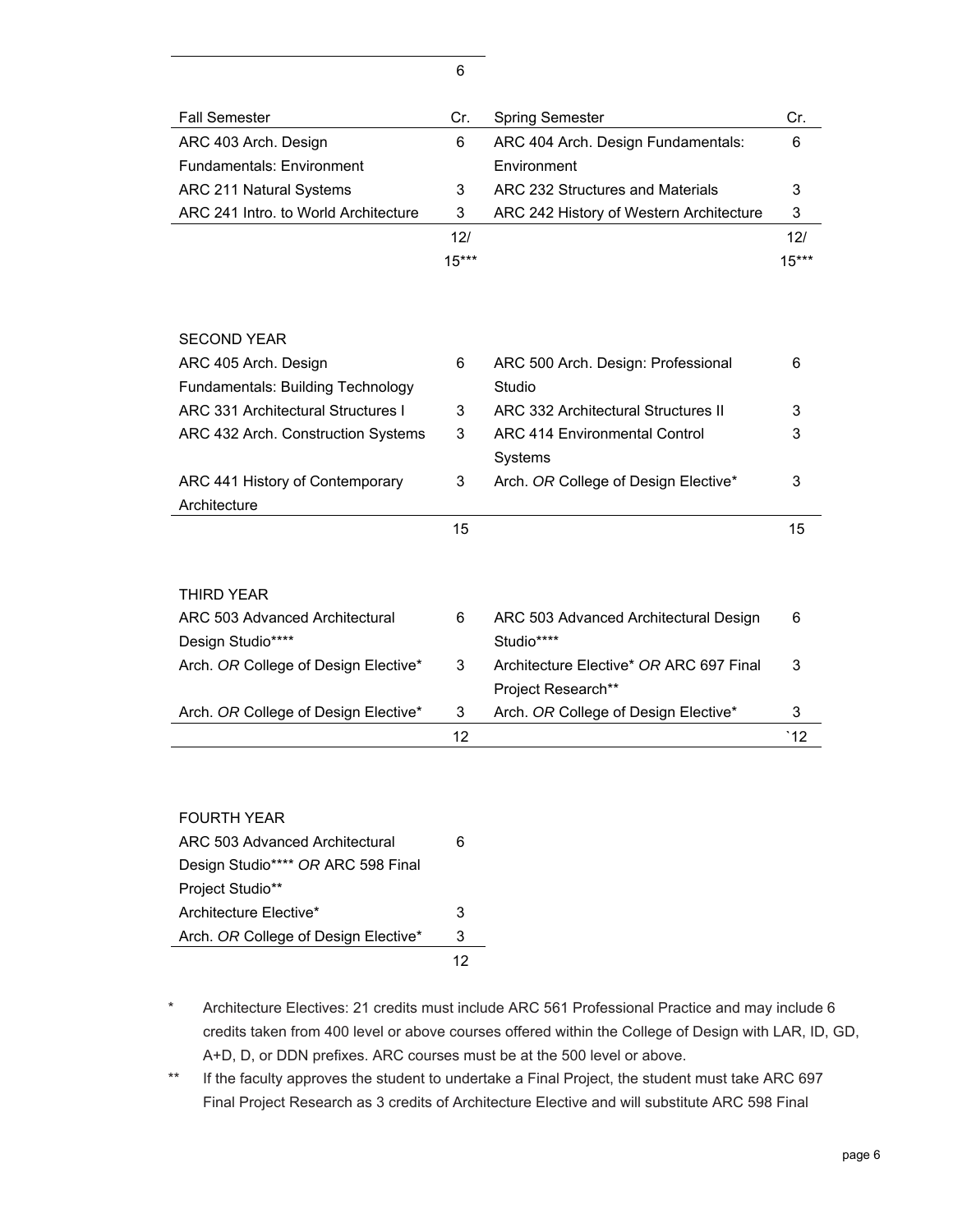Project Studio for the ARC 503 Studio in the last semester.

- \*\*\* Students will be required to take ARC 450 and/or ARC 451 in these semesters if they are unable to attend the preceding Summer Session II.
- \*\*\*\* The studio assignment will be determined by the School of Architecture prior to the semester start.

#### B.6 | PREREQUISITE COURSES FOR THE MASTER OF ARCHITECTURE DEGREE

Following is a list of courses that are prerequisites for the graduate program.

 website. Track 1 students should have completed all of these courses previously or should schedule them as additional requirements during their graduate program. Track 3 students are expected to complete these courses and a series of three topical ARC 400-level studios to satisfy the professional prerequisite requirements. A transcript evaluation will determine if credit for any requirements will be allowed for previous course work. For course descriptions for all prerequisite Architecture courses, see the Architecture listings under Registration and Records on the NCSU

*Note: Since the following courses are required for the Master of Architecture degree, they must be taken for a grade. They may not be taken credit/no credit.* 

#### ARC 211 Natural Systems and Architecture

Relationship between natural and architectural systems. Strategies for advantageous use and manipulation of environmental forces and energies. Energy conscious architectural design and site planning strategies to fulfill thermal comfort requirements of people in designed environments.

#### ARC 232 Structures and Materials

An introduction to construction materials and building structures. Explorations of materials' properties, aesthetics, environmental impact, and performance. Quantitative and qualitative analysis of structural building elements. Course integrates lecture and laboratory. Off-campus field trips are included (students may need to coordinate transportation).

#### ARC 241 Introduction to World Architecture

History of the built environment (buildings, urban planning, and associated arts) in western and non-western cultures, ranging from dawn of civilization to dawn of modern era, including high-style architecture, vernacular buildings, and traditional forms.

#### ARC 242 History of Western Architecture (Preq. ARC 241)

History of western architecture (including some landscape architecture and city planning) from the beginnings of the Renaissance in early 15th century to late 19th century in the United States.

#### ARC 251/451 Digital Representation

Project based methodological investigation of digital representation in architecture including: two-, three-, and fourdimensional media.

#### ARC 331 Architectural Structures I (Preq. ARC 232)

Structural design process. Combined role of imposed loads and architectural function in shaping the form of the building. Interaction of elements in structural systems containing beams, columns, trusses, space frames, slabs,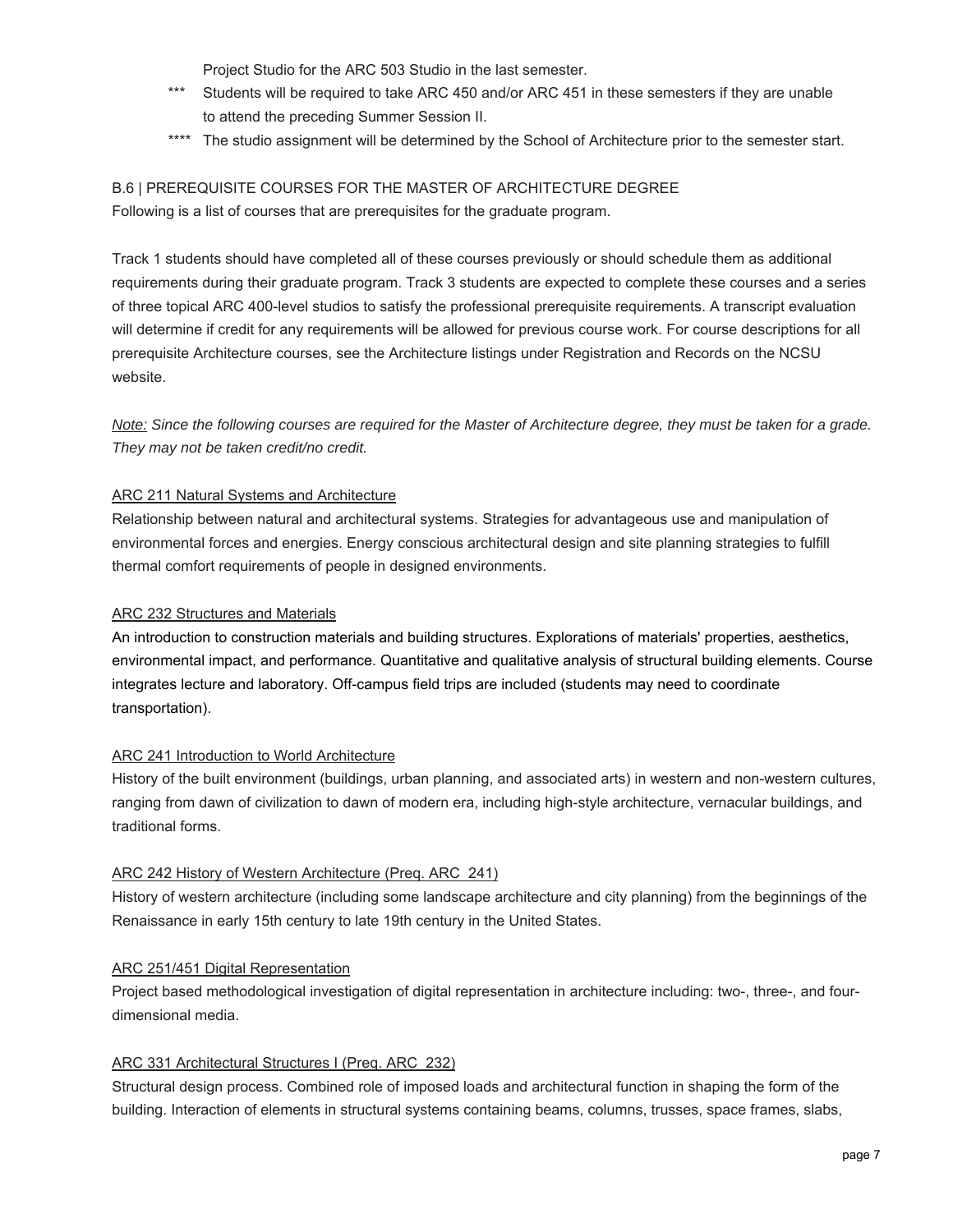arches, vaults, domes, cables, cable networks, fabrics and diaphragms. Case studies emphasized.

#### ARC 332 Architectural Structures II (Preq. ARC 331)

Structural systems explored through case studies and design projects. Emphasis on interaction of structural elements. Tracing of loads in structural systems. Sizing of tensile elements, columns, trusses, and flexural elements. Design and sizing of joints.

#### ARC 403 Architectural Design Fundamentals: Environment (Co-req. ARC 211)

An introductory architectural design studio for M. Arch, Track 3 students investigating the relationship between environment and built form. Solar orientation, climate, topography, vegetation, and constructed context in relationship to user needs as parameters for design proposals. Particular emphasis on design fundamentals and conventions of architectural communication.

#### ARC 404 Architectural Design Fundamentals: Form (Preq. ARC 403; Co-req. ARC 251)

An introductory architectural design studio for M. Arch. Track 3 students investigating relationships between idea and form. Composition and precedent as parameters for generating, developing, and justifying architectural form. Particular emphasis on electronic media in drawing and modeling.

#### ARC 405 Architectural Design Fundamentals: Technology (Preq. ARC 404; Co-req. ARC 331 and 432)

An introductory architectural design studio for M. Arch. Track 3 students in which the technical systems of building - structure, environmental control/energy, materials, enclosure, and circulation; their fabrication and assembly; and their capacity to affect form and tectonic expression - are explored as fundamental elements of the design process. Particular emphasis on physical models.

#### ARC 414 Environmental Controls Systems (Preq. ARC 211)

Studies in light, heat, moisture, air motion, and sound in architectural environments. Mechanical, electrical and/ or electronic equipment for illumination, heating, cooling, ventilation, vertical transportation and communication in buildings. Water and waste, fire protection and safety, and acoustic systems in architecture.

#### ARC 432 Architectural Construction Systems (Preq. ARC 232)

Building construction systems related to architectural design. Historical and current building practices. Implications for design and systems selection. Case studies. Field trips are required.

#### ARC 441 History of Contemporary Architecture (Preq. ARC 242)

A survey and critical examination of modern architecture from its origins in 19th century philosophy and technology to the most recent developments in world architecture.

#### ARC 450 Architectural Drawing

Introduction to freehand and constructed drawing including planimetric drawing and three-dimensional techniques of axonometric, isometric, and perspective. Freehand on-site drawing in various media and the art of the design sketch.

#### B.7 | MASTER OF ARCHITECTURE REQUIRED COURSES

The following courses are required of students in all three Tracks except as noted.

#### ARC 500 Architectural Design – Professional Studio (not required in Track 2 curriculum)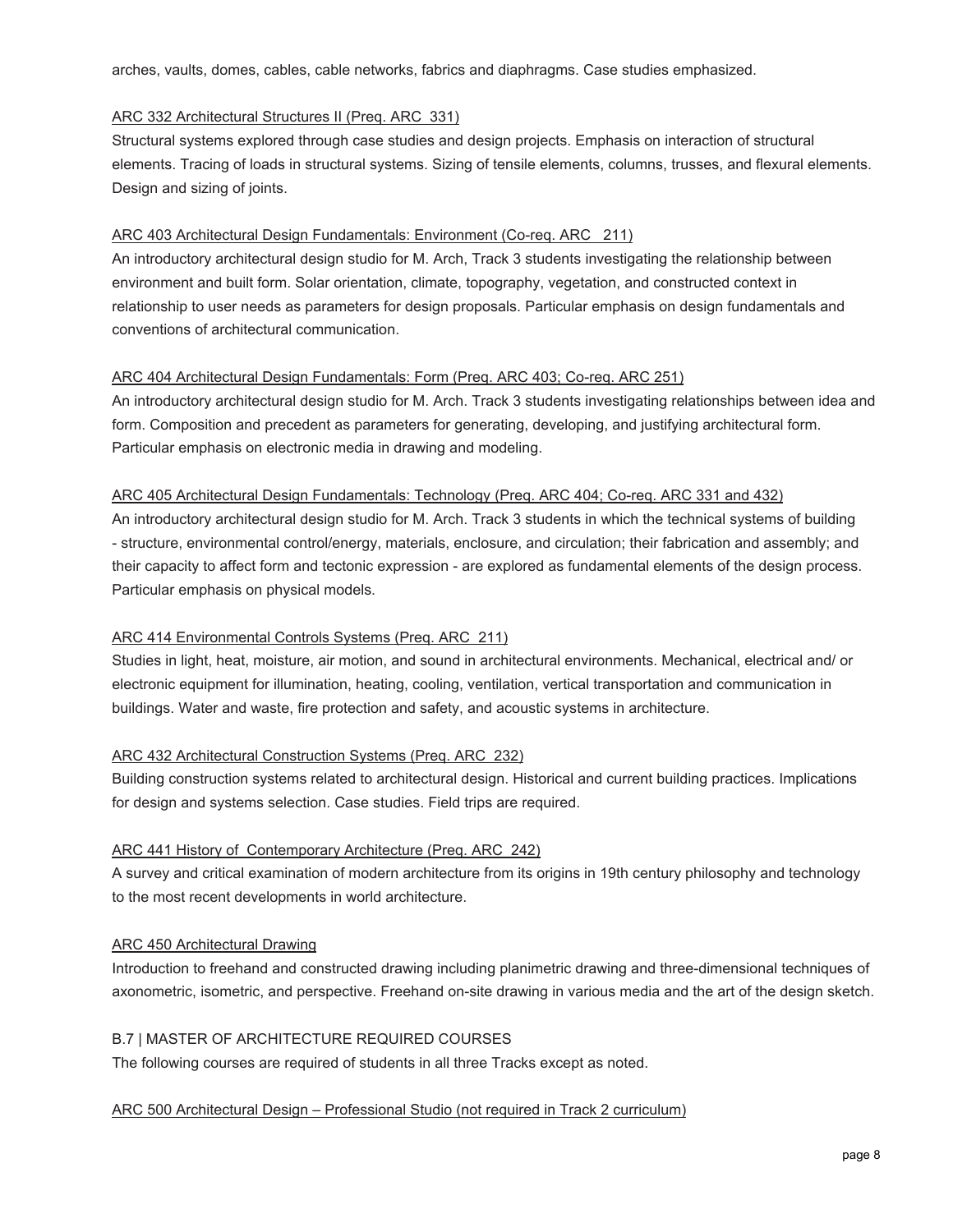A comprehensive and integrative architectural design studio for M.Arch. students involving the execution of a project in sufficient depth to understand the opportunities and challenges resulting from the inclusion of building technologies; the elaboration of interior space; and the development, representation, and communication of details at a larger scale.

#### ARC 503 Advanced Architectural Design (Series)

Advanced studies in architectural design. Projects deal with various aspects of building design, urban design, and community design in a comprehensive and integrative manner.

#### ARC 561 Practice of Architecture (not required in Track 2 curriculum)

A lecture course examination of the practice of architecture, with emphasis given to both normative and emerging procedures in the private architectural firm. Special attention upon the role and function of the practicing architect, legal and regulatory conditions, the nature of professional services, office management, and project management processes.

ARC 697 Final Project Research in Architecture (required only if pursuing a Final Project option) Investigations of selected problems and projects in architecture of particular interest to graduate students under the direction of a faculty member on a tutorial basis. Content will vary to meet the scope of the project proposal.

ARC 598 Final Project Studio in Architecture (Preq. ARC 697, required only if pursuing a Final Project option) Final project for graduate students supervised by members of their Graduate Advisory Committee.

B.8 | GRADUATE ELECTIVES FOR THE MASTER OF ARCHITECTURE DEGREE (sample course listing) The following courses may be taken to satisfy the Architecture graduate electives requirement for all three tracks in the Master of Architecture curriculum. Each course is three credits. *Note: A given course is not offered each semester.*

#### ARC 511 The Modern Site

This seminar will explore selectively conditions which have come to define the landscape within which archi-tects build in the modern era. Specifically, the concept of the Modern Site will be examined as a phenome-non which took root in the Renaissance and solidified as a paradigm during the Enlightenment. Through careful readings of texts, projects, and built works, we will consider the attitudes and ideas about the natural world implicit in the modern paradigm, and how these ideas have manifested themselves from ca 1750 to present.

#### ARC 520 Sustainable Architecture

This survey course provides students with a solid knowledge base in the numerous aspects of sustainable design touching not only upon strategies, but also various philosophies behind sustainability and the green building movement. This course examines the impact of the built environment on natural systems and questions what it truly means to build responsibly. Lectures, discussions, guest speakers, and field trips create a critical foundation for green building considerations to be references in design at a variety of scales.

#### ARC 521 Daylighting and Passive Energy Systems for Architecture

 be accompanied by hands-on exercises using various simulation tools. page 9 An investigation of building energy systems and simulation techniques with emphases on thermal envelope, solar geometry, daylighting, passive heating & cooling, and building systems integration. The theoretical considerations will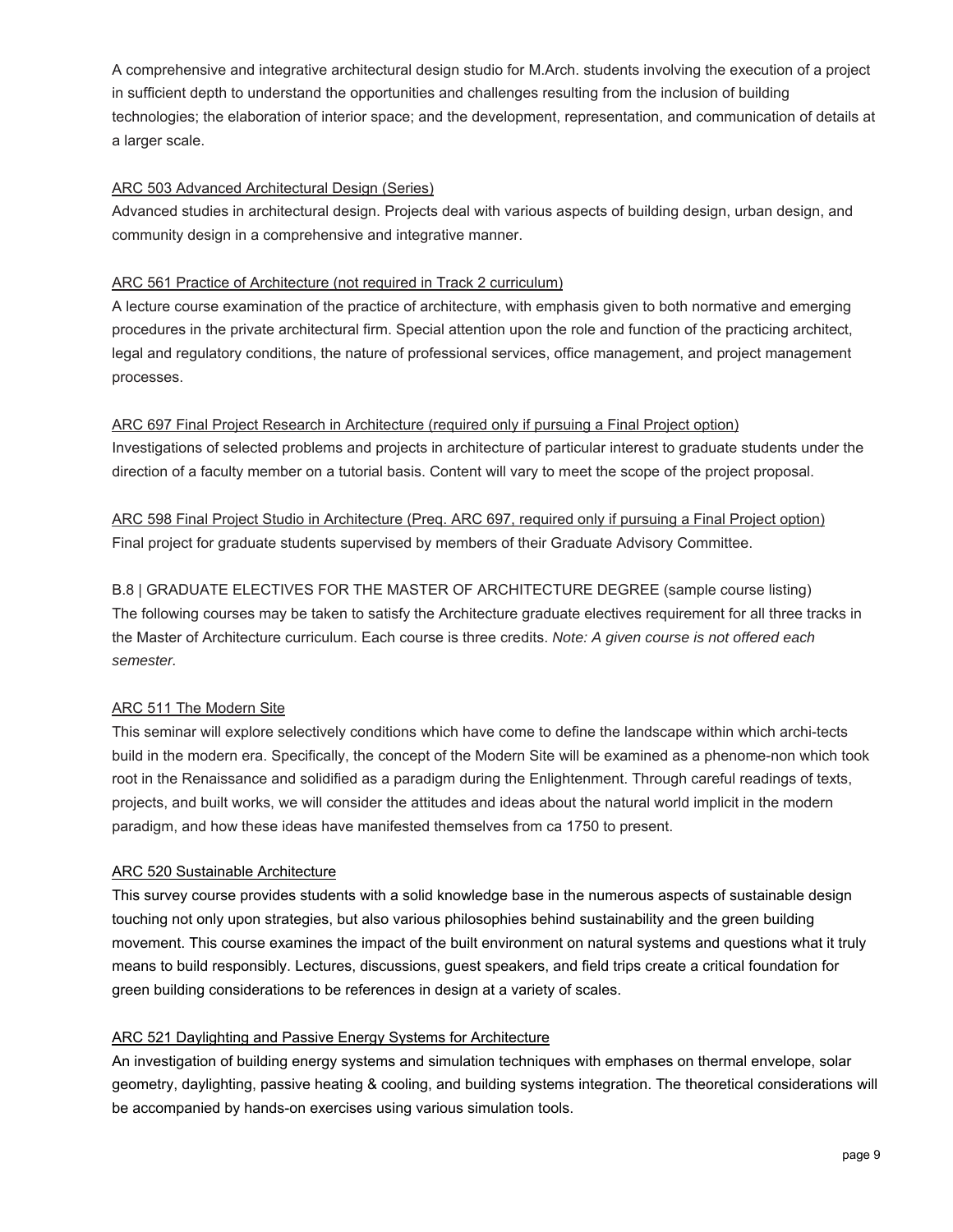#### ARC 522 Building Energy Efficiency & Renewable Energy

This course will discuss and develop strategies for the design of sustainable buildings. The two primary topics addressed are: 1) energy efficiency and 2) renewable energy. The students will learn and discuss ways to improve energy efficiency in buildings. The renewable energy technologies, such as solar and geothermal, are explored to discuss the applicability of those in the building design.

#### ARC 523 Building Energy Modeling and Simulation (*Prereq ARC 414)*

This course deals with the fundamentals of building sciences in terms of energy systems. Energy modeling and simulation technologies are used to predict and analyze the energy performance of buildings. The students calculate the energy consumption of heating, cooling, lighting, and equipment by hand to understand the energy & thermal behavior of buildings and then compare and analyze them with those calculated by energy modeling and simulation programs.

#### ARC 524 Building Energy Optimization (*Prereq ARC 523*)

This course introduces energy optimization technologies in buildings using computer simulation. The EnergyPlus program, a whole-building computational energy simulation tool developed by USDOE, is used. The maximum energy savings potential of Energy Efficience Measures (EEMs) are identified and implemented for the energy optimization process. Students obtain a great deal of information about a building's potential for energy savings, well before the first brick is even laid.

#### ARC 530 Tectonics and Craft

Studies of construction and material form in architecture. Case studies of select examples of contemporary architecture that exemplify the technique and craft of modern construction. Analysis of functional, tectonic, and experiential aspects of building methods within the context of economics and culture. Examination of assembly as a determinant of building form.

#### ARC 534 Design of Architectural Details

Students will be introduced to a set of detail patterns that are elemental fragments of natural phenomena present in all successful building details. Students will use these patterns when analyzing and existing details, judging the quality of manufactured building components, diagnosing problems in existing buildings, and designing details and reviewing one's own work.

#### ARC 535 Experiments in Architecture Prototypes

 making as well as architects who have modeled conceptual prototypes as a means of addressing large scale social The class will take a comparative look at historical and current practices that design[ed] prototypes as a critical part of their work. Students will research designers who have engaged in prototyping as a method of and technical issues. The seminar will explore various scales of prototypes including furniture, houses, public buildings, and components of regional plans.

#### ARC 536 Materials for Design

Contemporary buildings that have insightfully integrated design intention and materials are analyzed using the case study method. Each student uses an iterative analytical process to probe deeply and specifically to find each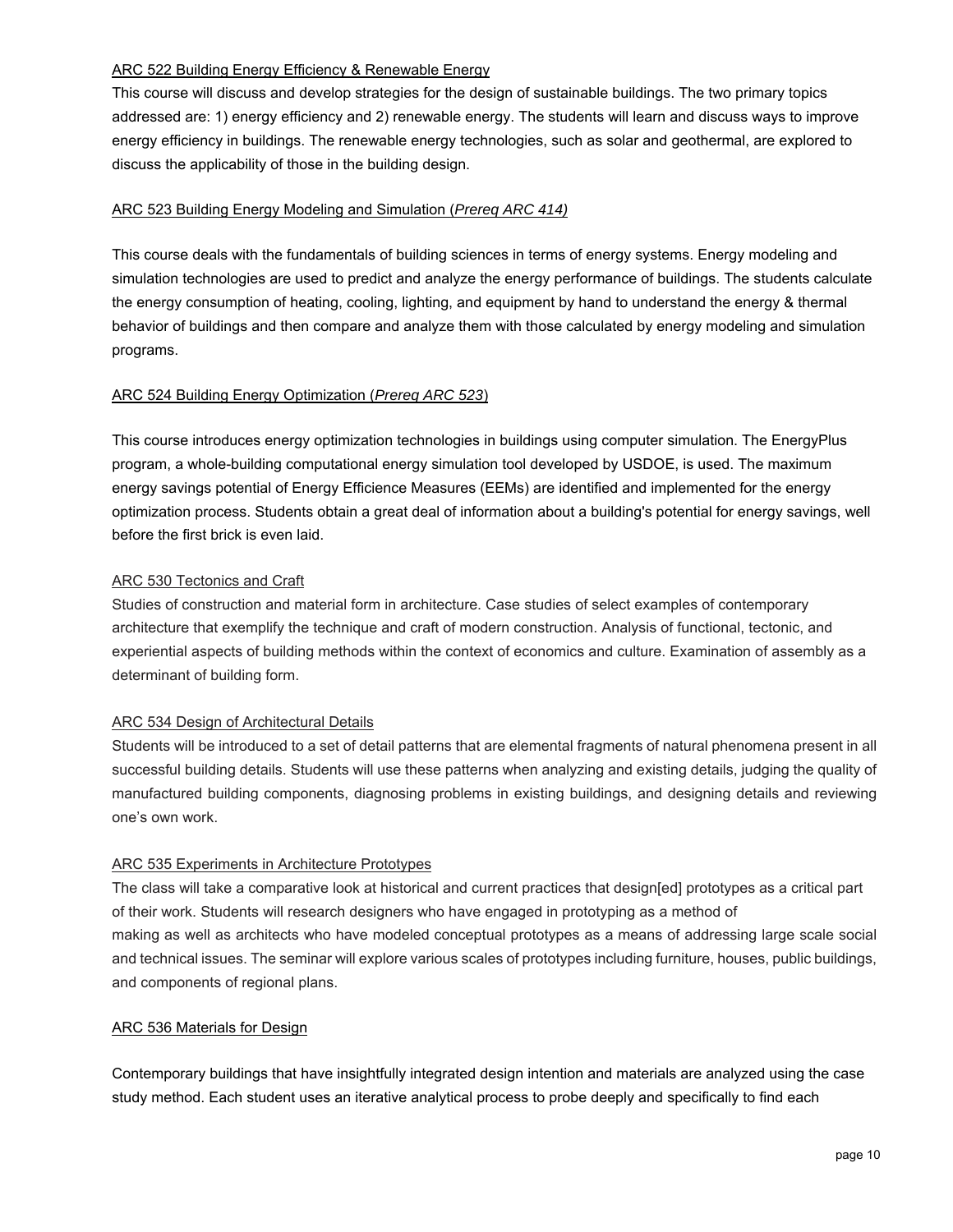building's key lessons regarding materials. Key drawings and photographs will be graphically presented, with a narrative summarizing findings regarding the project's general design intentions and its technical embodiment.

#### ARC 537 Digital Materials Translations (*Prereqs: ARC 251 or ARC 451 or equivalent, and ARC 232 or equivalent)*

This seminar combines architectural material research with instruction in advanced digital design software. Students will examine specific materials to determine attributes, and then use parametric, NURBS-based software, and CNC machinery to propose new material applications. The course is limited to College of Design students unless instructors grant permission.

#### ARC 538 Manufacturing Architecture (*Prereq: ARC 432)*

Focuses on customized repetitive manufacturing for architecture components. Specifically includes repetitive processes that make repeated uses of tooling (e.g. molds, patterns, or jigs) to form components. We will investigate repetitive manufacturing processes and architectural case studies.

#### ARC 540 Architectural Theory

This course provides an introduction to the major themes and associated figures of architectural theory. It focuses on 20th and 21st century texts with a particular emphasis on historicism, phenomenology, structuralism and poststructuralism. Each week there is assigned reading from a range of texts, including extra-disciplinary writers. Lectures and discussions serve to identify principal themes, connect to contemporary issues, and establish relevancy to architectural design.

#### ARC 541 Architecture, Culture, and Meaning

This course focuses on architecture as a cultural artifact and provides an overview of the interrelationship of architectural form, organization, symbolism, use and meaning. A broad range of examples from a variety of cultures, religions, and historical periods are covered (including "non-Western"), illustrated by detailed case studies. Syncretic, holistic and homological approaches to understanding the meaning and significance of architecture are emphasized. Phenomenological and hermeneutical methods of interpretation are introduced and pertinent philosophical traditions discussed.

#### ARC 542 Sacred Architecture

This course focuses on the meaning and cultural significance of sacred architecture, including its environmental and socio-political contexts, and doctrinal and liturgical influences. The course is structured according to the world's principal faiths and presented comparatively and holistically. There is a particular emphasis on the communicative roles of architecture and the symbolism and ritual use of sacred places. Contemporary theoretical methodologies are introduced and applied as means establish relevancy to contemporary issues and architectural design. Restricted to graduate students.

#### ARC 543 Analysis of Precedent

Investigation of architectural elements, relationships, and ordering ideas through comparative graphic analysis of buildings2dr c designed by architects. Emphasis on buildings as physical artifacts.

#### ARC 544 American City Planning History (*Prereq: ARC 241 and ARC 242 and ARC 441; or permission of instructor)*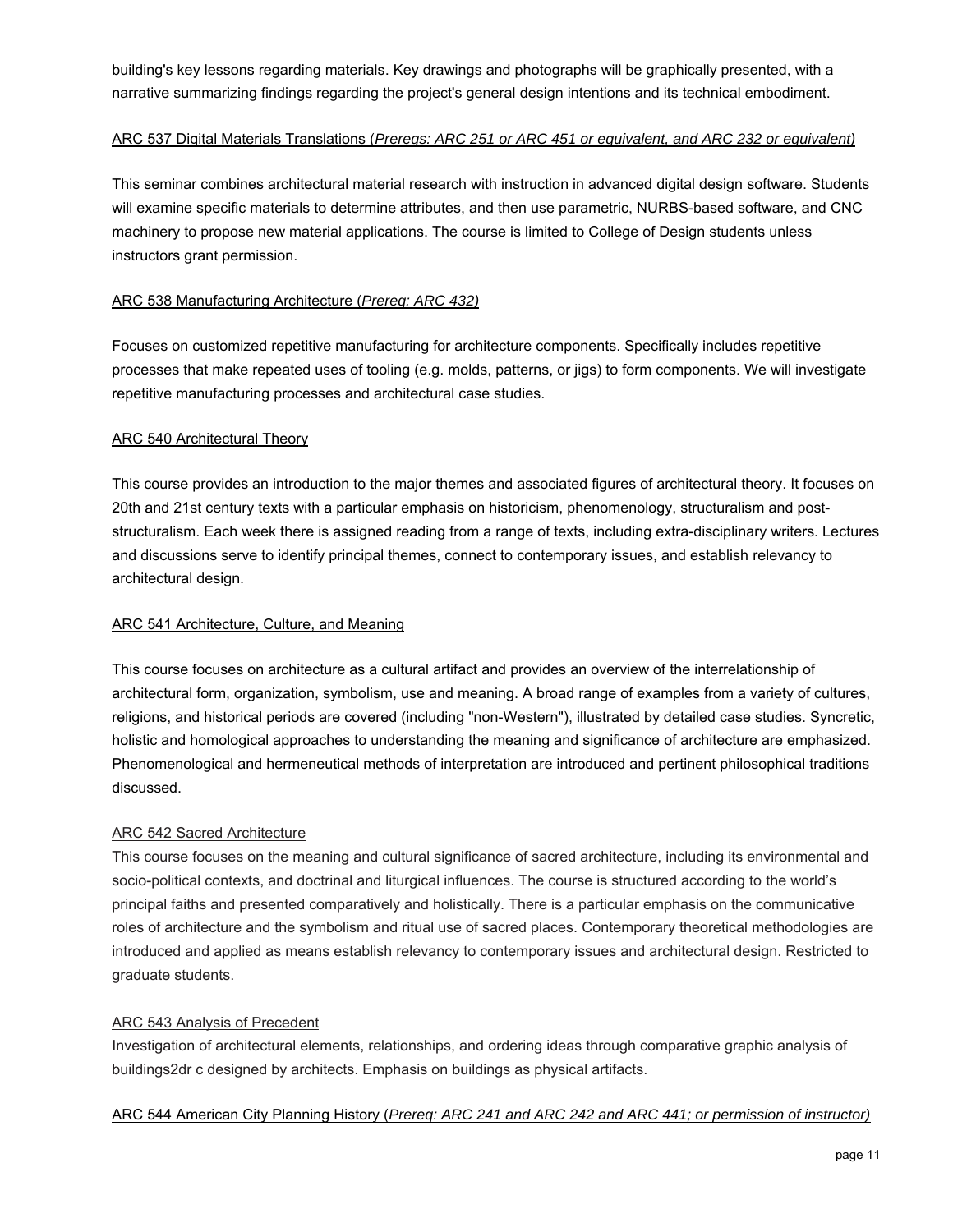An examination of the history of American cities, their founding, plans, and development with emphasis on the colonial era to the late 19th century. Broad study of the larger historical trends in city planning balanced by readings focused on major cities (New York, Chicago, Los Angeles) and smaller ones (Savannah, New Orleans). Major issues include street patterns, parks, and public buildings and spaces; and the roles of government and private citizen groups.

#### ARC 546 Theory of Building Types

Theoretical implications and practical applications in architecture. Analysis and documentation of selected building types in their historical evolution. Graphic identification of type characteristics.

#### ARC 548 Vernacular Architecture

Readings in theories of vernacular architecture. Case studies of selected examples of vernacular architecture of the world: architectural analysis of utilitarian, tectonic, and perceptual aspects of buildings and urban fabrics against the background of place and culture. Examination of influences of various vernacular traditions on contemporary practice

#### ARC 562 Legal Issues in Architecture

The main principles of law affecting the conduct of the profession of architecture as it is influenced by contracts, torts, agency, property, and environmental restrictions.

#### ARC 570 Anatomy of the City

A morphological investigation of cities throughout urban history, with emphasis on formal principles of spatial organization. Part one: examination of the descriptive properties of cities in terms of interdisciplinary concepts and principles. Part two: examination of the organizational characteristics of urban space.

#### ARC 571 The Urban House

The course is intended to reveal the interrelationships between the form of housing and the characteristics of cities. Reference is made to the physical, technological, social and economic factors which influence housing design, as well as to historic and cultural developments.

#### ARC 572 Regional Infrastructures

This seminar provides students with a solid knowledge base about current urban issues and design theory surrounding the contemporary networked metropolis. Through lectures, discussions, and workshops the course examines how infrastructural systems might be expanded in order to catalyze additional environmental, social, and economic processes. Students research specific infrastructural systems (conducting food, water, or energy) at a systems-defined regional scale to better understand the characteristics of 21st century American cities and speculate on new opportunities for architects and landscape architects to practice.

#### ARC 574 Place and Place Making

 through seminar-lecture course. Particular emphasis upon those physical aspects and relationships influencing this Examination of the definitions, concepts and emergent research findings useful in explaining the human sense of place sense of place and affording some designer control.

#### ARC 576 Community Design

Processes through which citizens shape and manage built environment. Strategic planning, visioning process,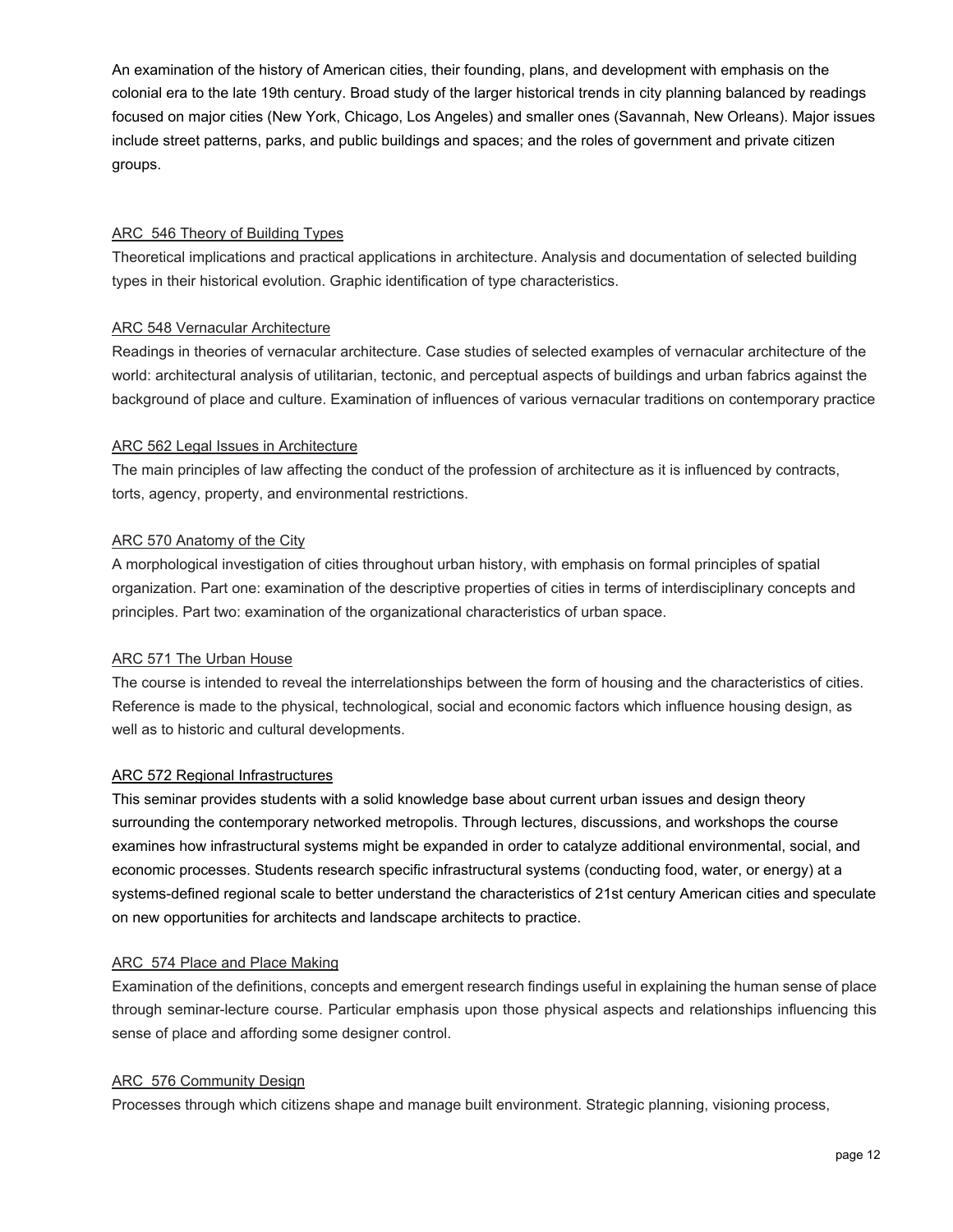community action, and mediation will be discussed and illustrated with case study examples from architecture, landscape architecture and planning. Analysis and assessment from case studies of participation techniques such as charrette, study circles, and visual appraisal.

#### ARC 577 Sustainable Communities

Historical precedents of sustainable communities. Examination of the Garden City, the New Towns Movement, and the New Urbanism. Comparison of sustainable communities to urban visions of Wright, Corbusier, Soleri and others. Virtual cities and digital communities.

#### ARC 589 Architectural Travel Study II

Independent study while traveling. Submission of sketchbook/journal and paper upon return. Research on topic of concentration and approval of itinerary in advance is required. Graphic documentation and critical evaluation of buildings and urban spaces. Course is required of all participants in Department of Architecture Foreign Exchange and Summer Abroad Programs. Restricted to School approval.

#### ARC 590 Special Topics in Architecture

Topics of current interest offered by faculty in the School of Architecture. Subjects offered under this number are normally used to test and develop new courses.

#### ARC 630 Independent Study in Architecture

Special problems and projects in various aspects of architecture developed under the direction of an architecture faculty member on a tutorial basis.

#### ARC 676 Special Seminar in Architecture

Seminars on subjects of current interest in design which are presented by persons not part of the regular faculty. The titles of seminars offered under this number change each semester depending upon the visiting faculty.

## **C | POLICIES AND PROCEDURES FOR ARCHITECTURE GRADUATE STUDENTS**

#### C.1| ADMINISTRATION

The Master of Architecture program will be administered as follows:

- 1 Each student will be assigned an academic advisor at the time of enrollment. Typically, this person will continue to serve as the student's academic advisor unless the student forms a Graduate Advisory Committee. The Chair of the Graduate Advisory Committee becomes the student's academic advisor for all students pursuing a Final Project. See "Graduate Advisory Committee" following for details regarding this Committee.
- 2 Track Two Graduate students are required to form a Graduate Advisory Committee and pursue an individualized Final Project as part of their degree requirements. Students in other Tracks may choose to apply for this option. All Final Project proposals initiated by students must be reviewed and approved by the Architecture faculty and by their Proposed Graduate Advisory Committee members.
- 3 A formal Plan of Graduate Work (POW) will be established by the student with the guidance and approval of his or her Advisor or Chair. The Plan of Graduate Work must be approved by the Chair, the Director of Graduate Programs for the School, and eventually by the Dean of the NCSU Graduate School. Students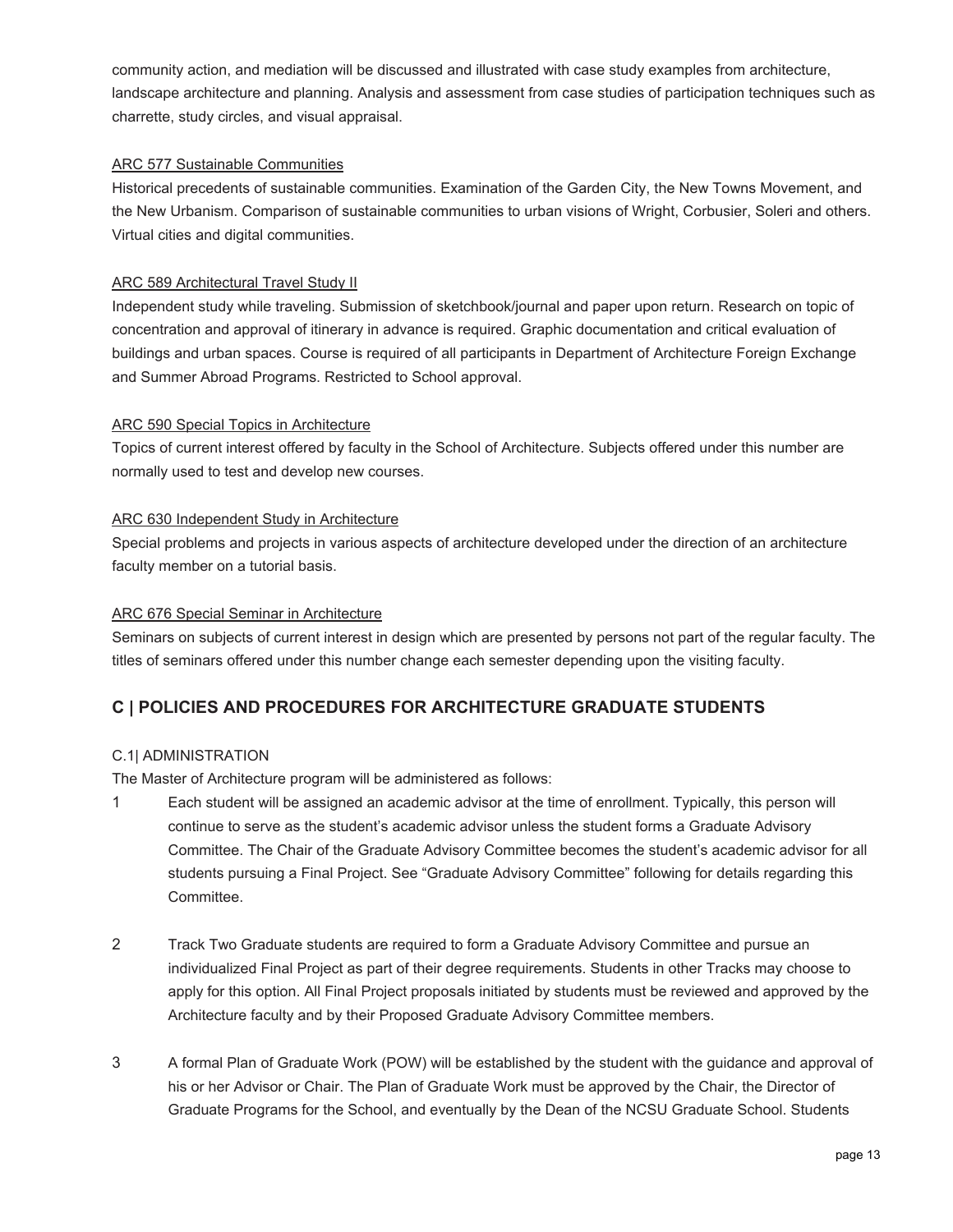submit the Plan of Work online via MyPack Portal.

- 4 There will be no final oral examination for Final Project students.
- 5 Normal admission, residence, transfer credit, and performance requirements of the Graduate School will apply, except as superceded by more stringent requirements of the School of Architecture.
- MyPack Portal. This request will include--but is not limited to--a digital submission of the Plan of Graduate 6 Students must submit a request to graduate within the first two weeks of their final semester online through Work. The DGP will review and approve Plans of Graduate Work after they are submitted by the student.

#### C.2 | CONTINUOUS ENROLLMENT, NORMAL PROGRESS

All M.Arch. students are required by the University to be continuously enrolled and to make normal progress towards their degrees. Normal progress is defined as enrollment in 9 or more credit hours, with 12 credit hours representing a typical schedule. Enrollment in fewer than 9 credit hours requires prior written approval by the Director of Graduate Programs and the NCSU Graduate School.

All M.Arch. students are required to be enrolled continuously in design studio unless their curriculum or approved plan of work specifies an interval.

See the University Graduate Student Handbook for important policies on continuous registration, leaves of absence, time limits to complete degree, and GPA requirements, and termination: http://www.ncsu.edu/grad/handbook/tableof-contents.html

#### C.3 | REGISTRATION

All continuing M.Arch. students are required to register for each succeeding semester during the University's normal registration period. Students who fail to register and who attempt to register late may be assessed a fee by the University. They will be admitted to architecture classes, including design studio, on a space-available basis only and will be placed in the lowest priority for studio selection where a lottery is involved.

#### C.4| APPROVALS FOR REDUCED SCHEDULES, LEAVES OF ABSENCE

Students in good academic standing who wish to take a temporary leave of absence or to reduce their schedule below 9 credit hours in a given semester must request and receive written approval from the Director of Graduate Programs prior to the term involved. Approvals will be given for such reasons as illness or other disabling conditions, financial difficulties, or other legitimate purposes, but will not be granted for insubstantial or inappropriate justification. See the University Graduate Student Handbook for 'Continuous Enrollment' requirements.

#### C.5 | REVIEW AND ADVANCEMENT OF TRACK 3 GRADUATE STUDENTS

Normal Procedure:

- 1 Students completing three prerequisite studios with a B average or better will be advanced to ARC 500/503 level studios without review.
- 2 Students completing three prerequisite studios with less than a B average shall be reviewed to determine if advancement to ARC 500/503-level studios is advisable.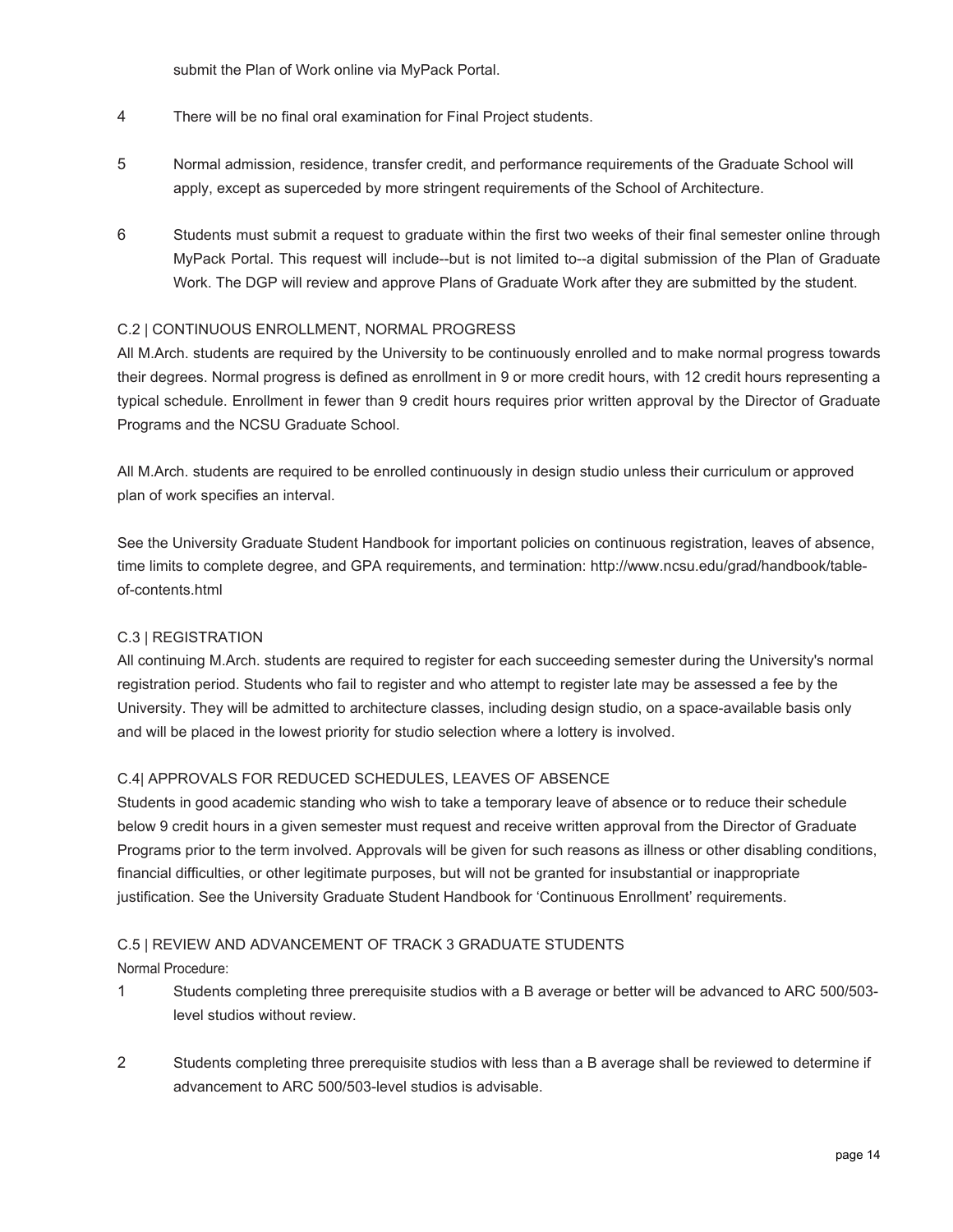#### C.6 | WAIVER OF ACADEMIC REQUIREMENT FOR PREREQUISITE STUDIO: (ARC 403, 404 OR 405)

- 1 It should be recognized that this is an exceptional procedure and requires clear and compelling justification. Substantial education in architecture will normally be a prerequisite for such consideration. The student is expected to demonstrate previous knowledge, study and experience comparable to the content of the studio or studios to be waived. The student's standing relative to prerequisite courses that parallel the studios should also be considered.
- 2 The initial placement of the incoming students in the prerequisite studio sequence shall be determined by the Graduate Admissions Committee prior to enrollment in the Program. The Admissions Committee should make this determination based upon a review of academic records, portfolio, and other evidence they consider relevant. One or more prerequisite studios may be waived at this time.
- 3 After being enrolled, a student may initiate a waiver review of any subsequent prerequisite studio by submitting a written request to the School Head via the Director of Graduate Programs.
- 4 The School Head will review the student's file, and consult with the student's committee and professors. If the request seems reasonably supported, a formal review will be conducted.
- 5 The review shall consist of an interview and examination of studio work. The review will be conducted by a faculty group appointed by the Director of Graduate Programs with the School Head present. A majority vote of the group, with the School Head concurring, shall decide the request.

#### C.7 | GRADUATE FINAL PROJECT AND ADVISORY COMMITTEE

As stated above, all Track Two students, and Track One and Track three students who have been permitted to pursue a Final Project, will have a Graduate Advisory Committee. A Graduate Committee typically consists of two architecture faculty members, but may exceed that number. The Chair of the advisory committee must be a full-time member of the architecture faculty and have full graduate standing. The faculty Chair will be appointed by the Dean of the Graduate School on the recommendation of the Director of Graduate Programs for the School. At least one other committee member must be a member of the architecture graduate faculty. It is the expectation that all committee members be present at regular meetings.

The Final Project application process is standardized and takes place during each semester – watch for announcements. Individual contacts with faculty prior to submission of the Final Project proposal are strongly recommended.

The Final Project application process follows the schedule below. It is the student's responsibility to adhere to this schedule. Failure to do so may result in delay or termination of the student's graduate program.

Track 1: To be completed three semesters prior to the student's final semester.

Track 2: To be completed during the semester prior to taking ARC 697 – Final Project Research, usually the first semester.

Track 3: To be completed three semesters prior to the student's final semester.

All members of the Graduate Advisory Committee (not just the Chair) are expected to take an active role throughout the student's program to provide the intellectual climate for scholarly accomplishment and to detect difficulties in a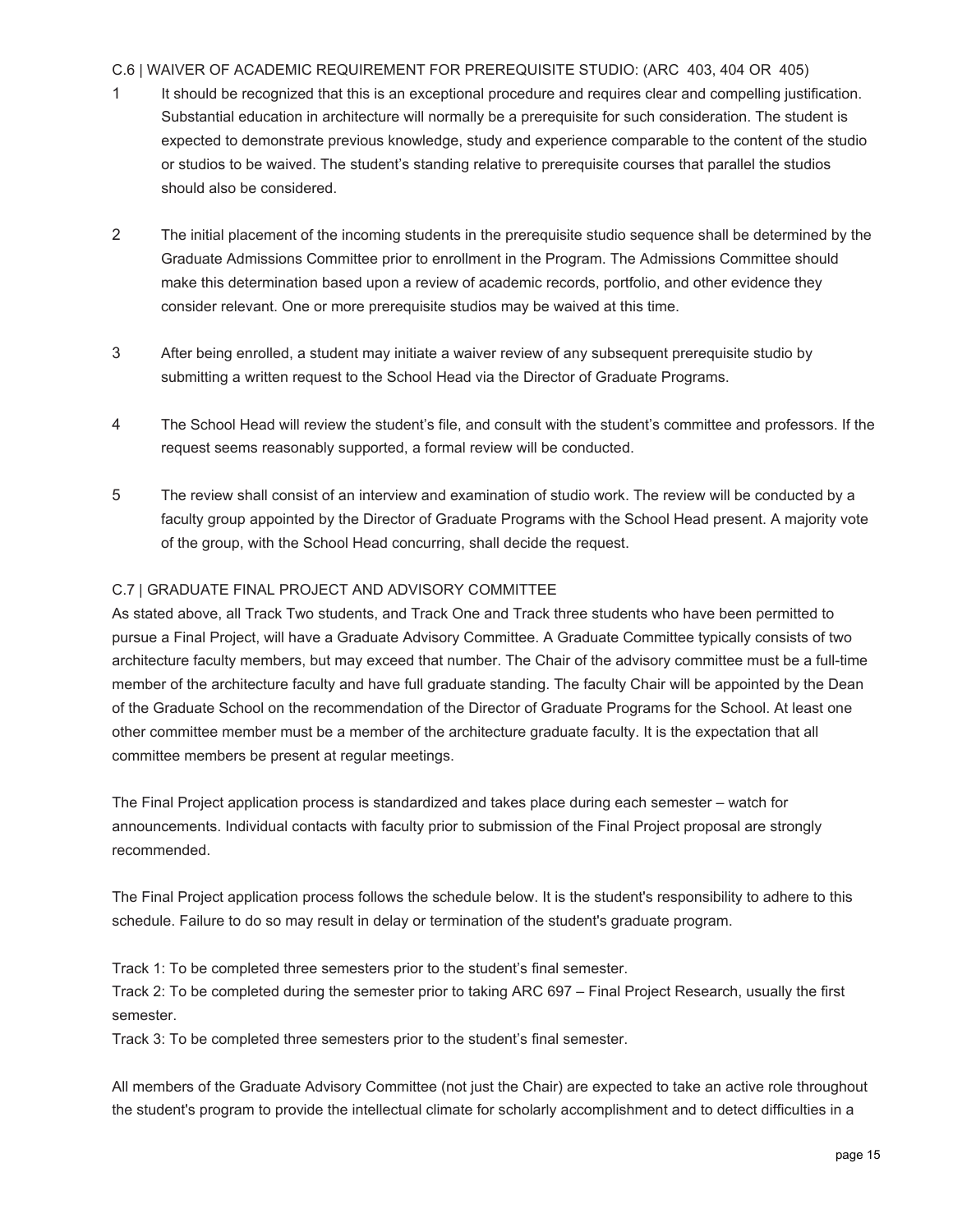The Graduate Advisory Committee and the student are expected to meet at appropriate intervals to critically assess the student's program with regard to progress in the Plan of Work and Final Project. It is recommended that meetings of the committee occur at least twice each semester and more frequently, perhaps biweekly or weekly, during the semester in which the Final Project is being developed. Such meetings may be requested by the student or any member of his/her committee. If adequate progress is not evident, the Graduate Advisory Committee has the obligation to clearly specify its reasons for concern and to stipulate the performance expected. Records of the evaluation of the student's progress and the stipulations made by the committee will be maintained in the student's file in the College of Design.

Changes in the composition of an Advisory Committee are sometimes desirable or necessary. Recommendation for any changes should be submitted in writing to the Director of Graduate Programs and should indicate that all faculty members involved have been informed and support the recommendation.

#### C.8 | M ARCH FINAL PROJECT / TRACK 1 and TRACK 3

Approved by ARC faculty in May 2005 and updated May 2012 for students who will be completing their Final Project in Fall 2006 and later.

The opportunity to engage in a Final Project is offered by the faculty as an alternative to the last ARC 503 studio to students who:

- 1. Have demonstrated the dedication, ability, rigor, and discipline to work productively in an independent mode,
- 2. Have demonstrated the promise to manage a complex project,
- 3. Have demonstrated a capability for excellent work in architecture studio courses supported by the submission of a design portfolio.
- 4. Have a clear focus that they wish to pursue that can be translated into a design project and that cannot be satisfied through regular studio options, and
- 5. Have maintained a 3.0 cumulative grade point average.

The faculty will grant this alternative opportunity to qualifying students after the procedures that are outlined below are successfully completed. Anyone wishing to engage in the final project is encouraged to discuss with members of the faculty the effort necessary to conceive a theoretical basis for a serious investigation and to establish an architectural project that focuses on that theoretical basis. While some may benefit from the educational format of the Final Project most are better served by the structure provided by an Advanced studio. Students should not underestimate the level of commitment necessary to successfully complete a Final Project.

#### C.8.a | Final Project Application Process:

To be completed three semesters prior to student's final semester.

1. Call by the Director of the Graduate Program (DGP) for the student to indicate in writing their intent to pursue a Final Project. Before submitting a statement of intent, the student must first carefully review the above statement of procedures to be followed, a calendar of significant dates related to the process, and the "Description of Final Project." The student's academic advisor may be of assistance during this period of deliberation.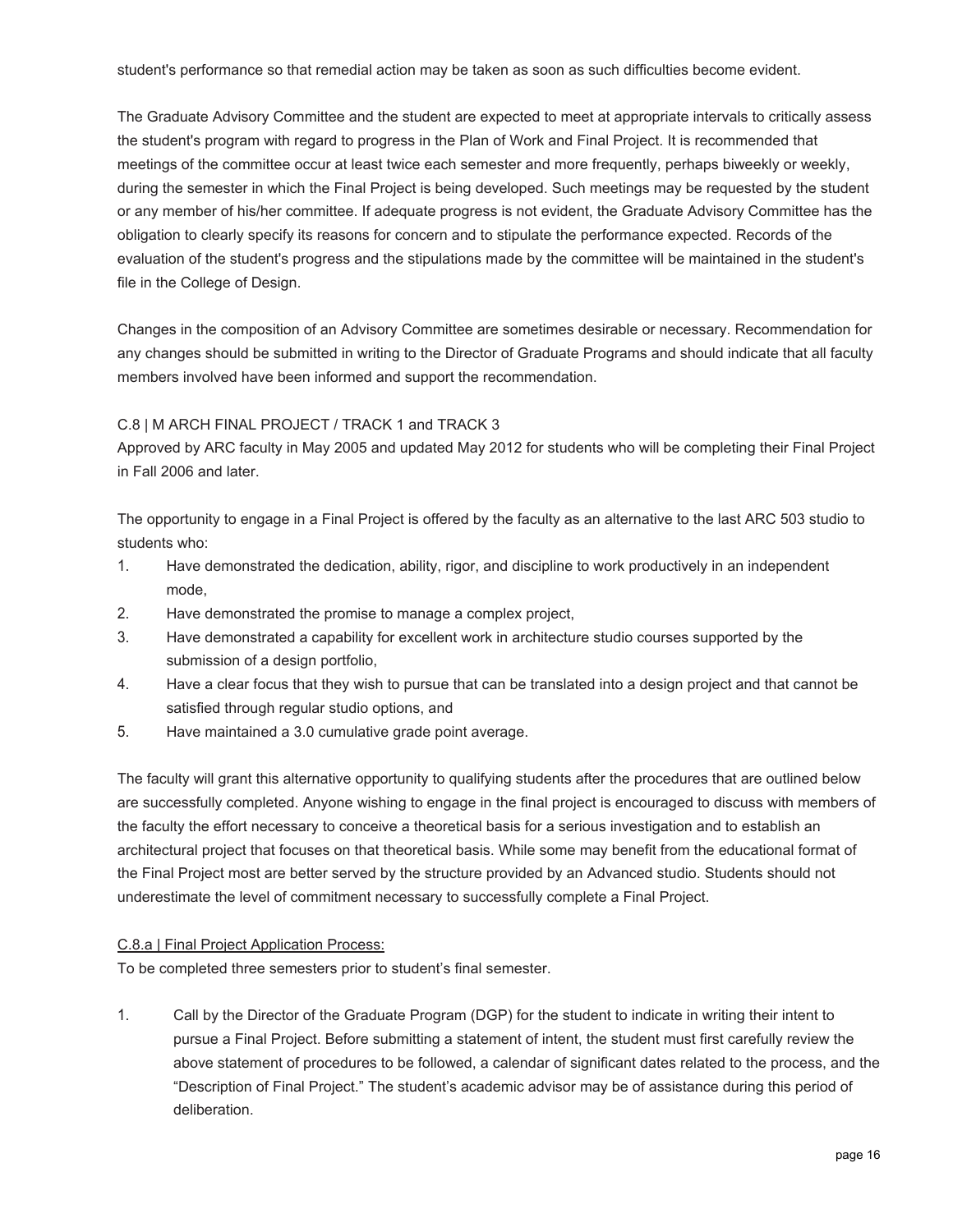- or no vote by the faculty on each student who indicates an interest. Approval to proceed requires that two-2. The DGP brings the list of candidates who have indicated an interest in pursuing the Final Project to the Architecture Faculty for evaluation and to pre-qualify those who may submit a Final Project proposal to the Architecture Faculty. The criteria for approval for each student are indicated above. Note: this involves a yes thirds of the combined tenured and tenure track faculty in Architecture vote positively.
- 3. The DGP informs each student who has been granted approval to submit a proposal.
- 4. Each pre-qualified student who wishes to continue to be considered for a Final Project is to submit a written proposal through the DGP to the Architecture Faculty that includes:
	- a. A clear statement of the theoretical position or architectural proposition that will be pursued (what is to be studied, why it is important, and a list of relevant precedents),
	- b. A bibliography,
	- c. Identification of the project that is intended as the vehicle to demonstrate the thesis,
	- d. Evidence of interest in the topic (other coursework, papers, projects, etc.),
	- e. A list of possible faculty who might engage the project as advisors, and
	- f. The designation of the semester the Final Project is intended to be completed.
- 5. Architecture Faculty review the proposals submitted and either accept or reject the proposal as a potential Final Project. Acceptance requires majority positive vote by the combined tenured and tenure track faculty in Architecture. Note: Acceptance may be coupled with suggestions to correct deficiencies or to make revisions. Rejected proposals may be revised and resubmitted one time in the format designated in #4 of this section. If the proposal is again rejected it may not be resubmitted.
- 6. Each student who is accepted is to form his or her advisory committee. Faculty members who agree to serve so indicate by signing the proposal.
- 7. The proposal with faculty committee member signatures and the official copy of the Faculty action is submitted to the DGP for filing. This document then serves as a contract between the student, the faculty involved, and the School.
- 8. Successful completion of this contract will be determined by the Advisory Committee who will also award the final grade.

#### C.8.b | Calendar of Key Dates For Final Project Application Process:

During students' first ARC 503 studio (or three semesters before completing Final Project).

- First month of classes: Graduate Advisor to notify students of process.
- According to the deadline set by the Graduate Advisor, students are to indicate their intent to do Final Project.
- Within one week of this deadline: faculty to vote on those students who are pre-qualified to submit a Final Project proposal. The Graduate Advisor will inform students of faculty decision regarding Final Project prequalification.
- According to a second deadline set by the Graduate Advisor: student to submit written proposal as outlined in #4 of the Final Project Application Process.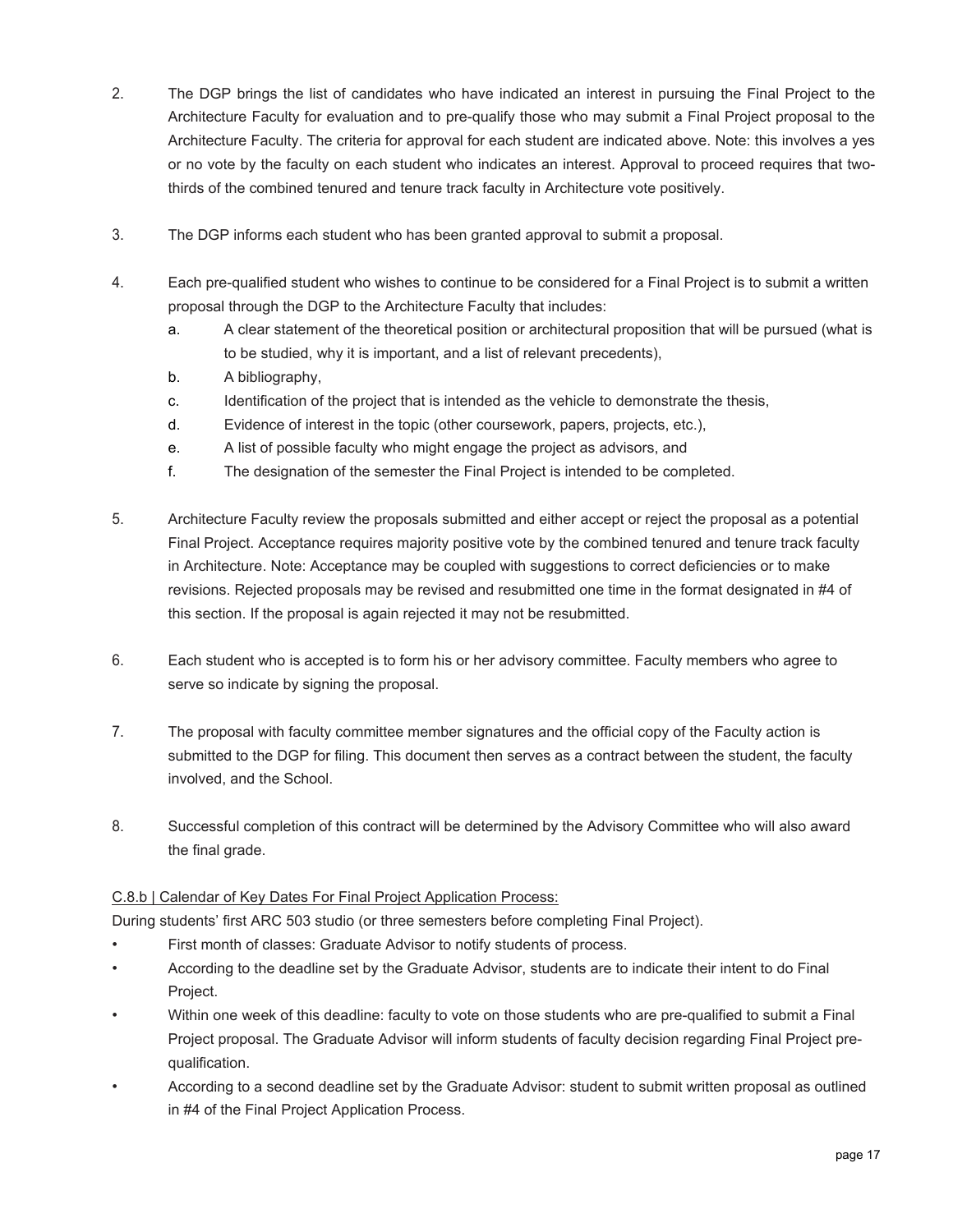- Within three weeks: faculty to accept or reject the proposals and Graduate Advisor to notify students.
- Prior to last day of classes student is to correct deficiencies or revise proposal if required, form committee and have members sign the proposal, and submit per #7 above to DGP.

#### C.9 | M ARCH FINAL PROJECT / TRACK 2

The Final Project is required of all Track Two students.

For Track Two students, the Final Project serves as a demonstration of the degree candidate's ability to independently formulate a theoretical foundation for their design work. The Final Project must meet acceptable standards of completion. The parameters for the design proposal are to be formulated by the individual student.

#### C.9.a | Final Project Approval Process:

To be completed during the semester prior to taking ARC 697 – Final Project Research.

- 1. Each Track Two student is to submit a written proposal through the Director of Graduate Program (DGP) to the Architecture Faculty that includes:
	- a. A clear statement of the theoretical position or architectural proposition that will be pursued (what is to be studied, why it is important, and a list of relevant precedents),
	- b. A bibliography,
	- c. Identification of the methodology and activity that is intended as the means to demonstrate the thesis through studio pursuits,
	- d. Evidence of interest in the topic (other coursework, papers, projects, etc.),
	- e. A list of possible faculty who might engage the project as advisors, and
	- f. The designation of the semester the Final Project is intended to be completed.
- 2. Architecture Faculty review the proposals submitted and either accept or reject the proposal as a potential Final Project. Acceptance requires a majority positive vote by the combined tenured and tenure track faculty in Architecture. Note: Acceptance may be coupled with suggestions to correct deficiencies or to make revisions. Rejected submissions must be revised and resubmitted.
- 3. Each student who is accepted is to form his or her advisory committee. Faculty members who agree to serve so indicate by signing the proposal.
- 4. The proposal with faculty committee member signatures and the official copy of the Faculty action is submitted to the DGP for filing. This document then serves as a contract between the student, the faculty involved, and the School.
- 5. Successful completion of this contract will be determined by the Advisory Committee who will also award the final grade.

#### C.9.b | Calendar of Key Dates for Final Project Application Process:

During students' first ARC 503 studio (or three semesters before completing Final Project).

- First month of classes: DGP to notify students of process
- The day after mid-term (Fall or Spring) break: student to submit written proposal as outlined in #1 above
- Within three weeks: faculty to accept or reject the proposals and DGP to notify students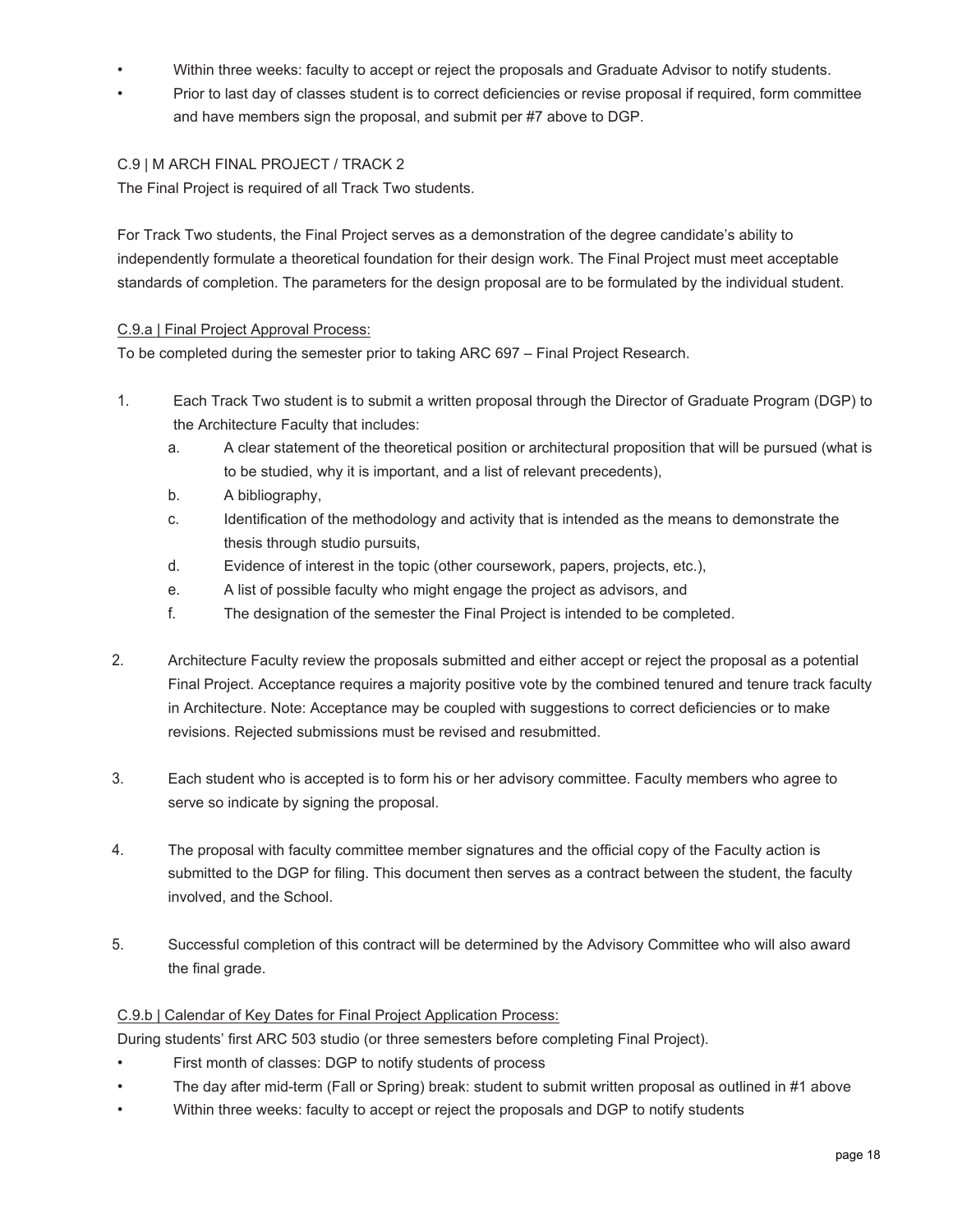- Rejected submissions are to be resubmitted within two weeks
- Prior to last day of classes student is to correct deficiencies or revise proposal if required, form committee and have members sign the proposal, and submit per #1 above to DGP.

#### C.10 | DESCRIPTION OF FINAL PROJECT:

The Final Project for the Master of Architecture provides an opportunity for an in-depth investigation of an architectural idea and the embodiment of that idea in the design of one or more buildings. It is concerned with both theory and architectural design. Thus the Final Project is to be executed in two phases over at least two semesters (generally the last two semesters of the curriculum). The idea is to be fully investigated and can be drawn from architectural conventions and traditions or it may be the result of some unique personal insight. The architectural project is the design of a building or a complex of buildings that serve as an appropriate vehicle for the exploration and demonstration of the idea. This student-initiated endeavor is carried out under the supervision of a Faculty Advisory Committee composed of two tenured or tenure-track Architecture Faculty members (one of whom is to be the chair of the committee). Other faculty members from either the Architecture Faculty or from other appropriate disciplines may be added as agreed to by the committee chair.

The first phase of the Final Project is carried out under ARC 697 – Final Project Research and primarily under the supervision of the committee chair with secondary involvement from the other committee members. During this phase of the study the student is to thoroughly and comprehensively investigate the theory, idea, or architectural proposition set forth in the proposal. The culmination of this phase is a document that clearly states the theoretical basis that is to be investigated, that demonstrates knowledge and critical analysis of relevant literature by others about the subject, and that examines the position taken by others through analysis of relevant precedents. The document is the beginning of and theoretical basis for the subsequent semester's design work. Thus, the document is to include an articulation and analysis of the architectural program including both qualitative and quantitative intentions of the project that will integrate and demonstrate the theory, idea, or architectural proposition, as well as the documentation and analysis of the site and context to be used for the project.

The second phase of the Final Project is ARC 598 – Final Project Studio. The committee chair is again the primary supervisor of this activity, but the other committee members are also to be actively engaged in the execution of the design work. The studio is to be structured by the student so that the design project further investigates, tests, and demonstrates the theoretical basis, idea, or architectural proposition. Since the intention of the design project is that of a vehicle, the architectural issues investigated should be more inclusive than the building itself and the project must address the needs of constituents other than the student.

The culmination of the Final Project is a public presentation and demonstration of the theoretical basis investigated through the written document and the architectural project.

## **D | PLAN OF GRADUATE WORK**

A Plan of Graduate Work will be prepared by the student in consultation with the Advisor or Advisory Committee Chair and submitted online through MyPack Portal to the Director of Graduate Programs. *It is the student's primary responsibility to initiate the preparation of the Graduate Plan of Work.* See Appendix A for samples of the "Plan of Graduate Work" Form. Use this form as a preliminary checklist before filling out the official online version.

#### D.1 | GUIDELINES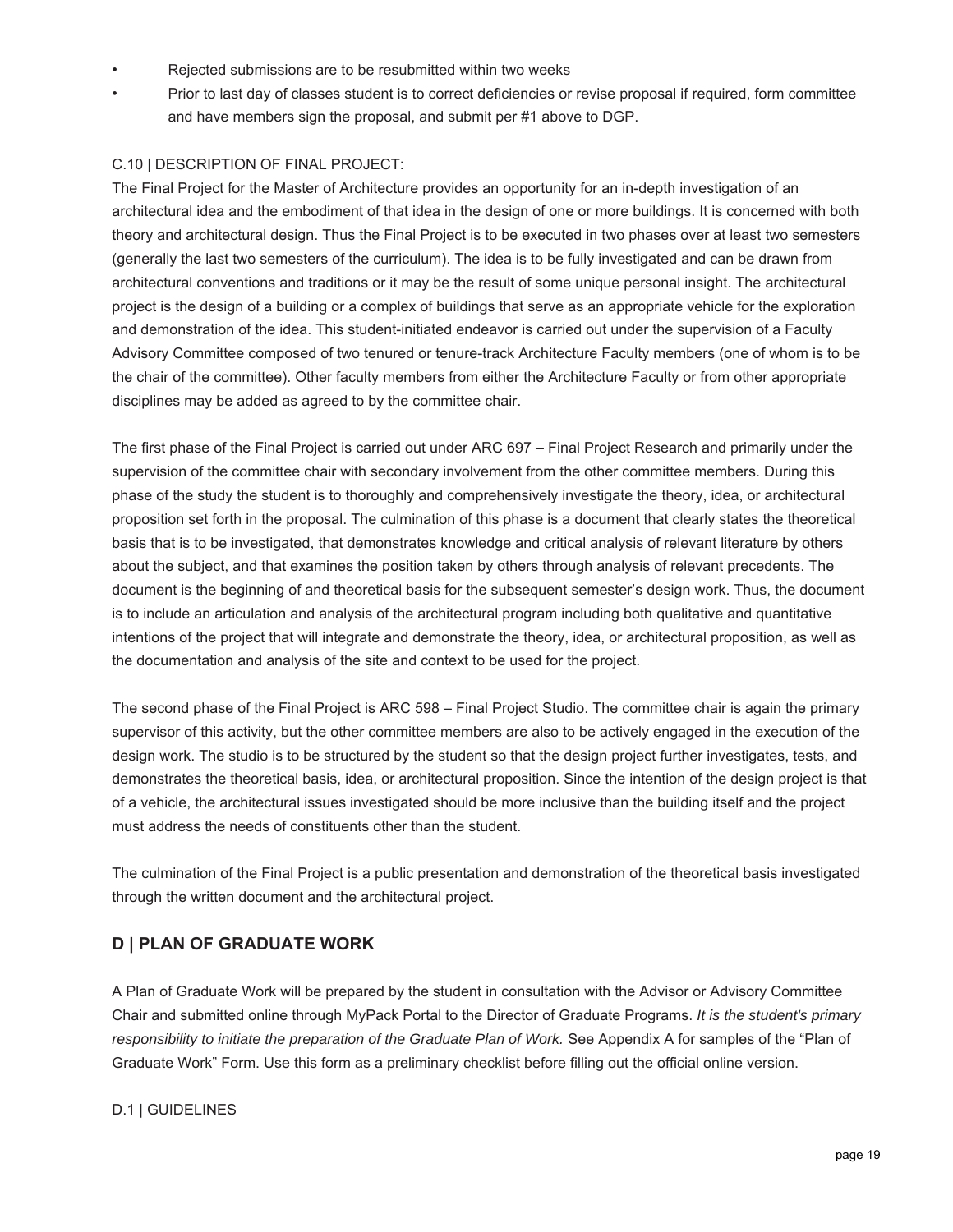<span id="page-19-0"></span>1 List all ARC 500 and higher courses that are intended to satisfy the degree requirements. *DO NOT list ARC courses that are below the 500 level.* 

Studios: Four ARC 500-level studios are required of all Track One and Track Three students. Two such studios are required of all Track Two students. Studio selection, other than the regular ARC 500/503 series, will require prior written approval by the School Head and endorsement by the student's Advisory Committee. This provision applies to all studios taken at other universities, foreign study, or summer program studios. Transfer credit for studios taken at other universities is approved only after the studio is completed, the work reviewed by the School Head and DGP, and deemed equivalent to that of an NCSU graduate studio.

Professional (Major) Electives: Graduate electives include any 500 or 600 level course (other than studio) that is offered by the School (ARC prefix). Non-architectural courses cannot satisfy this requirement. This group of courses for Track 1 and Track 3 students must include ARC 561: Practice of Architecture. Track 2 students and Track 1 and Track 3 students pursuing a Final Project must include ARC 697: Final Project Research.

Independent Study and Special Projects: A maximum of 6 credit hours of this type of course may be counted toward the Master's degree. Additional credit hours in these categories represent an exceptional circumstance and require a written justification and prior approval by the School Head. Courses taken in these categories require a special form that must be completed prior to registration for the course. The form requires a description of the activity to be undertaken and approval of the instructor involved, the Advisor or Advisory Committee Chair, and the School Head.

- 2 List College of Design Electives at the 400 level and higher. College of design graduate electives may include Architecture courses. Nine 500-level credit hours with ADN, ARC, GD, ID, LAR prefixes. A maximum of 6 credits may be taken at the 400-level if the courses are not in Architecture. May not include studio.
- 3 Courses listed shall be specific as to catalog number, course title, credit hours, and term taken or to be taken. Special topics courses must be shown with key-word identification of content.
- 4 Final Project: (all Track 2 students and Track 1 and Track 3 students who have been approved to pursue a Final Project) Each student must successfully complete a 9 credit hour Final Project. These nine credit hours are satisfied by the three credit hour ARC 697: Final Project Research and the six-credit hour ARC 598: Final Project Studio. It is mandatory to schedule ARC 697: Final Project Research in the semester prior to undertaking the Final Project. This provides an opportunity to develop a final project statement or position, research and define an architectural program, carry out site selection and analysis, do a precedent study if appropriate, and collect this and other related materials in a document for review and approval by the advisory committee before initiating the actual Final Project. (ARC 697 must be successfully completed by the end of the semester prior to enrolling in ARC 598). Successful completion means a passing grade has been recorded (IN is not a passing grade). ARC 697 is graded on a credit/no credit basis. ARC 598 is to be taken in the final semester - a letter grade will be given. Both ARC 697 and ARC 598 require that a special form be completed by the student describing the activity to be undertaken. The form must be completed and approved by the committee Chair and School Head prior to registration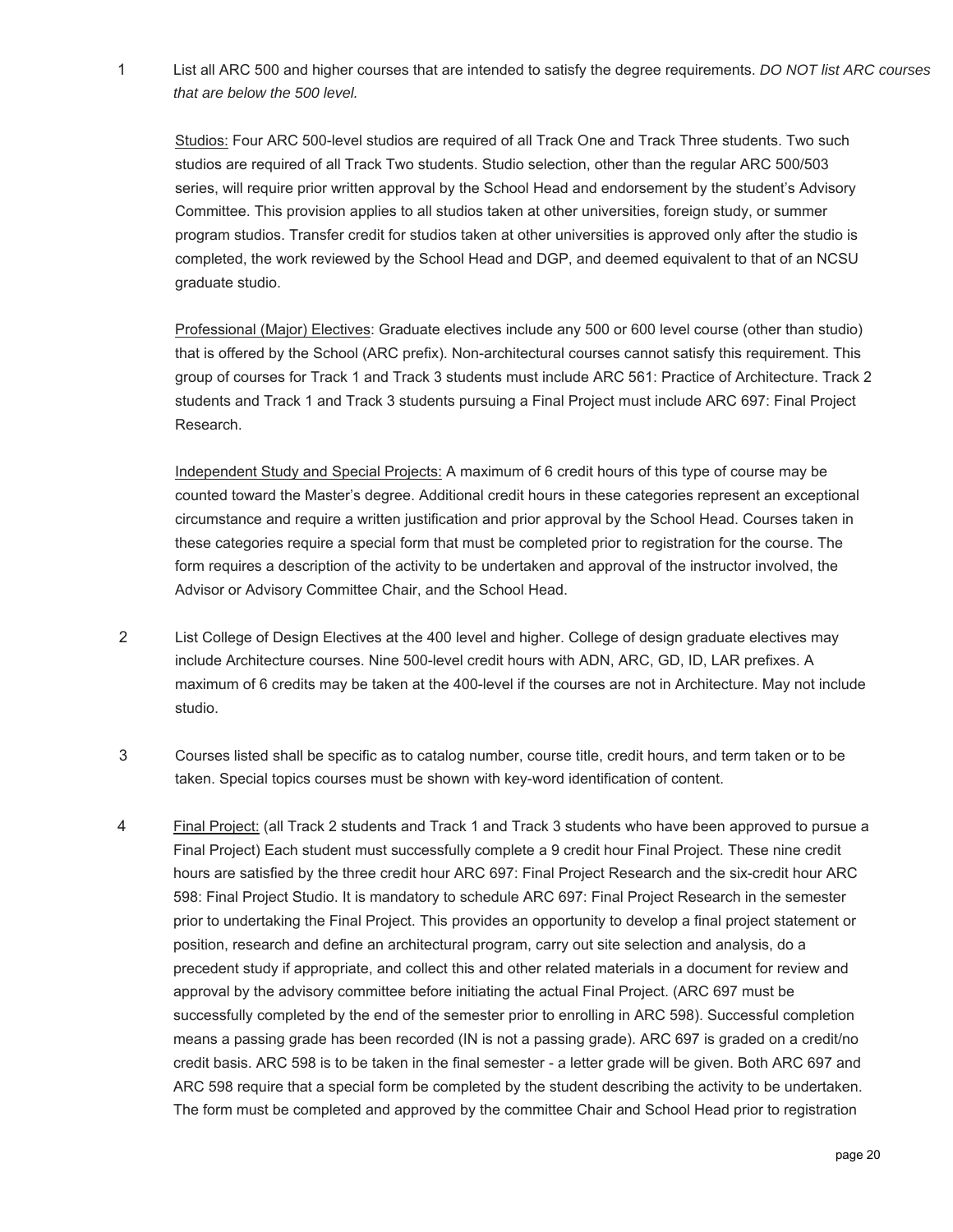for these courses. Final Projects must be documented according to the School of Architecture/College of Design guidelines prior to graduation (see Appendix B). All Final Projects must also be presented for public review at a time designated by the School Head at the end of the semester (see Appendix C).

## 5 Transfer Credits: The School of Architecture Graduate Programs follows the NCSU Graduate School Minimum Requirements for Transfer of Credits (found here:

https://www.ncsu.edu/grad/handbook/sections/3.1-minimum-degree-requirements.html), in addition:

- a. A maximum of 6 credit hours of transfer credit from an accredited university or college may be applied to the Master's program (official transcripts required by the Graduate School according to criteria specified on the 'Request for Transfer Credit' form); and
- b. A maximum of 9 credit hours from Post-Baccalaureate Studies (PBS) may be applied to the Master's Program.
- c. Any additional credits transferred are at the discretion of the DGP in conformance with the Graduate Plan of Work requirements.
- 6 Correspondence Courses: Graduate credit cannot be received for correspondence courses.
- 7 Plans of Work which have been approved by the student's Advisor or Graduate Advisory Committee must be submitted to the Director of Graduate Programs and the School Head for review not later than the times indicated below. As in the formation of the Committee, it is the student's responsibility to assume that this is done within the prescribed period. Failure to do so may result in the delay or termination of the student's graduate program.

Track 1: Three weeks prior to the end of the student's second-to-last semester.

Track 2: Three weeks prior to the end of the student's second-to-last semester.

Track 3: Three weeks prior to the end of the student's second-to-last semester.

#### D.2 | CO-MAJOR

Students may co-major at the master's level in programs with identical degrees, although the degrees do not necessarily have to have identical requirements, e.g., two master of science programs, one with a thesis requirement and one without. Students must obtain the approval of both graduate programs as well as appropriate representation on the advisory committee, and must meet all requirements of both programs. Students who co-major are not required to declare a minor. Co-majors must meet all requirements for majors in both programs. One degree is awarded and the co-major is noted on the transcript.

#### D.3 | INTERINSTITUTIONAL REGISTRATION

NC State participates in an Interinstitutional Registration program with the University of North Carolina at Chapel Hill, the University of North Carolina at Greensboro, and Duke University. Under this agreement, NC State graduate students are permitted to register for classes on one of these other campuses, upon recommendation of their advisory committees. Courses offered by North Carolina A&T University and by the University of North Carolina at Charlotte over the Microelectronics Center of North Carolina communications system are also available through Interinstitutional Registration.

Even though taking a course on another campus, the student is exclusively under the administrative direction of the NC State Graduate School. Enrollment for courses on other campuses will take place on this campus, using special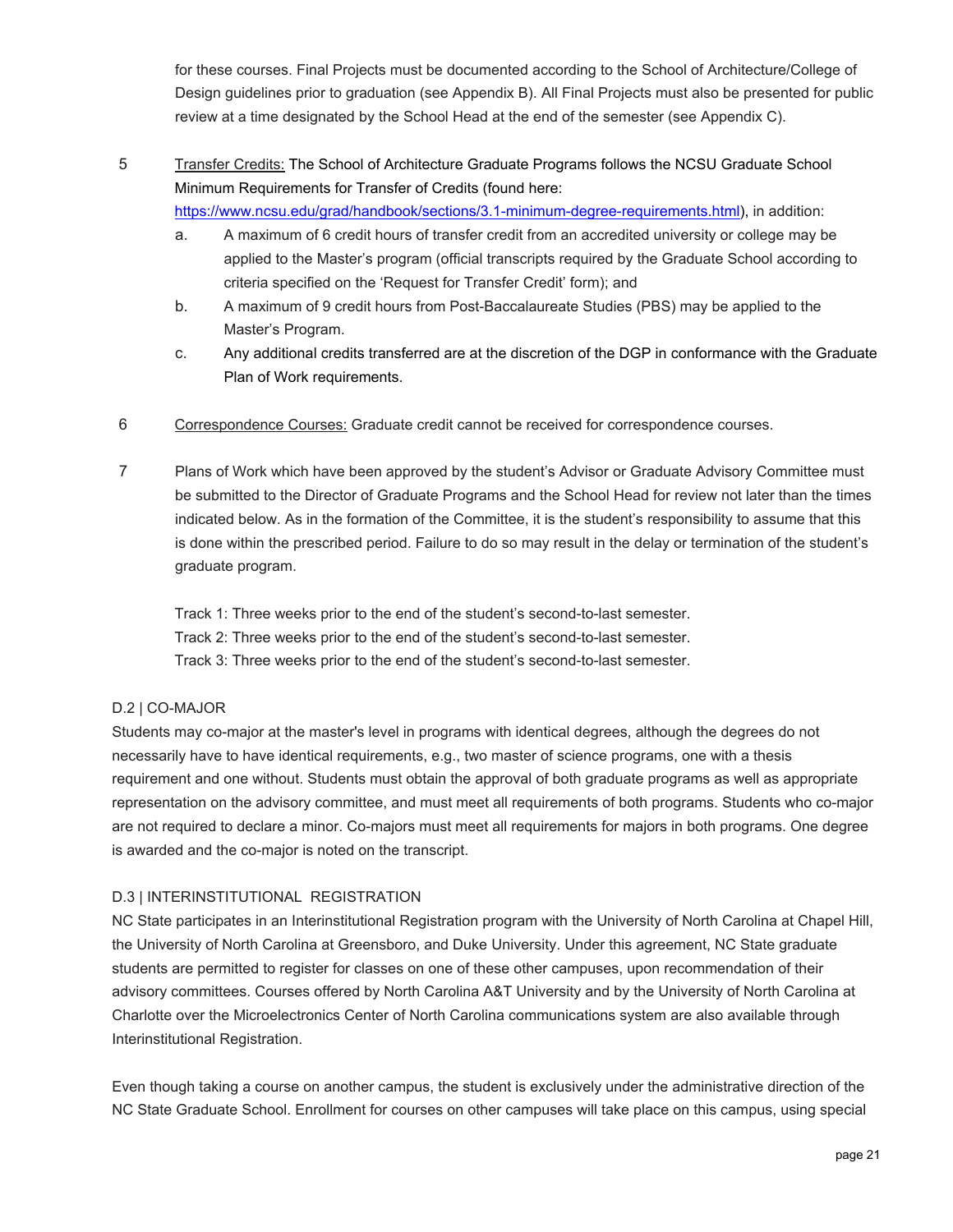forms obtained from the Department of Registration and Records. Such courses are considered by the Graduate School to be a part of the student's normal load and the student will be billed for the courses through the NC State University Cashier's Office. During the summer, the procedure is somewhat different in that a student must be enrolled in a least one course on the NC State campus during the same session as the requested interinstitutional registration.

When the grading system of the other institutions varies from that of NC State, grades received under Interinstitutional Registration will be converted to the NC State system. "H," "P," "L", and "F" grades earned at the University of North Carolina at Chapel Hill and "E," "G," "S" and "F" grades earned at Duke University will be converted to "A," "B," "C" and "F" grades, respectively.

#### D.4 | STUDENT PERFORMANCE

In order to receive graduate degree credit, a grade of "C-" or higher is required in letter-graded courses. A satisfactory "S" grade is required in pre-approved pass/fail courses. Graduate students are also expected to maintain *a 3.0 grade point average*. The Graduate School has established strict policies regarding academic standing and GPA maintenance. See the University Graduate Student Handbook for details on Academic Warnings, Probation, and Termination: http://www.ncsu.edu/grad/handbook/table-of-contents.html

#### D.5 | TERMINATION OF STUDENT'S GRADUATE PROGRAM

Termination of a student's graduate program is an extremely serious action and is taken only as a final step when other measures are no longer appropriate.

Students must realize that much of the responsibility for their program – its educational value and the procedures which shape it – are in their control. Each graduate student is expected to make every effort to understand the rules established by the Graduate School and the policies of the School of Architecture which pertain to graduate studies.

Failure to adhere to the following policies and deadlines may result in termination of a student's graduate program or in an enforced one-semester interruption of graduate studies.

- 1 Failure to enroll continuously without prior School approval.
- 2 Failure to undertake a minimum of 9 credit hours each semester without prior School approval. (Students who have fewer than 9 credit hours required in their final semester are exempt from this policy.)
- 3 Failure to enroll continuously in design studio, unless curriculum or approved Plan of Work indicates otherwise.
- 4 Failure to appoint a graduate advisory committee (if applicable) and to submit to the School an approved Plan of Work by the time specified in this set of policies.
- 5 Poor academic performance as defined by the Graduate School.

The School Head or DGP will notify in writing any student whose program is to be terminated two weeks in advance of final action to allow time for an appeal and consideration of other possible resolutions of the situations.

#### D.6 | TIME LIMIT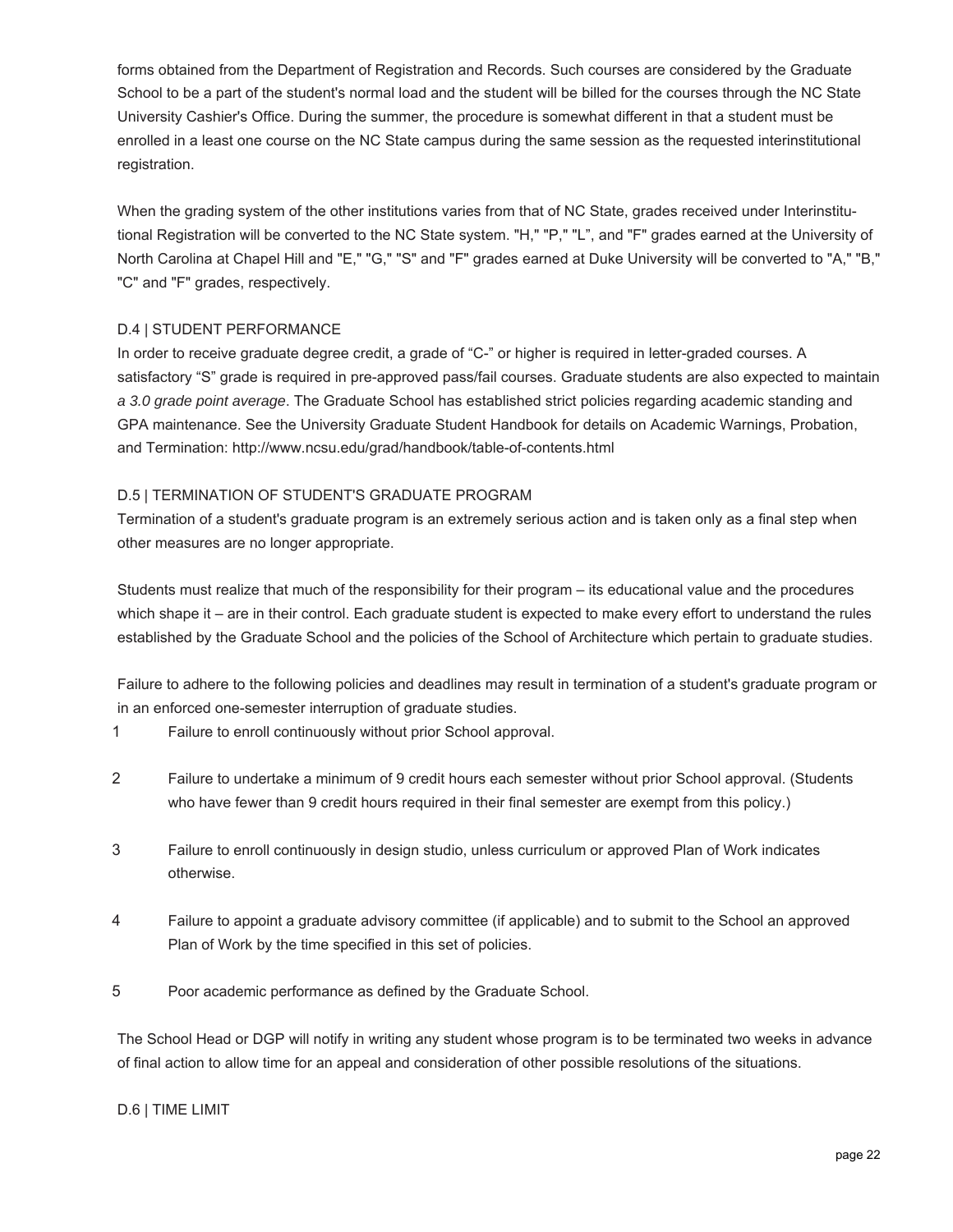All requirements for the master's degree must be completed within six calendar years, beginning with the date the student commences courses carrying graduate credit applicable to the degree program, unless a more restrictive time limit has been established by the academic college/school or program. The term limit remains at six (6) years even if a student was on approved leave of absence during the six-year period.

#### D.7 | NON-DISCRIMINATION AND SEXUAL ORIENTATION POLICY STATEMENTS

It is the policy of the State of North Carolina to provide equality of opportunity in education and employment for all students and employees. Accordingly, the university does not practice or condone unlawful discrimination in any form against students, employees or applicants on the grounds of race, color, religion, sex, national origin, age, disability, creed, or veteran status. It is the internal policy of North Carolina State University to prohibit discrimination on the basis of sexual orientation. Retaliation against any person complaining of discrimination is in violation of federal and state law and North Carolina State University policy, and will not be tolerated.

#### D.8 | UNLAWFUL HARASSMENT

Harassment based upon race, color, religion, creed, sex, national origin, veteran status, age, or disability is a form of discrimination in violation of federal and state law and North Carolina State University policy and will not be tolerated. It is the internal policy of North Carolina State University to prohibit harassment on the basis of sexual orientation. Retaliation against any person complaining of harassment is in violation of federal and state law and North Carolina State University policy, and will not be tolerated. North Carolina State University will respond promptly to all complaints of harassment and retaliation. Violation of this policy can result in serious disciplinary action up to and including expulsion for students or discharge for employees.

Every individual is encouraged, and should feel free, to seek assistance, information and guidance from his/her supervisor, the Office for Equal Opportunity, the Office of Student Conduct or the Employees Relations section of Human Resources.

For additional information, contact:

Office for Equal Opportunity 231 Winslow Hall, Box 7530 North Carolina State University Raleigh, NC 27695-7530 Phone: (919) 515-3148

## **E | FINANCIAL AID OPPORTUNTIES**

The School of Architecture has limited support in the form of fellowships for which there is much competition by a very talented group of applicants. These fellowships are merit-based as demonstrated by past performance. Decisions are made regarding these awards from the materials supplied for application. Teaching assistantships are normally not offered to incoming graduate students, but are available after you have been enrolled for one year. Availability of the teaching assistantships is announced in the Spring Semester for the next academic year. A limited number of research assistantships may also be available. They are not, however, administered by the School of Architecture. Rather, the individual faculty member conducting the research normally appoints these assistants. Logically, they are also usually awarded to enrolled students on a competitive basis. Further, there are a small number of fellowships available to students entering their final year of graduate studies. These grants usually include summer employment in an office as well as a stipend.

#### E.1 | ELIGIBILITY FOR FINANCIAL AID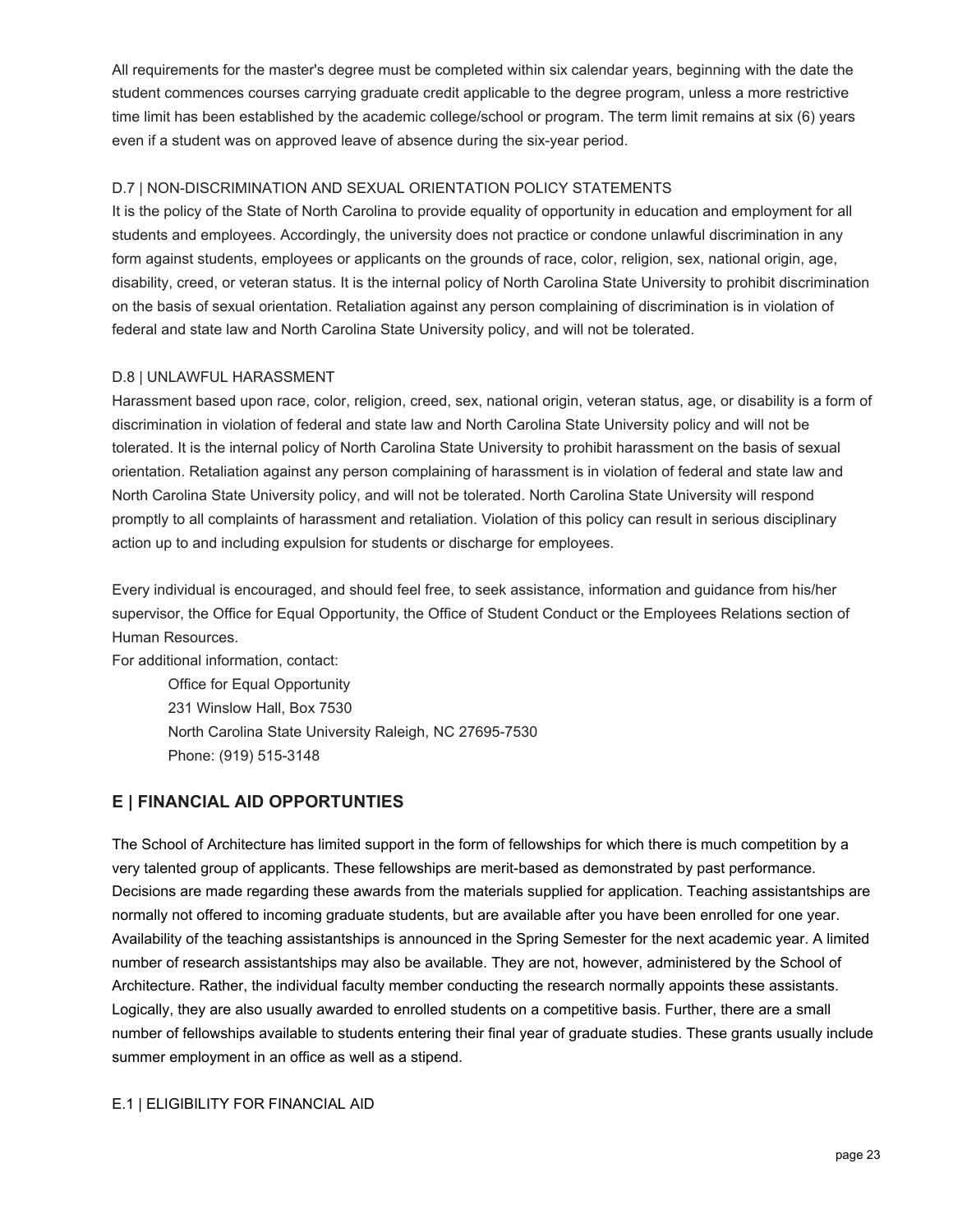A graduate student must be in good academic standing (3.0 GPA or better) to be eligible for loans, fellowships, or appointment to an assistantship and must be registered for each semester in which aid is received. The number of credit hours which a TA may carry is limited by the Graduate School: 1/3 time is limited to 9 hours and 1/4 and 1/5 time to 12 hours.

Graduate students may qualify for various loan programs administered by the NCSU Financial Aid Office, located at 2016 Harris Hall, NCSU Box 7302, telephone 515-2421. You may also explore Financial Aid opportunities through the following website: http://www7.acs.ncsu.edu/financial\_aid/

Neither the College of Design nor the School of Architecture provides loans to students.

#### E.2 | SCHOLARSHIPS, FELLOWSHIPS, AWARDS, AND RECOGNITIONS

The School of Architecture grants a number of Scholarships, Fellowships, Awards, and Recognitions to meritorious students. Every year new Scholarships, Fellowships, Awards, or Recognitions are being added as the School continuously tries to enlarge its donor base.

Most Scholarships, Fellowships, Awards, and Recognitions the School grants are merit-based, rather than needbased. For most information on need-based scholarships and other sources of financial aid, students should contact the University's Office of Financial Aid at (919) 515-2421. Procedures for applying for assistance from this office are summarized in the NC State University's catalogues.

The School has an Awards Committee that administers the selection of its Scholarships, Fellowships, Awards, and Recognitions. The Head, Coordinator of Undergraduate Advising, and Director of Graduate Programs are the members of this committee. Faculty input is sought by the Committee and is used in determining the recipients of various awards given to specific year levels or course areas in the curriculum. Some awards involve a competition or portfolio review conducted by a special jury. Some Fellowships are utilized in recruiting outstanding students to the professional and graduate programs of the School. Admission Committees recommendations are also used in determining the recipients in such cases. Most Scholarships, Fellowships, Awards, and Recognitions do not require filing of a formal application by students. Those that do require an application are identified below with an asterisk (\*).

Merit Awards Available to BEDA Graduates Entering the Bachelor of Architecture Program and Continuing Students Currently Enrolled in the Master of Architecture Program

#### Duda/Paine Architects Fellowship:

Presented to an outstanding BEDA graduate entering the Bachelor of Architecture program, or a continuing graduate student who has at least 2 but no more than 3 semesters left in the Master of Architecture program. In addition to the fellowship, the recipient may be offered summer employment with the firm at prevailing wages. Students must be prepared to accept a paid internship if offered. \*An application is necessary.

#### FreemanWhite Fellowship:

Presented to an outstanding BEDA graduate entering the Bachelor of Architecture program, or a continuing graduate student who has at least 2 but no more than 3 semesters left in the Master of Architecture program. In addition to the fellowship, the recipient may be offered summer employment with the firm at prevailing wages. Students must be prepared to accept a paid internship if offered. \*An application is necessary.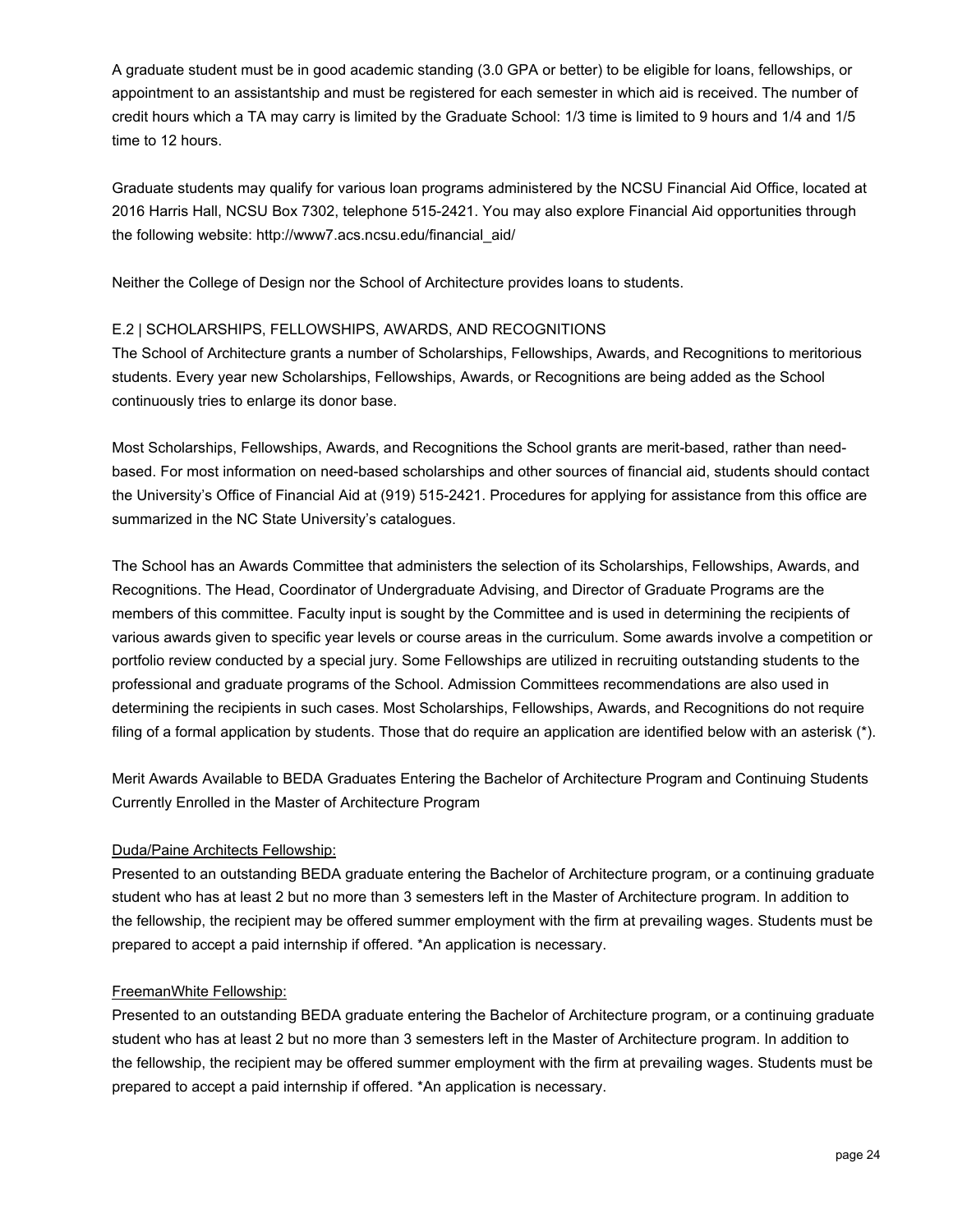#### Moseley Architects Fellowship:

Presented to an outstanding BEDA graduate entering the Bachelor of Architecture program, or a continuing graduate student who has at least 2 but no more than 3 semesters left in the Master of Architecture program. In addition to the fellowship, the recipient may be offered summer employment with the firm at prevailing wages. Students must be prepared to accept a paid internship if offered. \*An application is necessary.

#### Odell Associates Fellowship:

Presented to an outstanding student in the Master of Architecture program. In addition to the fellowship, the recipient may be offered summer employment with the firm at prevailing wages. Students must be prepared to accept a paid internship if offered. \*An application is necessary.

#### WGM Fellowship:

Presented to students in the School of Architecture working toward a professional or Masters level degree in the department of Architecture who possess outstanding academic and creative qualifications.

E.3 | MERIT AWARDS AVAILABLE TO ENTERING STUDENTS IN THE MASTER OF ARCHITECTURE PROGRAM Recipients of these awards are nominated by the Graduate Admissions Committee.

#### David Allen Company Fellowship:

Awarded to an outstanding student working toward the Master of Architecture. The student shall possess outstanding academic qualifications or demonstrate financial need.

#### Harry B. Gilbert Fellowships:

Awarded to a student entering the Master of Architecture program who shows promise of excellence in the study of Architecture.

#### O'Brien/Atkins Associates Fellowship:

Awarded to an outstanding student entering or enrolled in the Master of Architecture program.

#### Tony Sharp Memorial Scholarship:

Awarded to an outstanding student entering the Master of Architecture program.

#### Triangle Brick Company Scholarship:

Awarded to an outstanding student entering the Master of Architecture program. The recipient should be a graduate of a high school in the state of North Carolina.

#### Peterson Associates Scholarship Endowment

The scholarship recipient (s) must be a first-year student in the BEDA, BArch, and MArch programs in the Architecture Department. The Head of Architecture will make final approval for the recipient(s). All other qualifications being equal, preference will be given to a resident of North Carolina.

## E.4 | MERIT AWARDS AVAILABLE TO CONTINUING STUDENTS IN THE MASTER OF ARCHITECTURE PROGRAM

#### Henry L. Kamphoefner Honor Fellowship:

In memory of College of Design Founding Dean Henry L. Kamphoefner. Presented to an outstanding graduate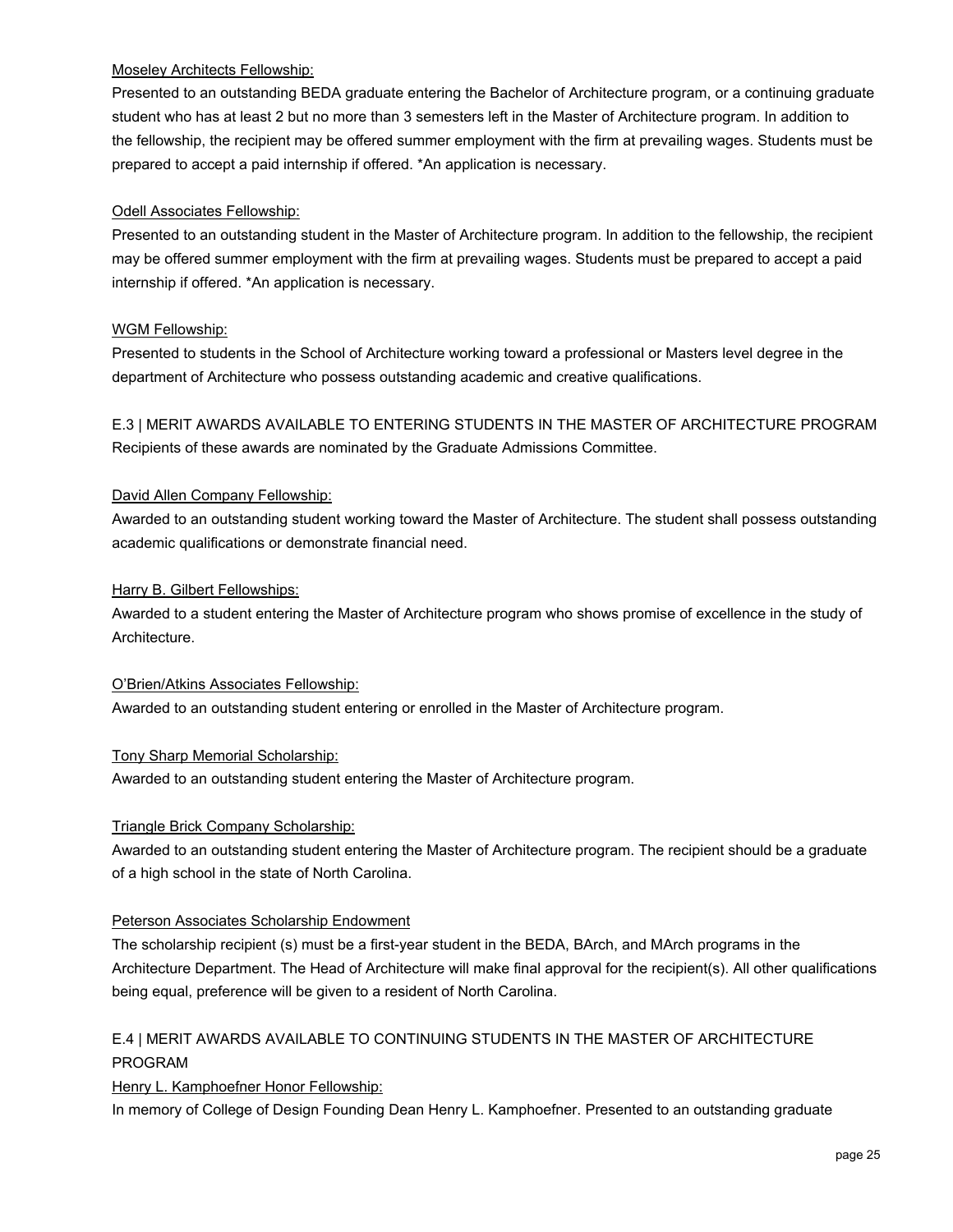student who has at least 2 but no more than 3 semesters left in the Master of Architecture program; selected on the basis of total academic achievement without regard to financial need. Selection to be made by the three most senior members of the Architecture faculty who are members of the College of AIA Fellows.

#### Robert A. Chase Prize:

Awarded to the Master of Architecture student entering the last year of study who has demonstrated promise and interest in urban design, historic preservation and renovation and/or city redevelopment utilizing restoration practices.

#### AIA NC Eastern Section Fellowship:

Presented to a graduate student in the School of Architecture who meets the following criteria: first priority should be given to a student from the area covered by the Eastern Section of AIA NC; second the student should have high academic merit; third the student should have financial need.

#### AIA NC Piedmont Section Scholarship

The scholarship recipient must meet the following simultaneous criteria; First priority should be given to an Architecture student from the area covered by the Piedmont Section of AIA; second the student should have high academic merit.

#### AIA Winston-Salem Scholarship

The scholarship recipient must meet the following criteria; First preference should be given to an Architecture student from the area covered by the Winston Salem Section of AIA NC; second the student should have high academic merit.

#### CertainTeed Architectural Scholarship

The scholarship recipient can be either an undergraduate or graduate Architecture student. An architecture scholarship selection committee can select the recipient. The award should be based on merit first and need second.

#### Kimmel Architecture Scholarship

Two \$1000.00 scholarships will be awarded each year to one undergraduate architecture student and one graduate architecture student with outstanding academic merit and financial need.

#### Michael Tribble Scholarship

The scholarship recipient should be either an undergraduate or graduate student enrolled in the Department of Architecture at NC State University's College of Design.

#### William B. Little Scholarship

Provide annual scholarship to undergraduate or graduate students enrolled in the School of Architecture and awarded by the Architecture faculty according to established procedures for awarding merit-based scholarships.

#### E.6 | MERIT AWARDS AVAILABLE TO ALL ARCHITECTURE STUDENTS

#### J. A. Jones Architecture Scholarship

Awarded to an outstanding architecture student who has a background in or shows academic interest in the construction industry.

#### Shawcroft Prize for Drawing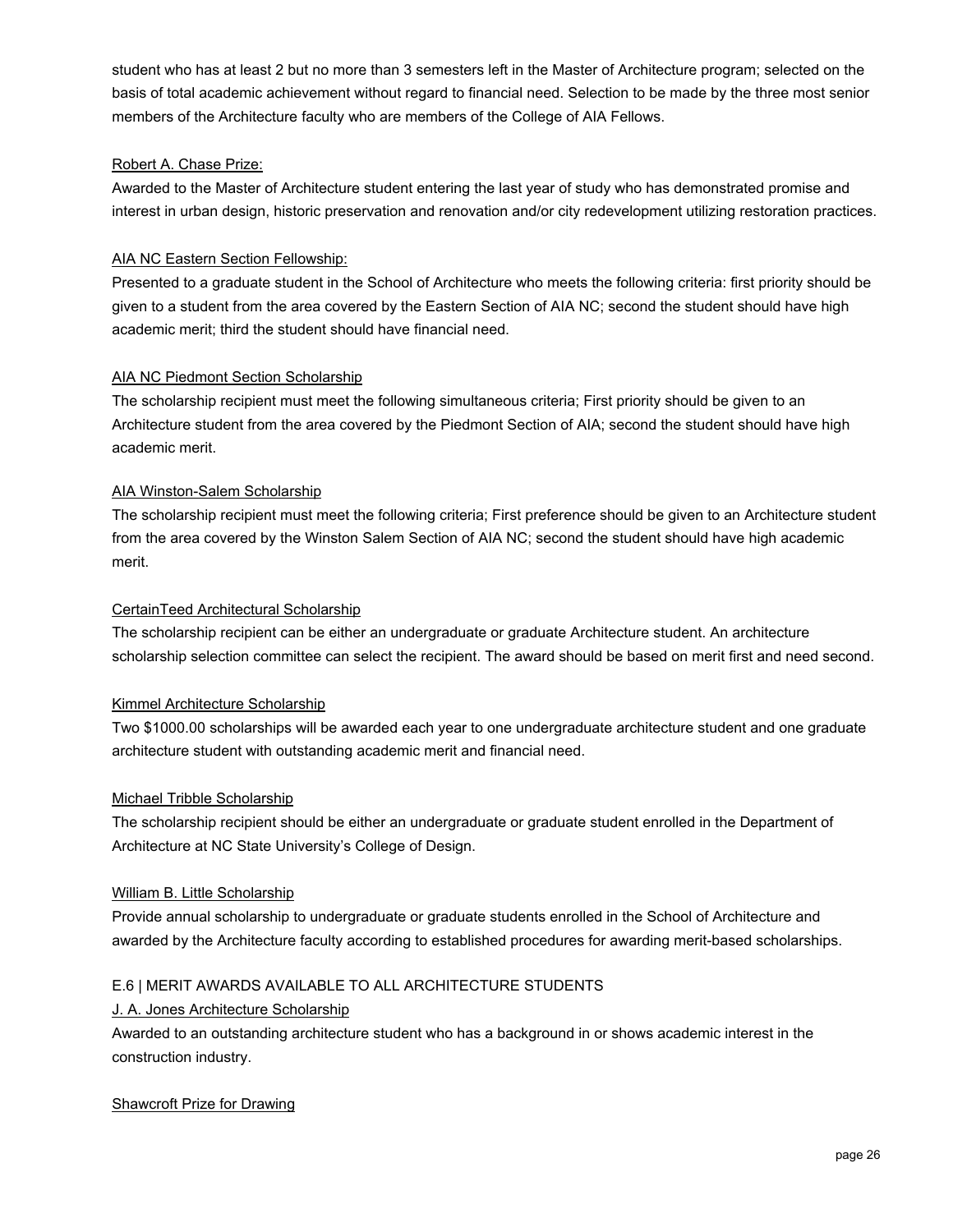Awarded to a student with outstanding drawing ability by a jury of faculty and practicing architects. \*An application is necessary.

#### E.7 | OTHER MERIT AWARDS

#### AIA / AAF Scholarships:

Each year the School of Architecture is invited to nominate 4-5 candidates to the AIA/AAF National Scholarship Program. Awards usually range between \$500 and \$2500. \*An application is necessary.

#### Alumni Fellowships:

The fellowships are administered by the North Carolina State University Graduate School. One or two incoming graduate students are customarily nominated by the School of Architecture.

#### E.8 | GRADUATION AWARDS

#### The American Institute of Architects Henry Adams Medal

Awarded to a professional-level graduating student who demonstrates high scholastic achievement, character, and promise of professional ability.

#### The American Institute of Architects Henry Adams Certificate of Merit

Awarded to a professional-level graduating student who demonstrates high scholastic achievement, character, and promise of professional ability.

#### Alpha Rho Chi Medal

Awarded to the graduating student who has shown an ability for leadership, willing service to his or her school, and promise of real professional merit through attitude and personality.

## Architecture Faculty Award for Design Achievement in the M. Arch. Program in Honor of the Emeritus Faculty of the School

Awarded to a student graduating in the Master of Architecture program who exhibits the greatest achievement in design.

#### Technology Award in Honor of the Emeritus Faculty of the School

Awarded to a graduating student whose work exhibits great promise in the creative application of technology.

#### Academic Achievement Award

Awarded to the graduates in each degree program with the highest grade point average.

#### E.9 | COMPETITIONS

Several monetary and merit awards are presented each year to winners of design competitions administered by the faculty within the design studios or classes. Students may also individually enter competitions sponsored by the American Institute of Architecture Students, the American Institute of Architects, the National Institute of Architectural Education, and others as appropriate. Design competition information from various sponsors is received periodically and kept on file. Students are encouraged to examine the Architecture bulletin board (located on the breezeway) and the Students' Opportunities file (located in the administrative office).

#### E.10 | ASSISTANTSHIPS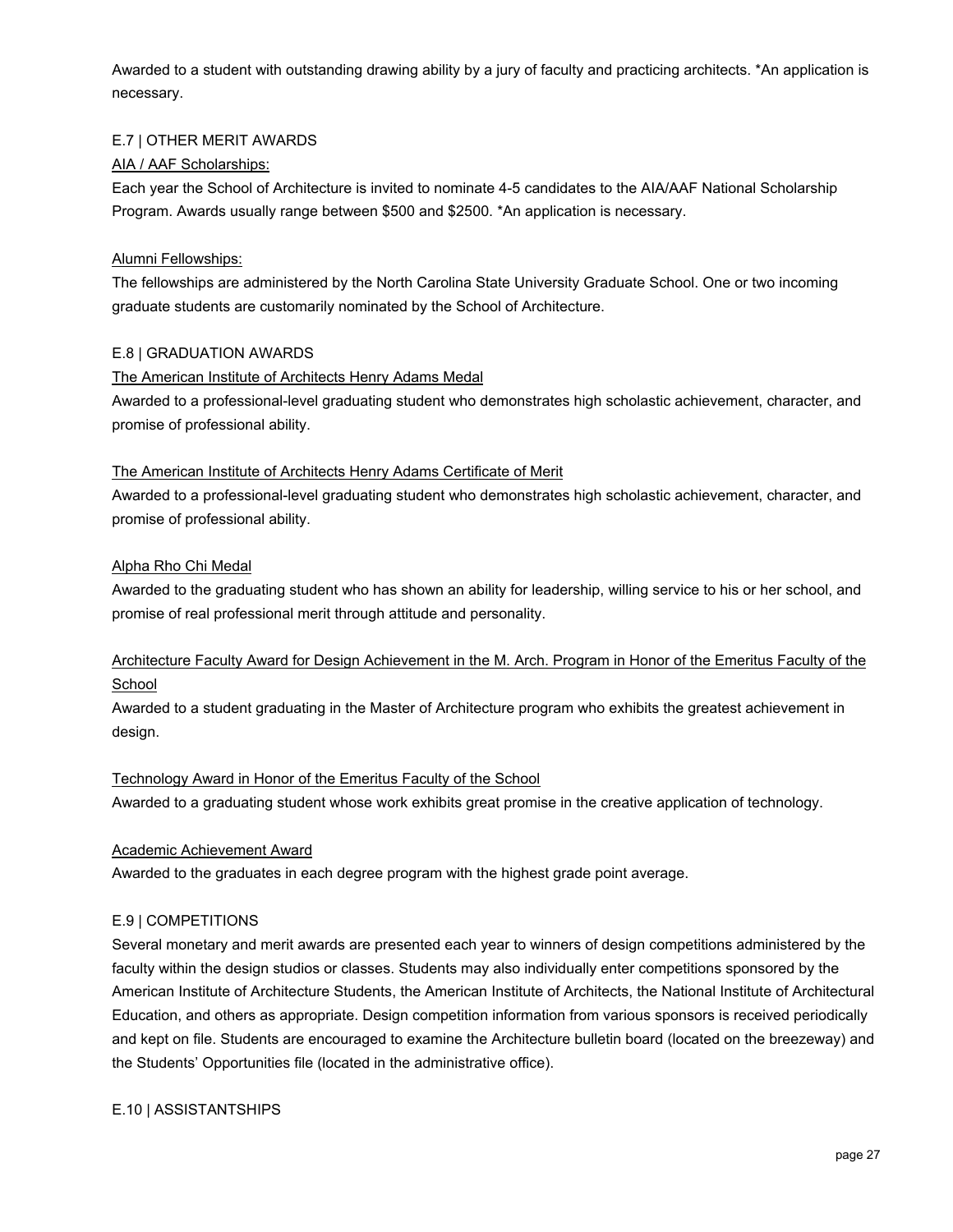Ten to twenty teaching assistantships are available each semester to graduate students selected on the basis of qualifications, and overall academic record. Teaching assistants provide support for faculty, administration and the materials, computer or media labs. The usual stipend is approximately \$2,000 per semester for a 20% (8 hours/ week) time commitment per week. Applications for teaching assistantships are typically solicited in the Spring semester. Guidelines for Graduate Teaching Assistants appear in Appendix D.

A limited number of research assistantships are also available. These are funded by various research and extension projects and by projects conducted by individual faculty members. Research directors and faculty select appropriate graduate students based on their expressed interest and capabilities. Interested students should contact Art Rice, Assoc. Dean for Graduate Studies Research and Extension, (515-8347, art rice@ncsu.edu) for more information.

#### E.11 | TEMPORARY LABOR

The College of Design has a small budget for temporary labor which may occasionally be used to employ students to undertake various tasks – miscellaneous design jobs, writing and editing, supervising labs, clerical and typing chores, etc. Hourly rates are negotiated and payment is on a biweekly basis. While this source of support is quite limited, graduate students wishing to be considered for such assignments may notify the School or College in writing and indicate special skills such as those noted above. You will be contacted when the need arises.

#### E.12 | ELIGIBILITY FOR IN-STATE TUITION RATES

Students who are citizens, but not residents, of North Carolina should be aware that residency can be established while a full-time student after one year in the state. There are clear guidelines to follow that should begin as soon as one arrives in Raleigh. The benefits are substantial – the difference between in-state and non-resident tuition which is several thousand dollars per semester. Virtually every non-international graduate student enrolled in the School is a resident of North Carolina after their first year.

The Graduate School has the proper forms that need to be completed. You may also find it helpful to contact the Financial Aid office on the campus. Their telephone number is 919.515.2421, fax 919.515.8422. website http://www7.acs.ncsu.edu/financial\_aid/

See the following NCSU website for complete information concerning the criteria that must be satisfied to be eligible for in-state tuition. http://www2.acs.ncsu.edu/grad/students/current/resident.htm

#### E.13 | TUITION REMISSION

A very limited number of tuition remissions may be available each year to graduate students only. They are administered by the Graduate School on the recommendations of the School. Tuition remission reduces the nonresident tuition fees to the level of in-state fees, for a savings of several thousand dollars per semester. Tuition remissions may be awarded for one or two semesters depending on availability and demand.

Priority for tuition remission is given to incoming out-of-state students. Recipients are selected by the admission committee on the strength of their academic record and portfolio. No special application is necessary.

#### E.14 | SCHOLARSHIP AND FELLOWSHIP INCOME REPORTABLE FOR TAX PURPOSES

A memorandum on taxes on scholarship and fellowship income has been issued to all schools and departments by Vice Chancellor George Worsley. Requirements of the Tax Reform Act of 1986 makes scholarship and fellowship awards reportable as income. The key elements of the memorandum are: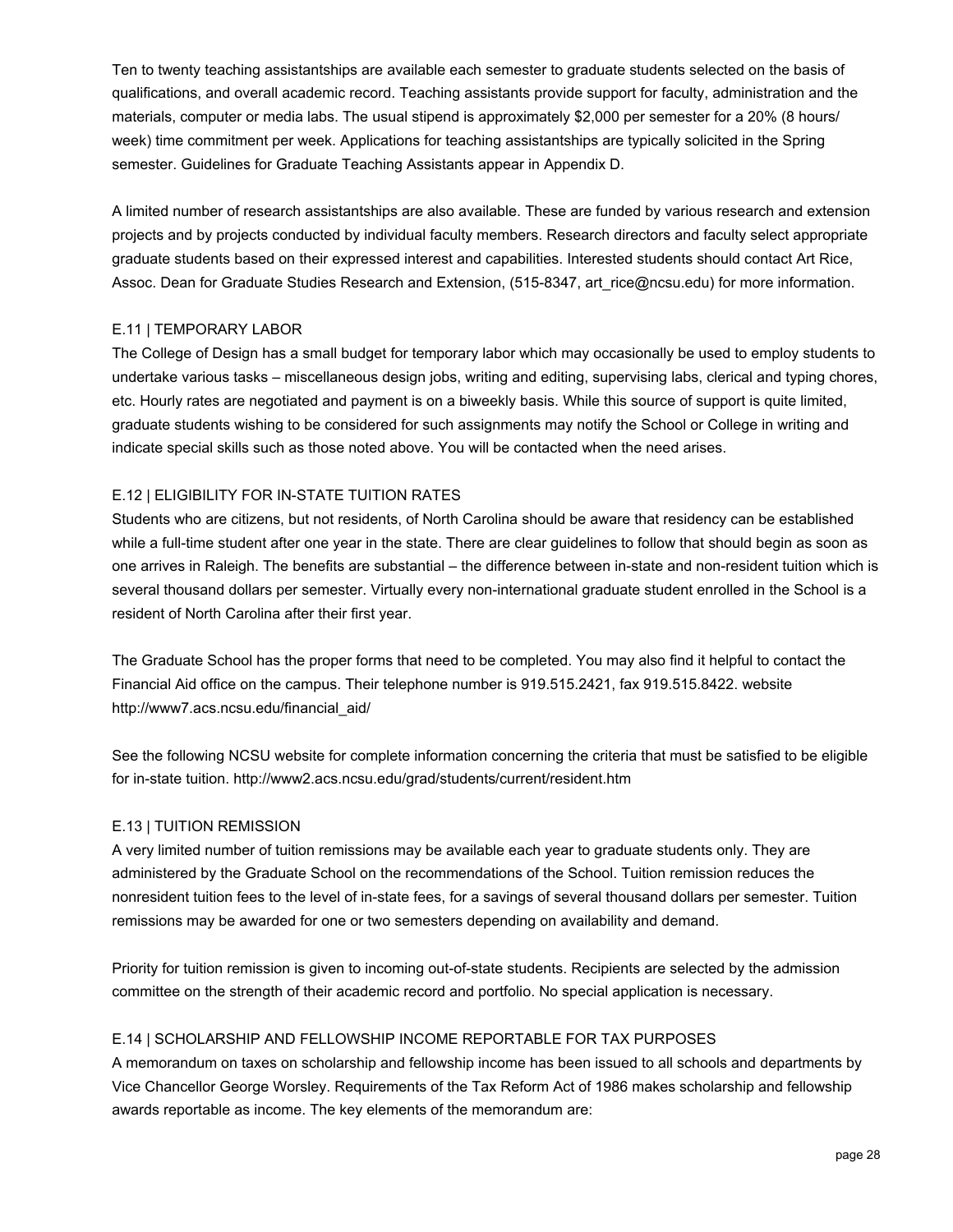"The Tax Reform Act as passed by the United States Congress in October 1986, requires the following:

- 1 All scholarship and fellowship payments to individuals made after January 1, 1987 on awards made after August 16, 1986 are reportable on the recipient's income tax return.
- 2 If services of an employment nature are not performed for the award, the University will not send any reporting form to the individual or the government. However the recipient is responsible for reporting the award as income. Tuition remission is considered a non-service award. If the recipient is a degree candidate, he/she will be able to reduce or offset the reportable amount by the amount expended for tuition, fees, books and course related equipment.
- 3 If employment type services are performed for the award, all payments are considered wages to the recipient and must be paid and reported through the University Payroll System.
- 4 Awards to non-resident aliens from United States sources will be reported as income through the University payroll system. If employment-type services are required, the awards will be subject to graduated
- 5 Income tax withholding. Otherwise 14% federal tax will be withheld on the amount in excess of tuition, fees, and an allowance for books. For many people, withholding may not be required based on tax treaties in effect with the individual's home country.
- 6 It is the responsibility of the recipient of a scholarship or fellowship award to retain copies of award letters and invoices for tuition, fees, books and course related equipment to document amounts he/she will report on his/her federal income tax return.
- 7 The preceding information is presented to give scholarship/fellowship recipients a brief, general overview of potential individual income tax reporting requirements. North Carolina State University cannot act as a tax advisor for individual recipients. Questions on individual tax situations should be directed to the individual's tax advisor or the Internal Revenue Service."

## **F | STUDENT ORGANIZATIONS AND OTHER OPPORTUNTIES**

#### F.1 | NCSU GRADUATE STUDENT ASSOCIATION (GSA)

All of the graduate students in the university are eligible to be members of the GSA. The GSA functions as a voice for graduate students in dealing with problems concerning graduate education. The GSA president has full voting membership on the Graduate School Administrative Board and GSA has the ability to broach responsible grievances to the administration on behalf of any graduate student.

The GSA Council consists of elected representatives from each academic unit. The GSA Council meets monthly to discuss issues which are of concern to all graduate students. Information about new academic policies, social events, and other activities concerning graduate students is distributed at this time. All graduate students are welcome to attend GSA Council meetings and are encouraged to actively participate on GSA committees.

Events and activities sponsored by GSA include the following: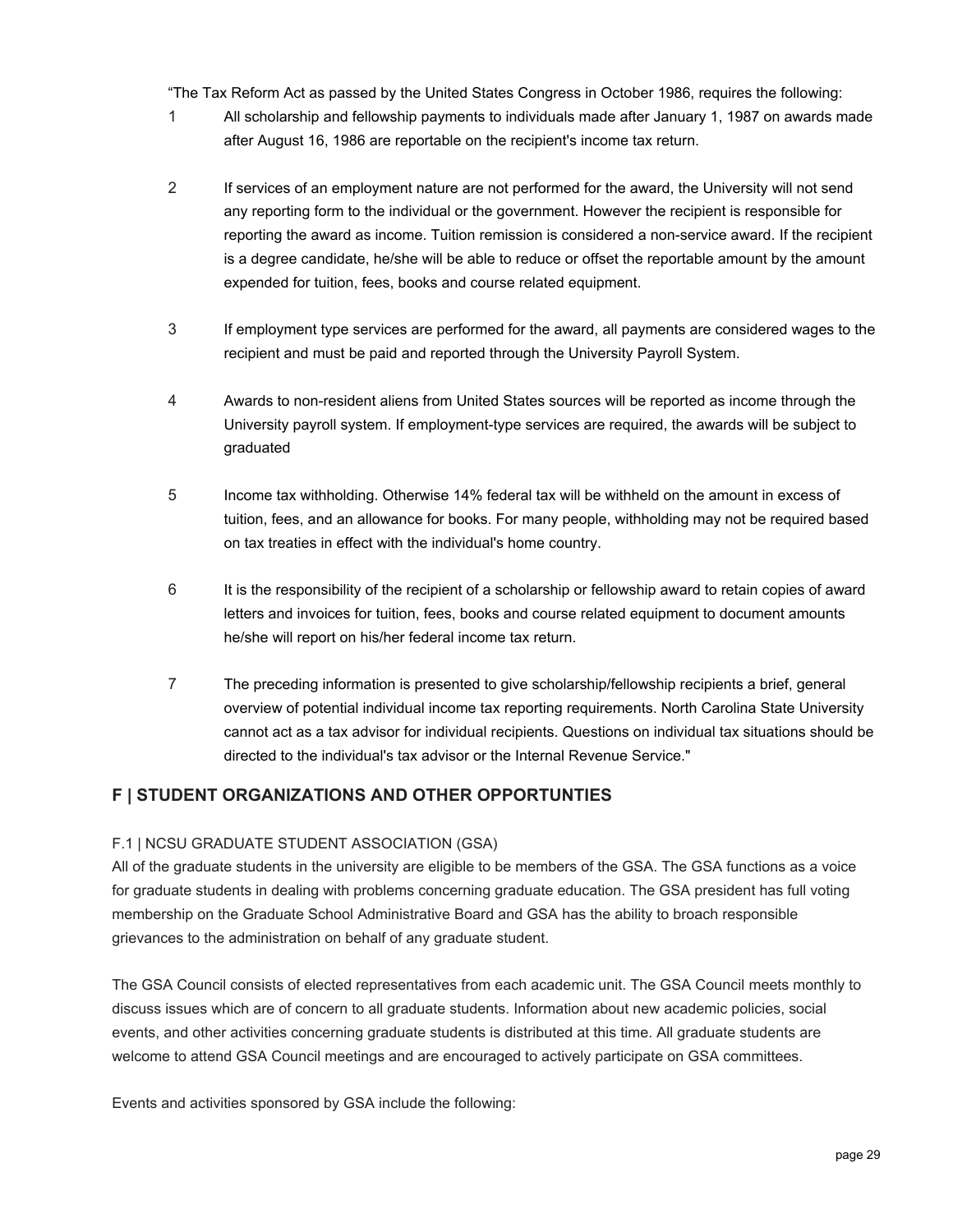- Travel Fund funds are allocated to students to present original research at professional meetings.
- Graduate Student Orientation campus orientation to graduate students at the beginning of the Fall semester in conjunction with the Graduate School.
- Teaching Assistant Awards along with the Alumni Association, an annual awards ceremony is held to honor teaching assistants of outstanding merit.
- GSA Chapter Funds for academic units with GSA chapter, funds are provided for School activities.
- Socials each semester the GSA sponsors a social which provides graduate students an opportunity to meet students outside their own academic unit.

You are encouraged to become involved in the university community, including the GSA Chapter in your academic unit. If you have suggestions on how your GSA can be more helpful, please contact your academic unit's GSA representative.

#### F.2 | ARCHITECTURE GRADUATE STUDENT ASSOCIATION (AGSA)

The School of Architecture GSA sponsors a variety of programs and events throughout the year which are announced in studios and on posted notices. Information regarding officers, meetings and activities will be announced during the academic year.

#### F.3 | AMERICAN INSTITUTE OF ARCHITECTURE STUDENTS (AIAS)

AIAS seeks to promote cooperation between students and practicing architects as well as better understanding of the profession. AIAS is linked to the American Institute of Architects. Information regarding officers, meetings and activities will be announced during the academic year.

#### F.4 | DESIGN COUNCIL

The Design Council is the College's arm of undergraduate student government. As such, it is assigned official responsibility for representing undergraduate student interests at the University level, and for other procedures relating to student government. Information regarding officers, meetings and activities will be announced during the academic year.

#### F.5 | TAU SIGMA DELTA

Tau Sigma Delta is the National Honor Society for all academic units at the College of Design. Membership is by invitation and is limited to those whose grade point average is at least 3.0 and places them in the upper 20 percent of their class. The society recognizes scholastic achievement and performs willing service for the College of Design.

Activities include noon seminars on a broad range of topics, dissemination of information on architecture to primary and secondary school pupils, and the annual award of the society's bronze medal to a student receiving a professional degree. Information regarding officers, meetings and activities will be announced during the academic year.

#### F.6 | UNITED STATES GREEN BUILDING COUNCIL (USGBC)

The USGBC at NC State is an interdisciplinary group led by students in the College of Design and College of Engineering interested in environmentally sustainable buildings, spaces and systems. Graduate and undergraduate from all NCSU programs are welcome.

#### F.7 | STUDY ABROAD PROGRAMS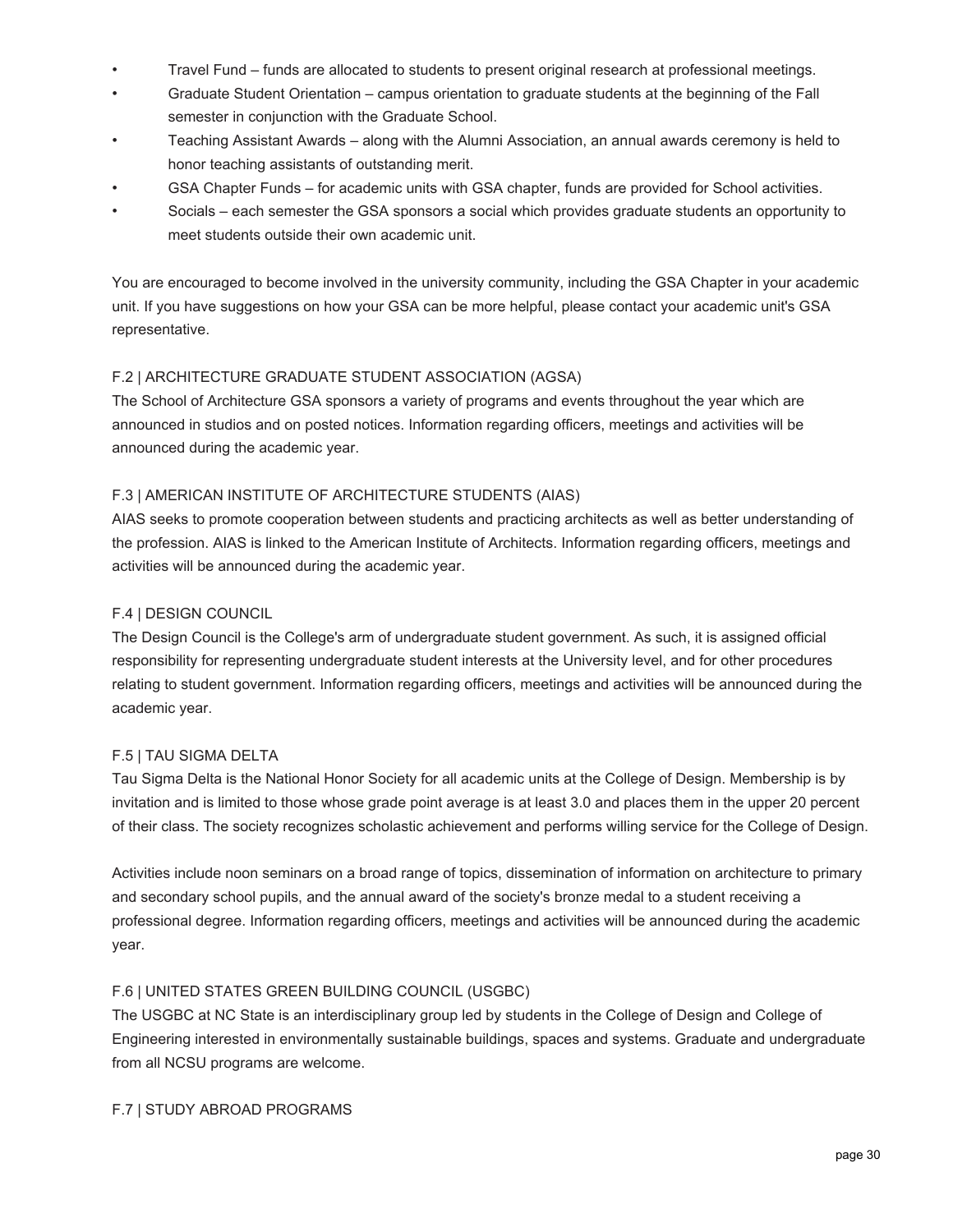The School of Architecture offers study abroad opportunities in the form of semester-long exchange programs, summer studios, and travel study. Participating students may enroll in ARC 589, Architectural Travel Study, as well as other offerings specifically for students studying abroad. The aim of these courses is to refine students' appreciation and understanding of Architecture, hone their observation faculties, and improve their drawing skills.

#### F.7.a | The Prague Institute

The College of Design, including the School of Architecture, has established a year-round Prague Institute in collaboration with the three main design-based educational institutions in Prague, the Academy of Arts/Architecture and Design (VSUP), The Academy of Fine Arts (AVU, and the Faculty of Architecture at the Czech Technical University in Prague (CVUT). The Prague Institute is administered by and is a permanent part of the College of Design, and all courses will be registered at NC State University. The School of Architecture typically offers a 15-week full semester studio at the Prague Institute during the Fall. The College will announce further plans and details as they are available.

#### F.7.b | Semester-Long Student Exchange Programs

The School of Architecture, in conjunction with the Study Abroad Office, has agreements with several overseas institutions to conduct bilateral student exchange programs at both the undergraduate and graduate levels. For Graduate students, the study abroad semester may occur wherever an ARC 503 studio appears in their curriculum. All students should discuss their intentions in advance with their advisor.

The Student Exchange Programs are built around the following guidelines:

- 1 All students who are interested in studying abroad must attend a General Advising Session at the Study Abroad Office in Pullen Hall prior to attending an Individual Advising Session, where they will receive the official study abroad application for their program of choice. Architecture students will submit two applications; one to the School of Architecture and one to the Study Abroad Office. Please note that the School of Architecture and the Study Abroad Office have different application deadlines. See deadlines below. Upon acceptance to the program, students are also required to attend the predeparture orientation organized by the Study Abroad Office.
- 2 You must submit an application and supporting materials to the Study Abroad Office by the deadlines published on the following website: www.ncsu.edu/studyabroad . Deadlines change from year to year, but generally are as follows: February 10 for the Fall semester, February 10 for the Summer, and October 1 for the Spring semester. Please check with the Study Abroad Office to confirm those dates.
- 3 Exchanges should preferably occur in the Fall Semester.
- 4 Taking language courses in advance is advised. You should confer with the Study Abroad Office, as well as the Associate Dean for Graduate Studies as soon as possible for further advice.
- 5 Students must enroll in a full-time course load; 9 credit hours minimum for graduates. NC State students participate in an appropriate level studio at the host institution. At some institutions, studios are not conducted in English. In this case students who do not speak the language of the host country will be permitted to participate, but will be required to enroll in a 3 credit intensive language course for the duration of their semester abroad. Students also enroll in ARC 589,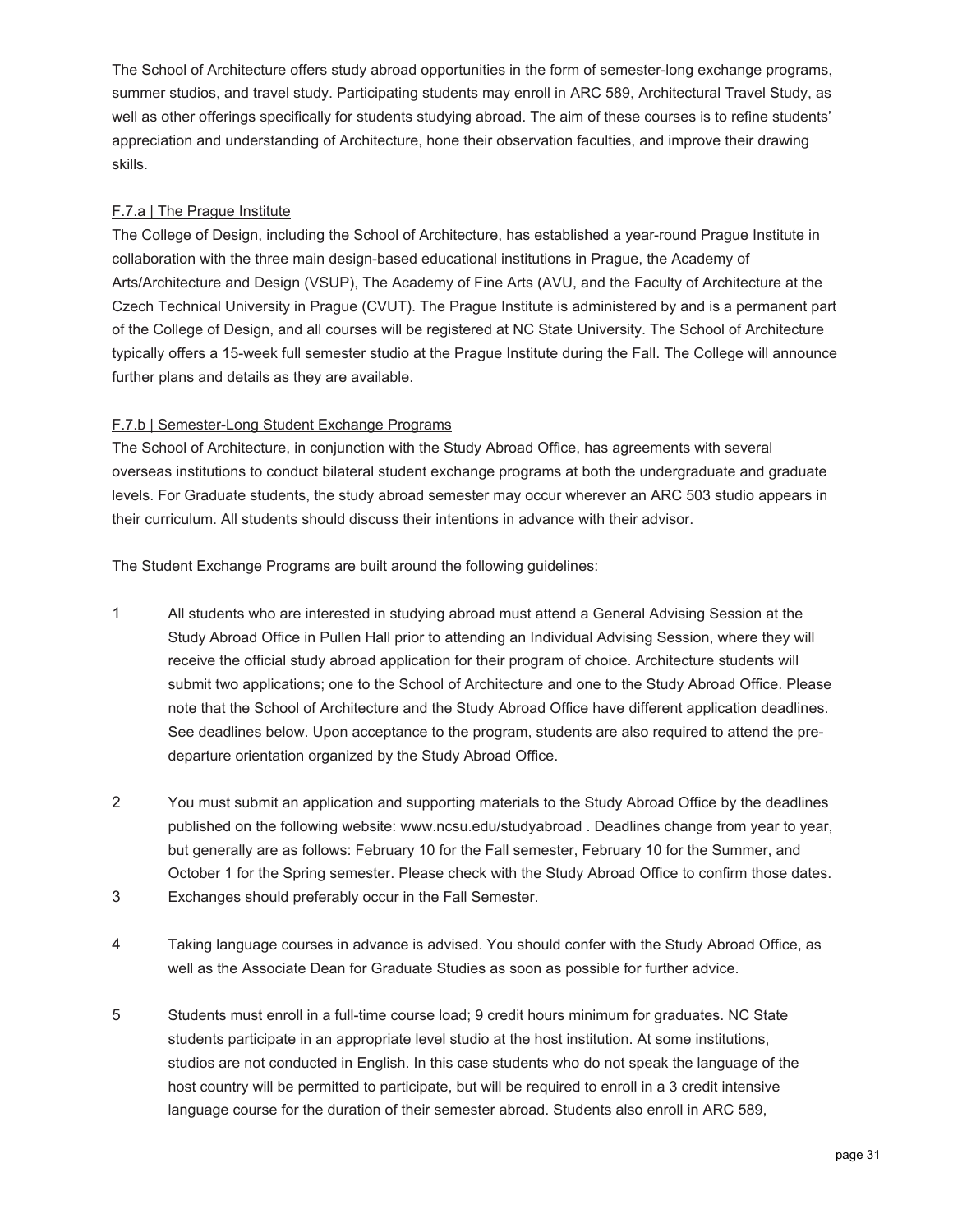Travel Study. Other classes may be taken as language skills permit.

- 6 NCSU students attend the host institution from the beginning of the semester to the Christmas/New Year's break, regardless of whether this constitutes the end of the semester at the host institution.
- 7 Participating students are expected to make travel arrangements on their own. It may be possible to exchange furnished accommodations on their own initiative. However, the Study Abroad Office will go over this kind of information at the mandatory pre-departure orientation.
- 8 NC State students pay tuition at NC State and are not charged tuition by the host institution.

If you have any specific questions about the semester exchange programs, please contact the Study Abroad Office at 515-2087.

#### F.8 | SUMMER STUDIO

It is possible for graduate students to participate in other U.S. architecture schools' summer graduate studio programs. However, prior approval by the student's academic advisor and the Director of the School of Architecture is required. Work conducted in such programs has the possibility of being transferred after successful completion and review by the School Head and DGP upon the student's return. Earning a passing grade in such coursework as evaluated by another institution does NOT guarantee the approval of transfer of credit to NCSU.

#### F.9 | TRAVEL STUDY (ARC 589)

Architectural Travel Study courses (ARC 589: Travel Study II) may be taken by students planning independent study domestically or overseas.

All participants in the School's Student Exchange Programs are required to undertake at least a three-week travel study program. This requirement is intended to maximize the learning opportunities while away from campus. It may also be conducted while participating in the School's other study abroad programs.

The components of travel study are:

- 1. Preparatory Work: Identify a topic for in-depth study. Conduct preliminary research on that topic and submit a written proposal supported by drawings, itinerary, and a bibliography.
- 2. Travel Study: During the travel period, students keep a professional sketchbook/journal as the major vehicle for recording, analyzing and evaluating examples of the subject under study. Choice of sketching media is left to you. Emphasis should be placed on drawing as a tool for analyzing the architectural and/or urban design qualities of your subject. Written entries should go beyond factual description to reflect critical evaluation.
- 3. Conclusion: Conclude the travel portion of the study program with a short paper (1000 words or less) reflecting on your travel and summarizing the results of your in-depth study.
- 4. Due Date: Journals and Papers are due on the first day of classes following the semester during which the travel study program took place.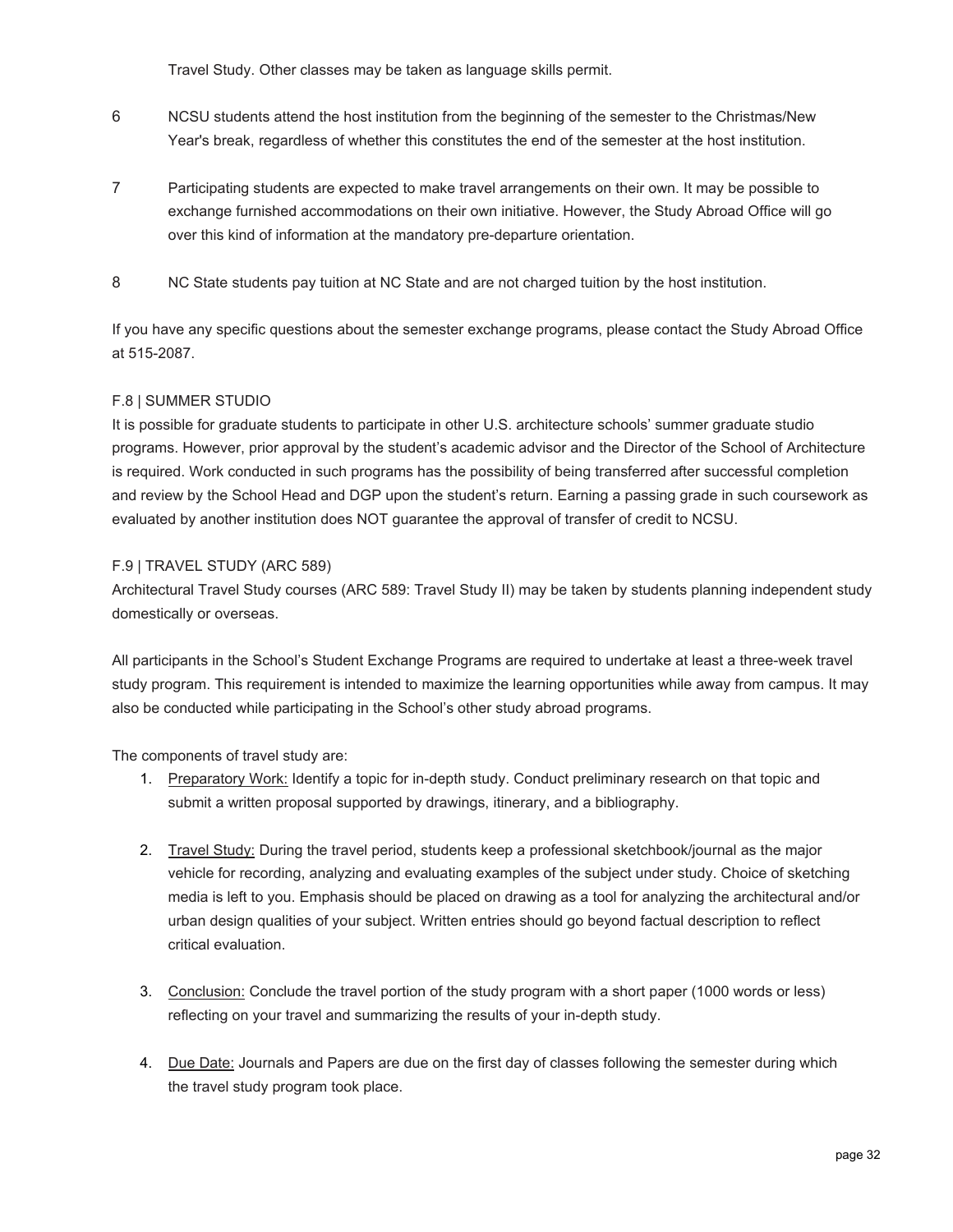- 5. Evaluation: The grade for the course will depend on quality and quantity of graphic and written material as they support the identified topic of the study. Consideration will be given to growth and maturation as demonstrated by the sequence of entries.
- 6. Presentation: An important requirement of this course is to deliver a public presentation of the study conducted to the College of Design community. This should take place during the semester in which the student returns to school.

END OF DOCUMENT

#### See Appendices:

Appendix A Plan of Graduate Work (Samples) Appendix B Final Project Documentation for MArch Students Appendix C: MArch Final Project Preparation and Reviews Appendix D: Guidelines for Graduate Teaching Assistants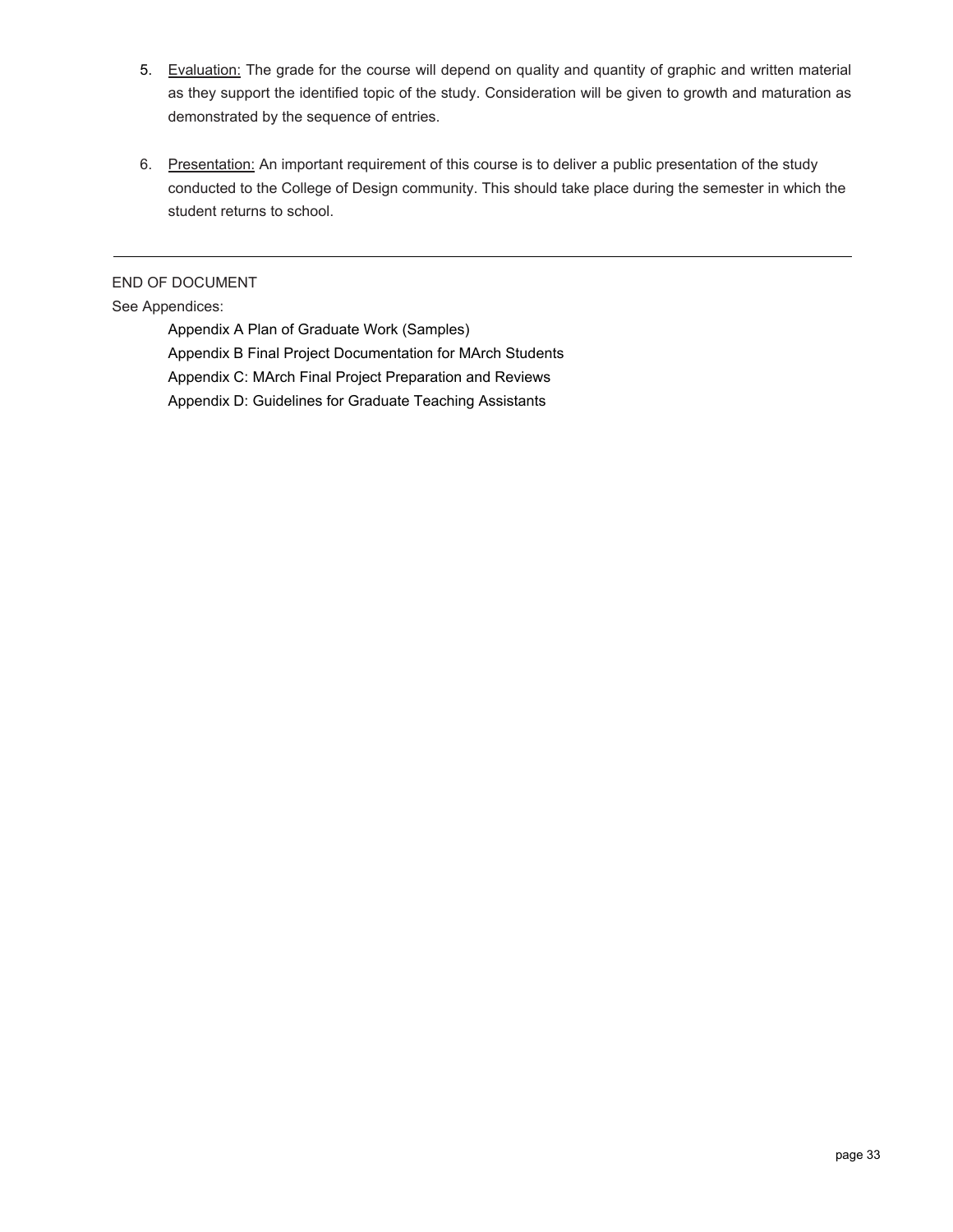## **APPENDIX A | PLAN OF GRADUATE WORK (SAMPLES)**

#### [TRACK 1](#page-19-0)

|                                                                      |                                          |                                                                                                                                     |                  |                                  | Main Menu > Student Information Systems > Records and Enrollment > Custom Graduate Records > |     |                       | Graduate |
|----------------------------------------------------------------------|------------------------------------------|-------------------------------------------------------------------------------------------------------------------------------------|------------------|----------------------------------|----------------------------------------------------------------------------------------------|-----|-----------------------|----------|
|                                                                      |                                          |                                                                                                                                     |                  |                                  |                                                                                              |     |                       |          |
| <b>Plan of Work</b>                                                  | Committee                                | <b>PoW Comments</b><br><b>Graduate Plan of Work</b>                                                                                 |                  |                                  |                                                                                              |     | PoW Comments (        |          |
| <b>Student Id</b>                                                    | 00                                       |                                                                                                                                     |                  |                                  |                                                                                              |     |                       |          |
| Program                                                              | <b>ARC</b>                               | <b>Architecture</b>                                                                                                                 |                  |                                  | Complete degree before                                                                       |     |                       |          |
| Plan                                                                 | <b>12ARCMR</b>                           | <b>Architecture-MR</b>                                                                                                              |                  |                                  | <b>Total Units Planned 48.00</b>                                                             |     |                       | Change   |
| <b>Status</b>                                                        | Approved                                 | <b>Date First Submitted</b>                                                                                                         |                  |                                  | <b>Plan of Work GPA</b>                                                                      | 4.0 |                       |          |
|                                                                      |                                          |                                                                                                                                     |                  |                                  |                                                                                              |     |                       |          |
| plan.                                                                |                                          | This plan of work and advisory committee have been approved (1-20-2012). Contact your academic department if you need to modify the |                  |                                  |                                                                                              |     |                       |          |
| <b>Requirements</b>                                                  |                                          |                                                                                                                                     |                  |                                  |                                                                                              |     |                       |          |
|                                                                      |                                          |                                                                                                                                     |                  |                                  | Find $\parallel$ $\frac{1}{100}$                                                             |     | First 1-12 of 12 Last |          |
|                                                                      |                                          | <b>Requirement/Course Description</b>                                                                                               |                  | Class                            | Units<br>Term                                                                                |     | Enrolled              | Grade    |
| Type<br>Major                                                        | Adv ARC Design                           |                                                                                                                                     | Select           | <b>ARC 503</b>                   | 6.0                                                                                          |     |                       |          |
| Major                                                                | Analy of Precedent                       |                                                                                                                                     | Select<br>Select | <b>ARC 543</b>                   | 3.0                                                                                          |     |                       |          |
|                                                                      | Spec Topics in ARC<br>Spec Topics in ARC |                                                                                                                                     | Salect           | <b>ARC 590</b><br><b>ARC 590</b> | 3.0<br>3.0                                                                                   |     |                       |          |
|                                                                      | Adv ARC Design                           |                                                                                                                                     | Select           | <b>ARC 503</b>                   | 6.0                                                                                          |     |                       |          |
|                                                                      | The Urban House                          |                                                                                                                                     | Select           | <b>ARC 571</b>                   | 3.0                                                                                          |     |                       |          |
|                                                                      | Arch Des Prof Stu                        |                                                                                                                                     | Select           | <b>ARC 500</b>                   | 6.0                                                                                          |     |                       |          |
|                                                                      | Spec Topics in ARC                       |                                                                                                                                     | Select           | <b>ARC 590</b>                   | 3.0                                                                                          |     |                       |          |
|                                                                      | Spec Topics in ARC                       |                                                                                                                                     | Select           | <b>ARC 590</b>                   | 3.0                                                                                          |     |                       |          |
| Major<br>Major<br>Major<br>Major<br>Major<br>Major<br>Major<br>Major | Adv ARC Design                           |                                                                                                                                     | Select           | <b>ARC 503</b>                   | 6.0                                                                                          |     |                       |          |
| Major                                                                | Practice of Arch                         |                                                                                                                                     | Select           | <b>ARC 561</b>                   | 3.0                                                                                          |     |                       |          |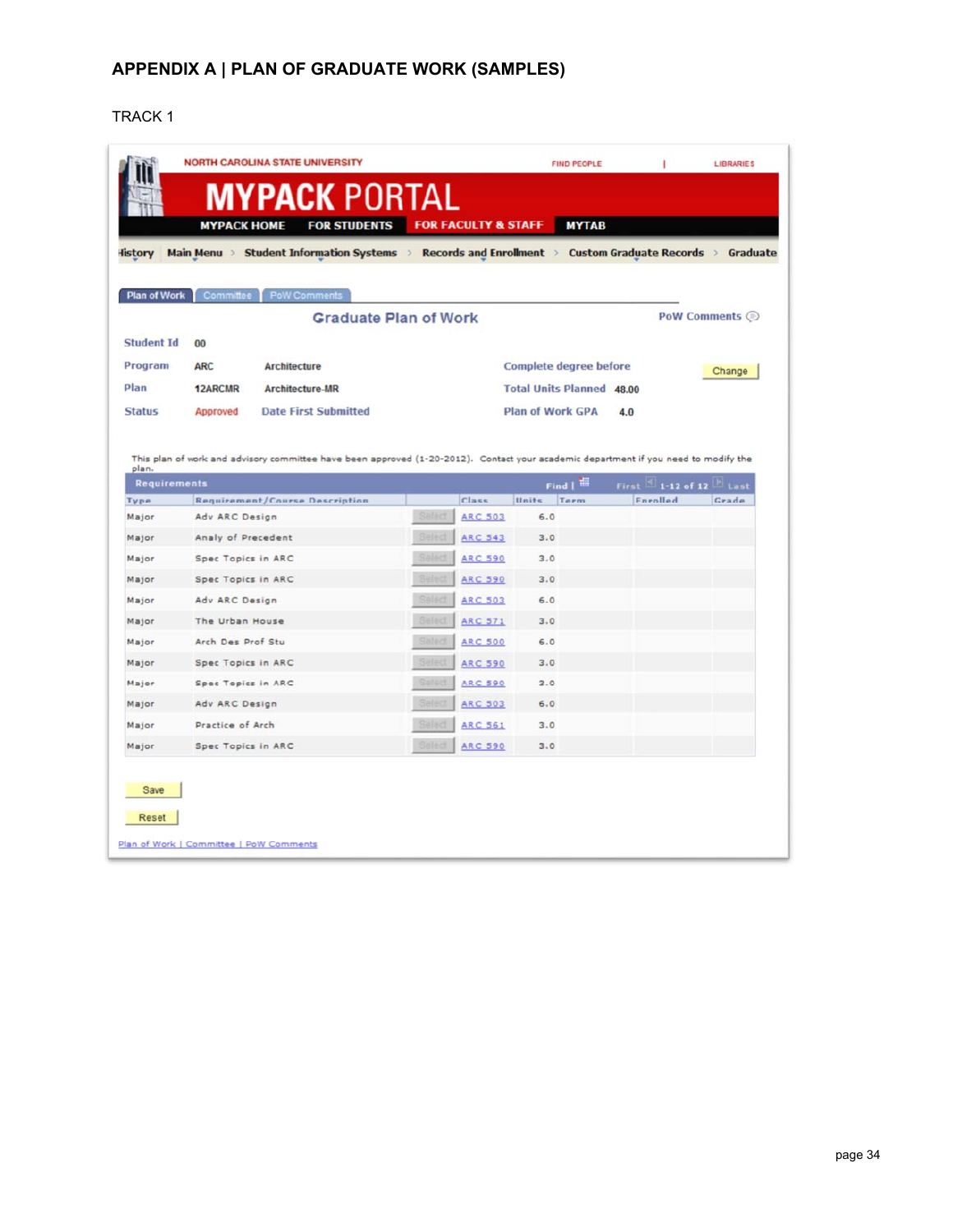|                                           |                    | <b>NORTH CAROLINA STATE UNIVERSITY</b>                                                                                             |               |                                |                  | <b>FIND PEOPLE</b>               |       |          | <b>LIBRARIES</b>               |                              |
|-------------------------------------------|--------------------|------------------------------------------------------------------------------------------------------------------------------------|---------------|--------------------------------|------------------|----------------------------------|-------|----------|--------------------------------|------------------------------|
|                                           |                    | <b>MYPACK PORTAL</b>                                                                                                               |               |                                |                  |                                  |       |          |                                |                              |
|                                           | <b>МҮРАСК НОМЕ</b> | <b>FOR STUDENTS</b>                                                                                                                |               | <b>FOR FACULTY &amp; STAFF</b> |                  | <b>MYTAB</b>                     |       |          |                                |                              |
|                                           |                    |                                                                                                                                    |               |                                |                  |                                  |       |          |                                |                              |
| <b>istory</b>                             | Main Menu          | Student Information Systems > Records and Enrollment > Custom Graduate Records >                                                   |               |                                |                  |                                  |       |          |                                | <b>Graduate Plan of Work</b> |
|                                           |                    |                                                                                                                                    |               |                                |                  |                                  |       |          |                                |                              |
| <b>Plan of Work</b>                       | Committee          | PoW Comments                                                                                                                       |               |                                |                  |                                  |       |          |                                |                              |
|                                           |                    | <b>Graduate Plan of Work</b>                                                                                                       |               |                                |                  |                                  |       |          | PoW Comments $\odot$           |                              |
| <b>Student Id</b>                         | 000                |                                                                                                                                    |               |                                |                  |                                  |       |          |                                |                              |
| Program                                   | <b>ARC</b>         | Architecture                                                                                                                       |               |                                |                  | Complete degree before           |       |          | Change                         |                              |
| Plan                                      | 12ARCMR            | Architecture-MR                                                                                                                    |               |                                |                  | <b>Total Units Planned 45.00</b> |       |          |                                |                              |
| <b>Status</b>                             | Approved           | <b>Date First Submitted</b>                                                                                                        |               |                                | Plan of Work GPA |                                  | 4.000 |          |                                |                              |
|                                           |                    |                                                                                                                                    |               |                                |                  |                                  |       |          |                                |                              |
|                                           |                    |                                                                                                                                    |               |                                |                  |                                  |       |          |                                |                              |
|                                           |                    | This plan of work and advisory committee have been approved (2-7-2012). Contact your academic department if you need to modify the |               |                                |                  |                                  |       |          |                                |                              |
| plan.<br><b>Requirements</b>              |                    |                                                                                                                                    |               |                                |                  |                                  |       |          |                                |                              |
|                                           |                    | <b>Requirement/Course Description</b>                                                                                              |               | Class                          | Units            | Find   H<br>Term                 |       | Enrolled | First 1-11 of 11 Last<br>Grade |                              |
|                                           | Adv ARC Design     |                                                                                                                                    | Select        | <b>ARC 503</b>                 | 6.0              |                                  |       |          |                                |                              |
| Type<br>Major<br>Major                    | Spec Topics in ARC |                                                                                                                                    | Select        | <b>ARC 590</b>                 | 3.0              |                                  |       |          |                                |                              |
| Major                                     | Adv ARC Design     |                                                                                                                                    | Select        | <b>ARC 503</b>                 | 6.0              |                                  |       |          |                                |                              |
| Major                                     | Spec Topics in ARC |                                                                                                                                    | <b>Select</b> | <b>ARC 590</b>                 | 3.0              |                                  |       |          |                                |                              |
| Major                                     | Arch Des Prof Stu  |                                                                                                                                    | Select        | <b>ARC 500</b>                 | 6.0              |                                  |       |          |                                |                              |
|                                           | Spec Topics in ARC |                                                                                                                                    | Select        | <b>ARC 590</b>                 | 3.0              |                                  |       |          |                                |                              |
|                                           | Spec Topics in ARC |                                                                                                                                    | Select        | <b>ARC 590</b>                 | 3.0              |                                  |       |          |                                |                              |
|                                           | Adv ARC Design     |                                                                                                                                    | Select        | <b>ARC 503</b>                 | 6.0              |                                  |       |          |                                |                              |
|                                           | Practice of Arch   |                                                                                                                                    | Select        | <b>ARC 561</b>                 | 3.0              |                                  |       |          |                                |                              |
| Major<br>Major<br>Major<br>Major<br>Major | Spec Topics in ARC |                                                                                                                                    | Select        | <b>ARC 590</b>                 | 3.0              |                                  |       |          |                                |                              |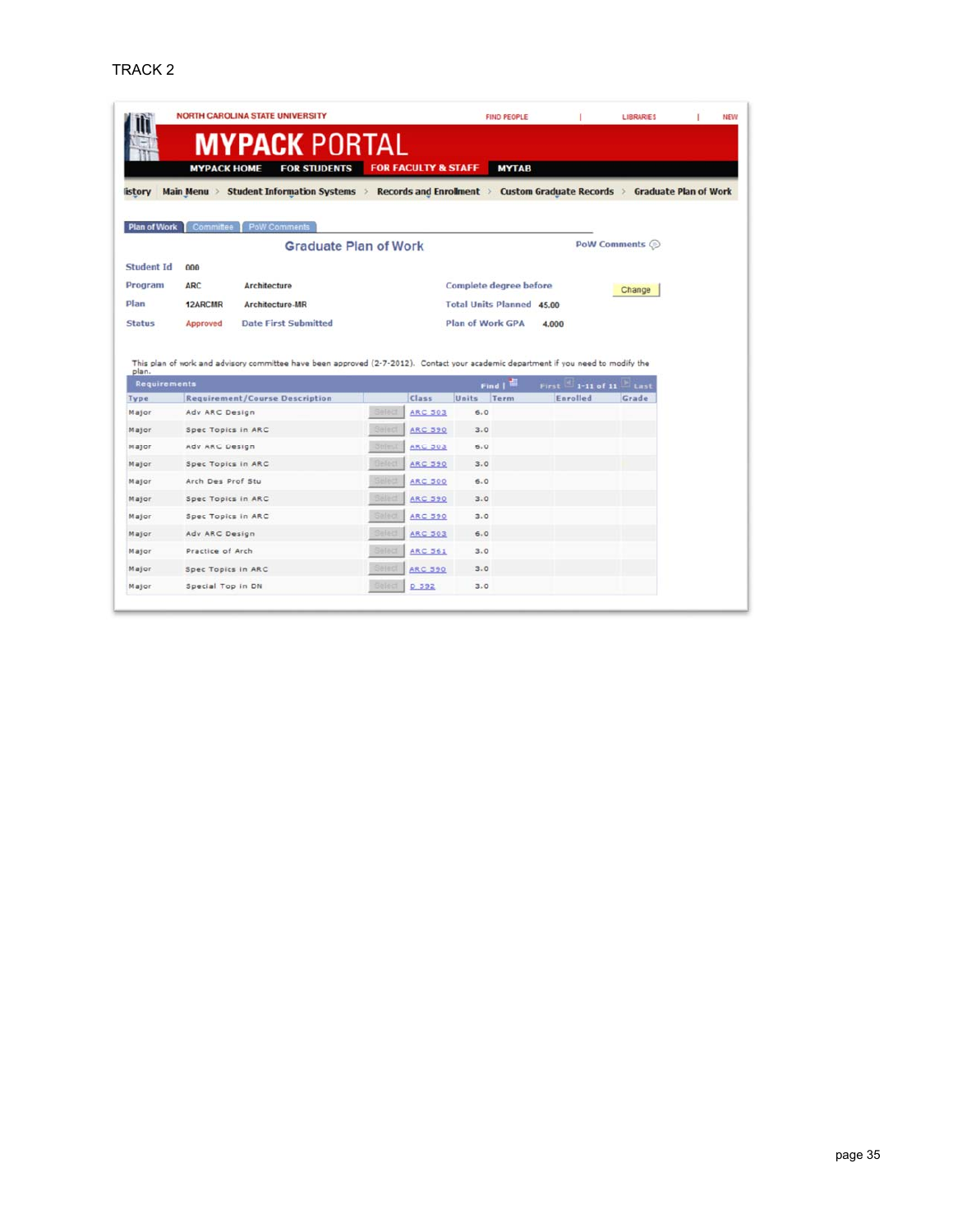#### TRACK 3

|                                        |                    | <b>NORTH CAROLINA STATE UNIVERSITY</b>                                                                                              |                              |                                |                               | <b>FIND PEOPLE</b> |                   | <b>LIBRARIES</b>          |  |
|----------------------------------------|--------------------|-------------------------------------------------------------------------------------------------------------------------------------|------------------------------|--------------------------------|-------------------------------|--------------------|-------------------|---------------------------|--|
|                                        |                    | <b>MYPACK PORTAL</b>                                                                                                                |                              |                                |                               |                    |                   |                           |  |
|                                        | <b>МҮРАСК НОМЕ</b> | <b>FOR STUDENTS</b>                                                                                                                 |                              | <b>FOR FACULTY &amp; STAFF</b> |                               | <b>MYTAB</b>       |                   |                           |  |
| istory                                 |                    | Main Menu > Student Information Systems > Records and Enrollment > Custom Graduate Records > Graduate Plan of Work                  |                              |                                |                               |                    |                   |                           |  |
|                                        |                    |                                                                                                                                     |                              |                                |                               |                    |                   |                           |  |
| <b>Plan of Work</b>                    |                    | Committee   PoW Comments                                                                                                            |                              |                                |                               |                    |                   |                           |  |
|                                        |                    |                                                                                                                                     | <b>Graduate Plan of Work</b> |                                |                               |                    |                   | PoW Comments <sup>©</sup> |  |
| <b>Student Id</b>                      | 000                |                                                                                                                                     |                              |                                |                               |                    |                   |                           |  |
| Program                                | <b>ARC</b>         | Architecture                                                                                                                        |                              |                                | <b>Complete degree before</b> |                    |                   |                           |  |
|                                        |                    |                                                                                                                                     |                              |                                |                               |                    |                   | Change                    |  |
|                                        |                    |                                                                                                                                     |                              |                                |                               |                    |                   |                           |  |
|                                        | 12ARCMR            | <b>Architecture-MR</b>                                                                                                              |                              |                                | <b>Total Units Planned</b>    |                    | 30.00             |                           |  |
|                                        | Approved           | <b>Date First Submitted</b>                                                                                                         |                              |                                | <b>Plan of Work GPA</b>       |                    | 4.000             |                           |  |
|                                        |                    | This plan of work and advisory committee have been approved (1-20-2012). Contact your academic department if you need to modify the |                              |                                |                               |                    |                   |                           |  |
| plan.<br><b>Requirements</b>           |                    |                                                                                                                                     |                              |                                |                               | $Find \frac{1}{2}$ | $First -1-8 of 8$ | <b>El Last</b>            |  |
| Plan<br><b>Status</b><br>Type<br>Major | Spec Topics in ARC | <b>Requirement/Course Description</b>                                                                                               | Select                       | Class<br><b>ARC 590</b>        | Units<br>3.0                  | Term               | Enrolled          | Grade                     |  |
| Major                                  | Spec Topics in ARC |                                                                                                                                     | $-0.1017$                    | <b>ARC 590</b>                 | 3.0                           |                    |                   |                           |  |
| Major                                  | Adv ARC Design     |                                                                                                                                     |                              | <b>ARC 503</b>                 | 6.0                           |                    |                   |                           |  |
| Major                                  | Spec Topics in ARC |                                                                                                                                     |                              | <b>ARC 590</b>                 | 3.0                           |                    |                   |                           |  |
|                                        | Spec Topics in ARC |                                                                                                                                     |                              | <b>ARC 590</b>                 | 3.0                           |                    |                   |                           |  |
| Major<br>Major                         | Spec Topics in ARC |                                                                                                                                     |                              | <b>ARC 590</b>                 | 3.0                           |                    |                   |                           |  |
| Major                                  | Final Res Proj     |                                                                                                                                     |                              | <b>ARC 697</b>                 | 3.0                           |                    |                   |                           |  |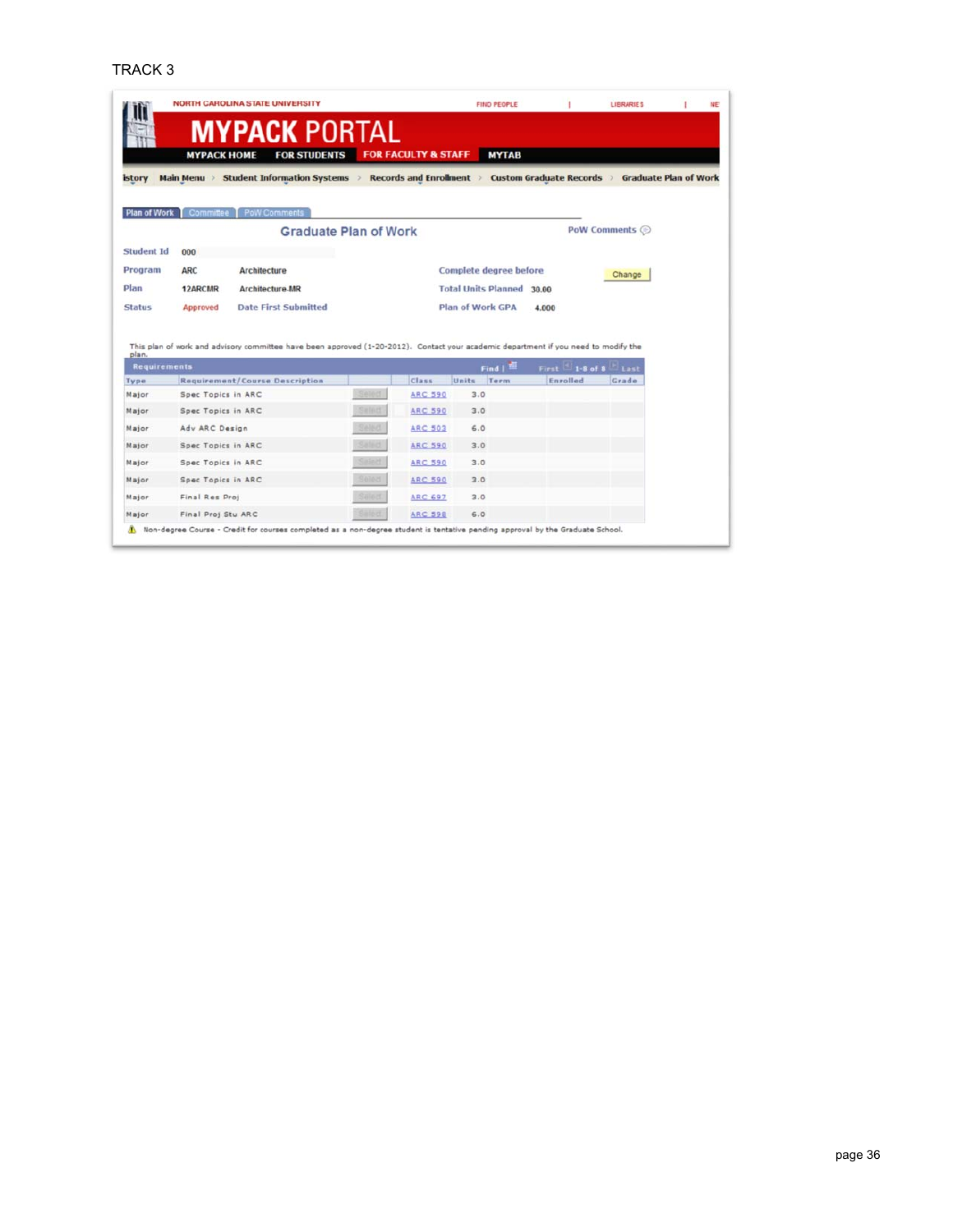## **APPENDIX B | FINAL PROJECT DOCUMEMTATION FOR M. ARCH. STUDENTS**

The Final Project is the culmination of the Master of Architecture curriculum for some students. The nine credit-hours which are the course work for the Final Project are to be satisfied by sequentially completing ARC 697 Final Project Research and ARC 598 Final Project Studio. All graduate students must provide final written documentation of their projects, as indicated below, before they will be allowed to graduate.

The written documentation which is to include the Final Project Research and Studio, will consist of, at least, the following:

- 1 Title page including: student's name, academic unit's name, college, university, date of submission, degree name, committee names with Chair indicated.
- 2 Abstract, approximately 100 words, describing the project.
- 3 Table of contents
- 4 List of illustrations
- 5 Report text, explaining the project: genesis of the idea, brief review of literature, assumptions, justification, goals, methodology, results, conclusions. References must be footnoted where appropriate. Analytic drawings or illustrations should be included where appropriate.
- 6 Bibliography, using standard form.
- 7 Architectural program and site information.
- 8 Visual documentation of studio work: Good quality reproductions of drawings and photographs of models to meet the format size must be included for binding into the document. Original photo prints, pmt's, black and white, or color xeroxes may be used. No slides and no fold-out pages.
- The CD is to be clearly labeled with your name, the title of the project, and the month and year of your 9 One Compact Disc (a minimum of 6 images) documenting the studio work is to be submitted separately. graduation. Image files must be TIFF format, 300 dpi minimum.

All written materials must be typed. Use one side of the page only; number all text pages.

While a standard size (8.5 x 11 inches) page is preferred, other formats are possible. Minimum size is 4.25 x 5.5 inches and maximum size is 8.5 x 14 inches. Whatever the format, allow a 1-inch margin on the binding side. Binding can be on either the long or the short edge. All pages must be the same size.

All materials must be submitted on white bond, 'thesis grade paper' (20-pound weight, 25% rag content) available at several local stores and copy centers. Photocopying should result in clear, clean, high contrast copies.

 Chairperson will review the submission for conformance to requirements, then sign a form accepting the materials. The form will be given to the School Director for signature and then to the College Associate Dean who releases All graduate students will provide three (3) unbound copies of their project documentation, including all visual materials, to their graduate committee Chairperson at the time of the Final Review of ARC 598 - Final Project Studio. The the student for graduation. The three (3) copies of the document and the CD with image files are to be given by the committee Chair to the DGP. The written documents will be forwarded to the College Librarian. CDs will be retained in the School office.

All binding is done by D.H. Hill Library providing a hard cover in buckram cloth, with student's name and School's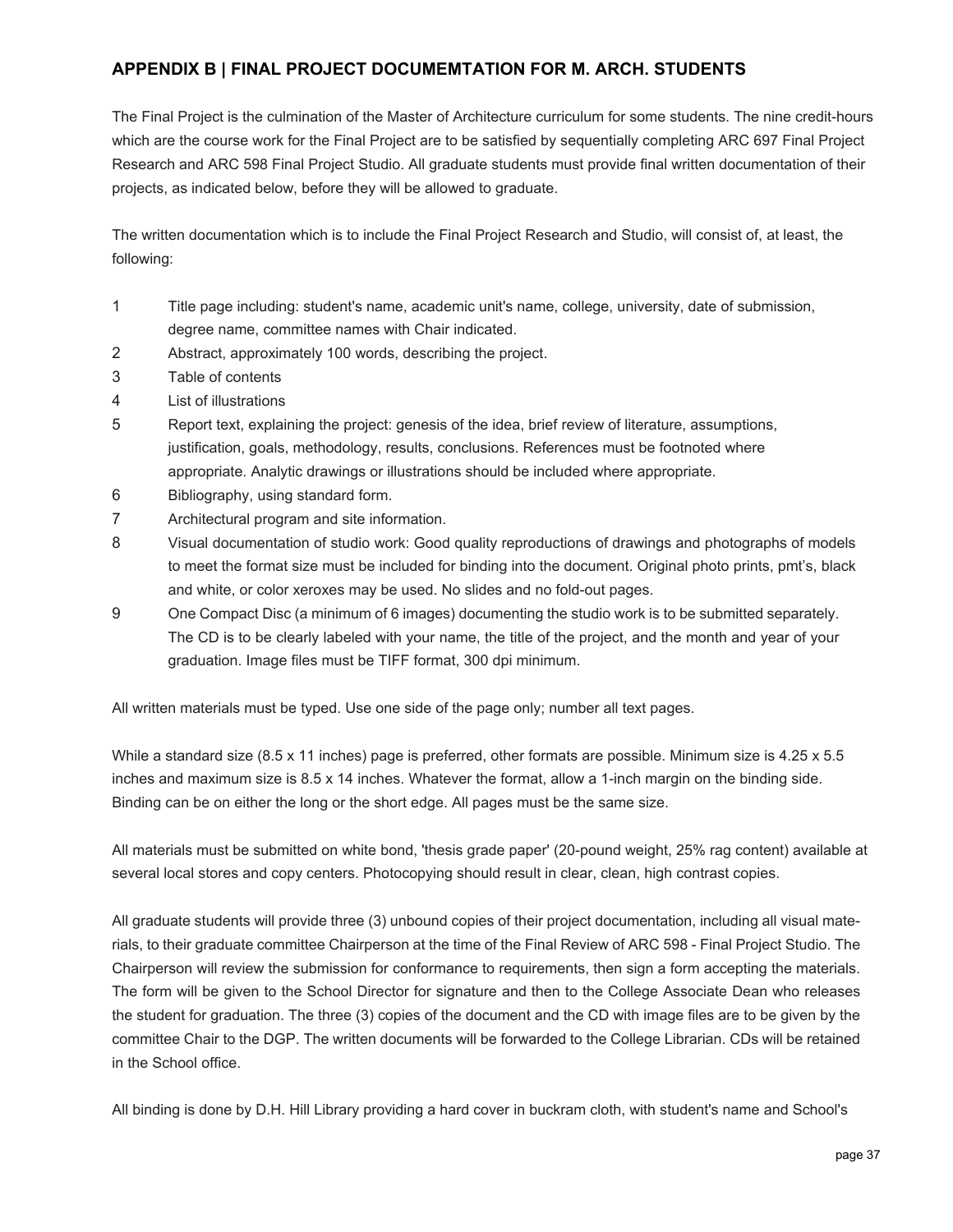name in gold stamping on the spine. The binding is at no cost to the student.

One copy of the document is stored permanently at D.H. Hill Library, one copy is used for circulation at D.H. Hill Library, and one copy is stored at the Design Library. Students may be asked to provide extra copies (unbound) to their committee Chair and School. Students are urged to retain the original copy for their own use and records.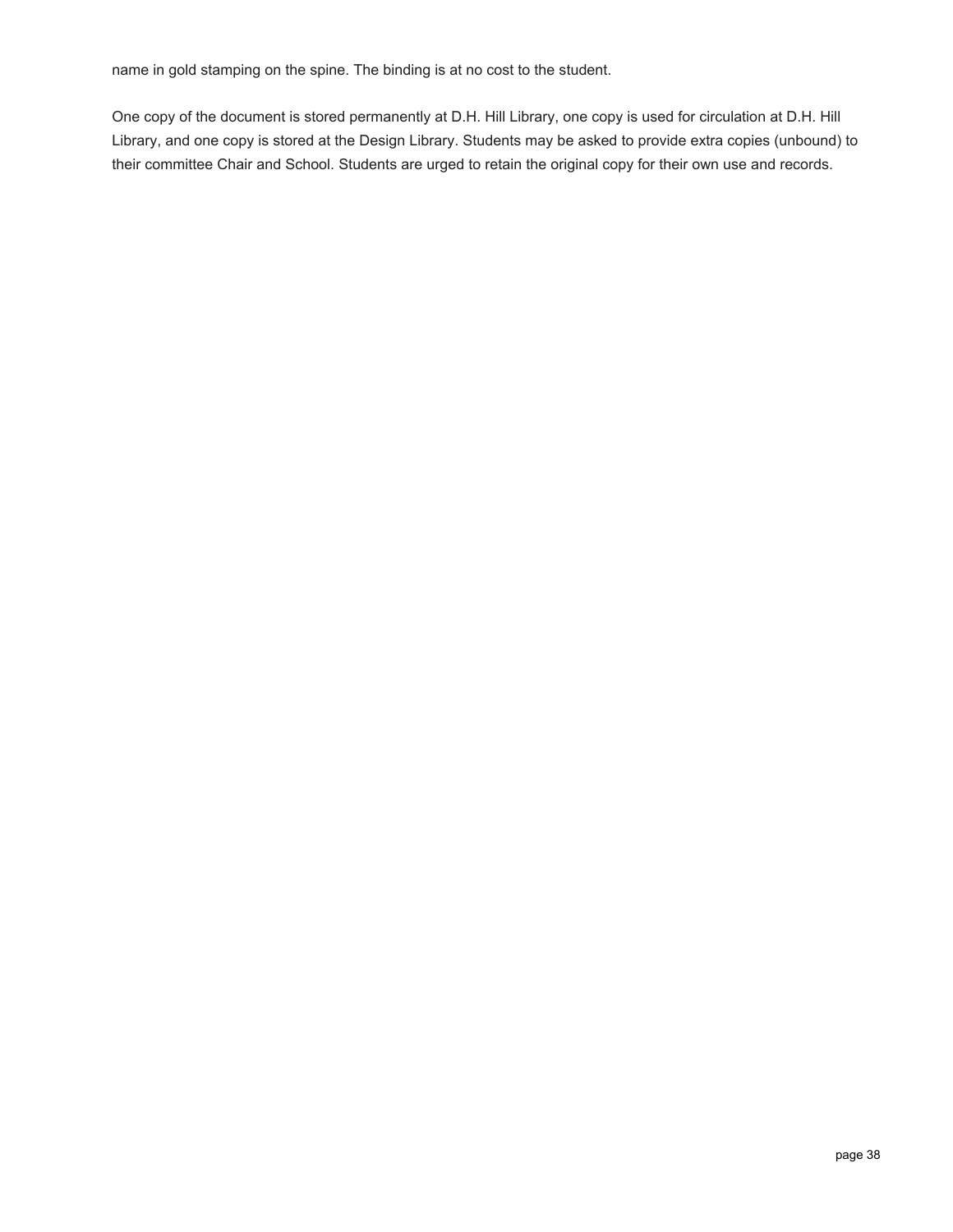## **APPENDIX C | FINAL PROJECT PREPARATION AND REVEIWS**

 The Final Project actually begins with the Final Project Preparation course that the student generally takes in the semester prior to the final semester. The student and the committee shall establish the content and form of documentation for Final Project Preparation. (Generally the documentation will include a written paper articulating the student's position relative to an architectural concept. It will also generally include a description of the vehicle project that the student will use in the Final Project to test the theoretical position, including a building program, site documentation, and a review of relevant precedents.) Each Final Project student is required to present his or her research in a mid-term and a final review with all other Final Project students. The Director of Graduate Programs will coordinate these reviews with each student and the faculty advisory committees.

The Chair of the graduate committee is the supervising faculty for Final Project Preparation. The student is urged to keep all members of the graduate committee informed and must provide all members with a copy of the Final Project Preparation document by the end of the term. One copy of the documentation will be submitted to the Director of Graduate Programs and will be available for all Architecture Faculty to review. All students who have received a passing grade in Final Project Preparation by the end of a given semester are eligible to register for Final Project Studio in the following semester. *No student may register for Final Project Studio (ARC 598) without satisfactory completion of Final Project Preparation (ARC 697) in a previous semester.* 

The Final Project will be reviewed initially by the faculty Chair, and any other members of the student's graduate committee. The student and the committee shall establish the format for the Final Committee Review. (This Review will generally include a discussion and critique of the student's understanding of the issues surrounding and history of the theoretical position taken by the study, as well as of the design as a demonstration of that position and as a work of architectural design. Normally this Final Committee Review will last two hours.) While the final grade for the Final Project Studio rests with the faculty Chair (in consultation with the other committee members), all committee members must approve the student's Final Project for presentation at the Public Review. A form will be used that will require each of the committee members to sign as an indication that they approve the student's Final Project. When completed, this form will be provided to the Director of Graduate Programs, indicating that the student is prepared for the Public Review. The Director of Graduate Programs will determine the last day for this Final Committee Review, but generally it will be no later than the last day of classes.

The student must earn a passing evaluation in the Final Committee Review, then must complete the Public Review in order to earn a grade in ARC 598. The student's Final Project Document must be submitted in conformance with the prescribed format and accepted by the committee Chair prior to the Public Review. (See "Final Project Documentation for Master of Architecture Students.") The Public Review is open to all faculty and students, and invited jurors from outside of the College of Design will be present to discuss the work. Each student is expected to introduce their project to the jurors through concise remarks not to exceed 10 minutes, to be followed by an open discussion; the total time per student will be approximately 40 minutes. Out of respect for the importance of this component of graduate education, each student's graduate committee is expected to be present, as are all Architecture faculty. External reviewers from academia and from the profession are also invited to participate in this Public Review. Architecture faculty not on the student's committee are urged to promptly offer evaluative comments regarding the student's Final Project directly to the Committee Chair. The Director of Graduate Programs will determine the last day for this Public Review, but generally it will be within one week after the last day of classes. If all students cannot be reviewed on a single day, then two or more days will be scheduled. Public Reviews will take place only at the end of the Fall semester and at the end of the Spring semester.

*Students who do not present their Final Project in the Public Review for any reason will not graduate and will be*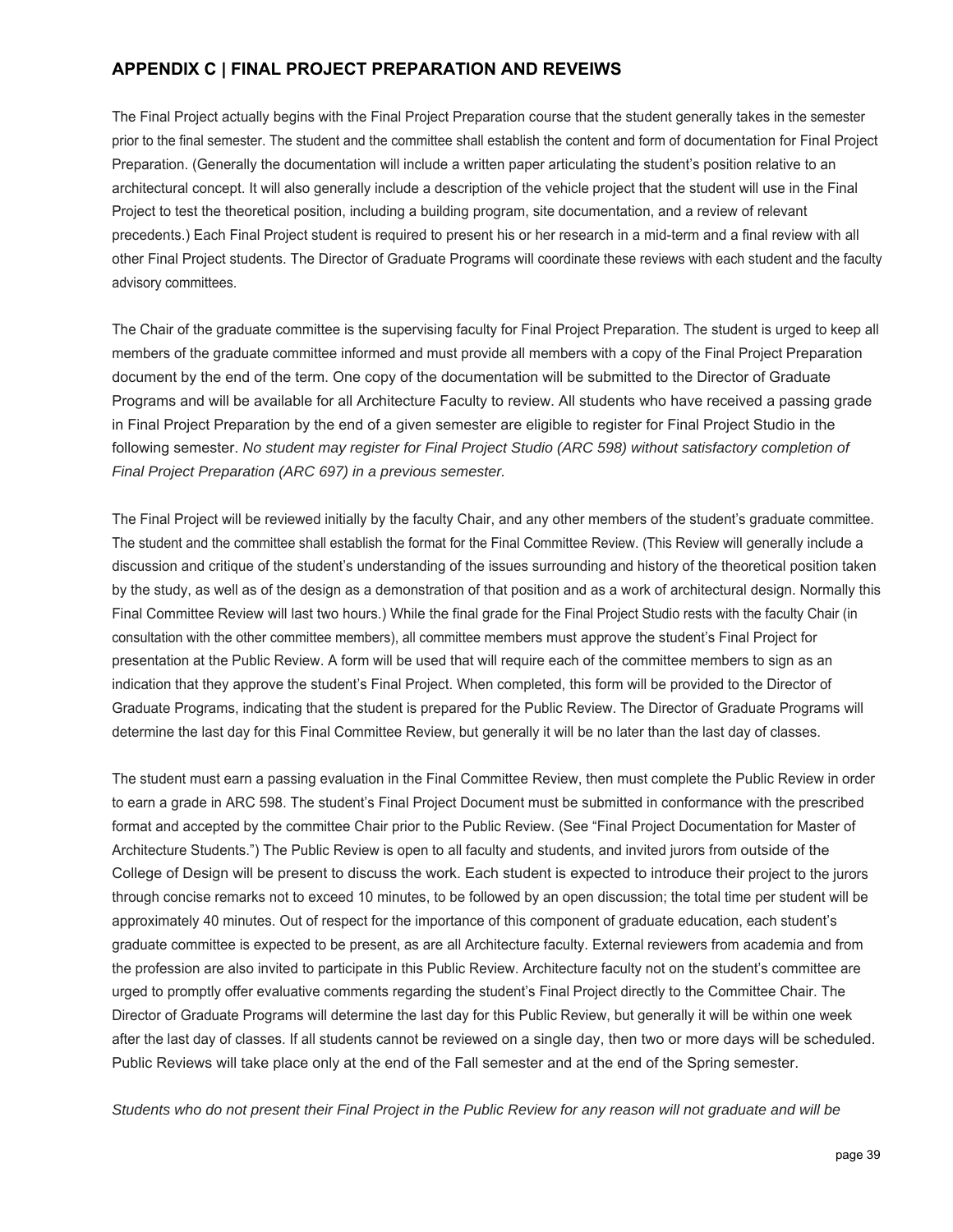*required to present their work at the next Public Review***.**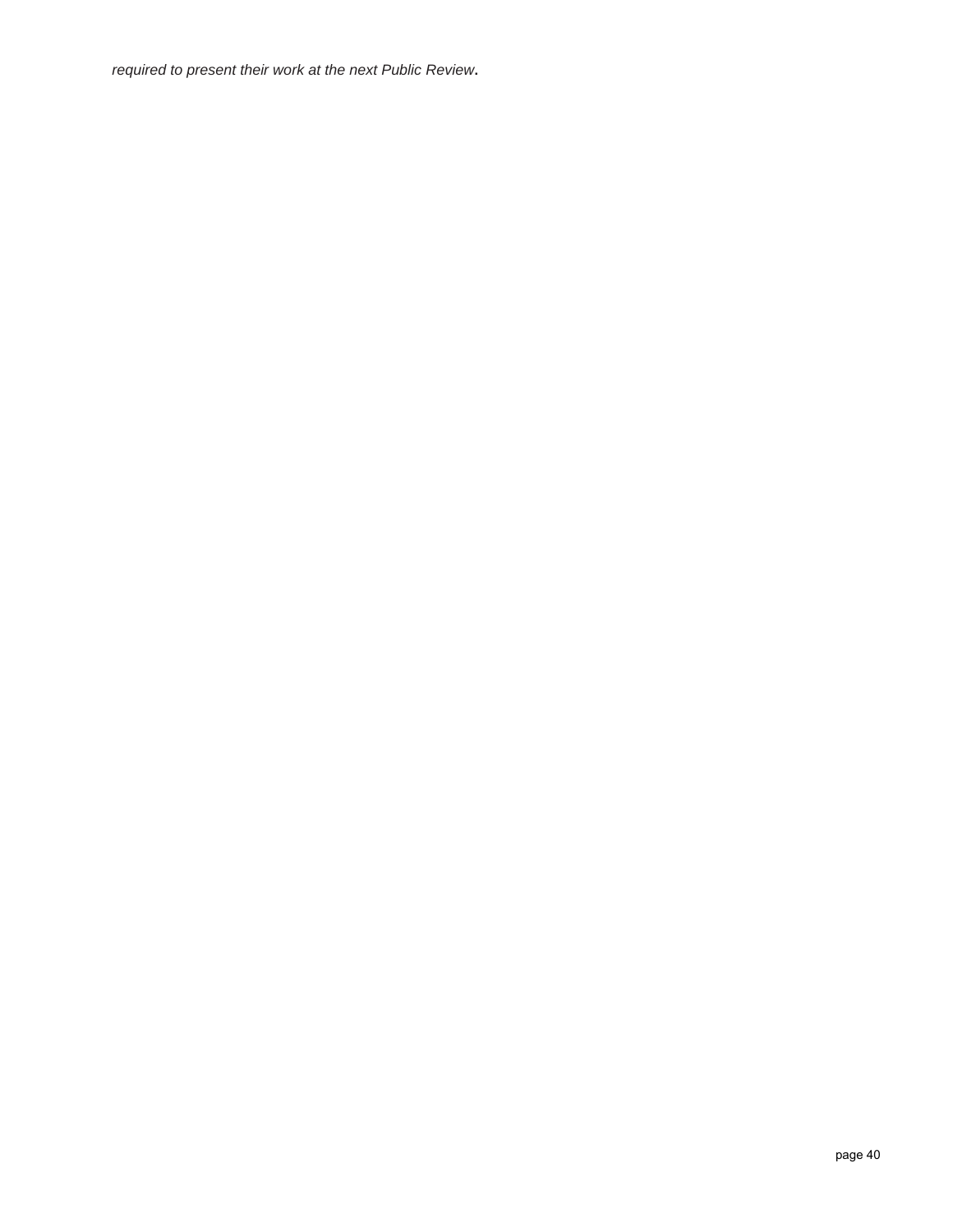## **APPENDIX D | GUIDELINES FOR GRADUATE TEACHING ASSISTANTS**

#### RECRUITMENT AND SELECTION

- 1. Graduate Teaching Assistants are recruited from the entire group of graduate students, continuing or new, enrolled in graduate programs in the College. Qualified graduate students from other academic units within the University may also serve as teaching assistants in the College.
- 2. The Directors and Heads in the College are responsible for recruiting and appointing Teaching Assistants for their academic units. Directors and Department Heads may assign other faculty members to assume this responsibility on his/her behalf or to assist him/her in the process.
- 3. All eligible students may apply for available assistantships by submitting a student application form, available from the School's Secretary, to the School Director.
- 4. To be eligible for appointment as a Graduate Teaching Assistant, students must be in good academic standing as defined by the Graduate School and must be registered during each semester in which the appointment is in effect. In addition, selection criteria include the applicant's academic and professional experience relative to the particular teaching responsibility, previous teaching experience if any, oral and visual communication skills, performance in course work, resourcefulness, and maturity. Financial need may be considered also.

#### ORIENTATION, TRAINING AND SUPERVISION

- 1. The School Head will designate a Faculty Supervisor who is responsible for the orientation and training of each Graduate Teaching Assistant. Typically, the Faculty Supervisor is experienced in the course to which the Teaching Assistant is assigned and may in fact be its principal instructor. The Faculty Supervisor will provide the Teaching Assistant with appropriate teaching materials and written instructions as to the content and operation of the course. The Faculty Supervisor will meet with the Teaching Assistant regularly to provide assistance and training and will observe the Teaching Assistant in his/her teaching performances as required (but no less than three times each semester) to determine if the Teaching Assistant is performing satisfactorily. Appropriate feedback in oral and written form should be communicated to the Teaching Assistant after each observation.
- 2. All Graduate Teaching Assistants are required to attend the Teaching Effectiveness Workshop conducted each fall by the University Teaching Effectiveness and Evaluation Committee or an approved substitute. Participation at the workshop contributes to the orientation and training required of teaching assistants by the Criteria for Accreditation of the Commission on Colleges of Southern Association of Colleges and Schools as well as UNC General Administration Memorandum #349.
- 3. All Graduate Teaching Assistants are urged to review a copy of the NCSU Teachers' Handbook which is available at the School of Architecture offices.

#### EVALUATION AND REAPPOINTMENT

1. The Faculty Supervisor is responsible for evaluating the performance of assigned Teaching Assistants. The evaluation shall be in written form utilizing a standard College format, and shall be submitted to the School Head at the end of each semester. One copy shall go to the Teaching Assistant and another copy shall be placed in the Teaching Assistant's file.